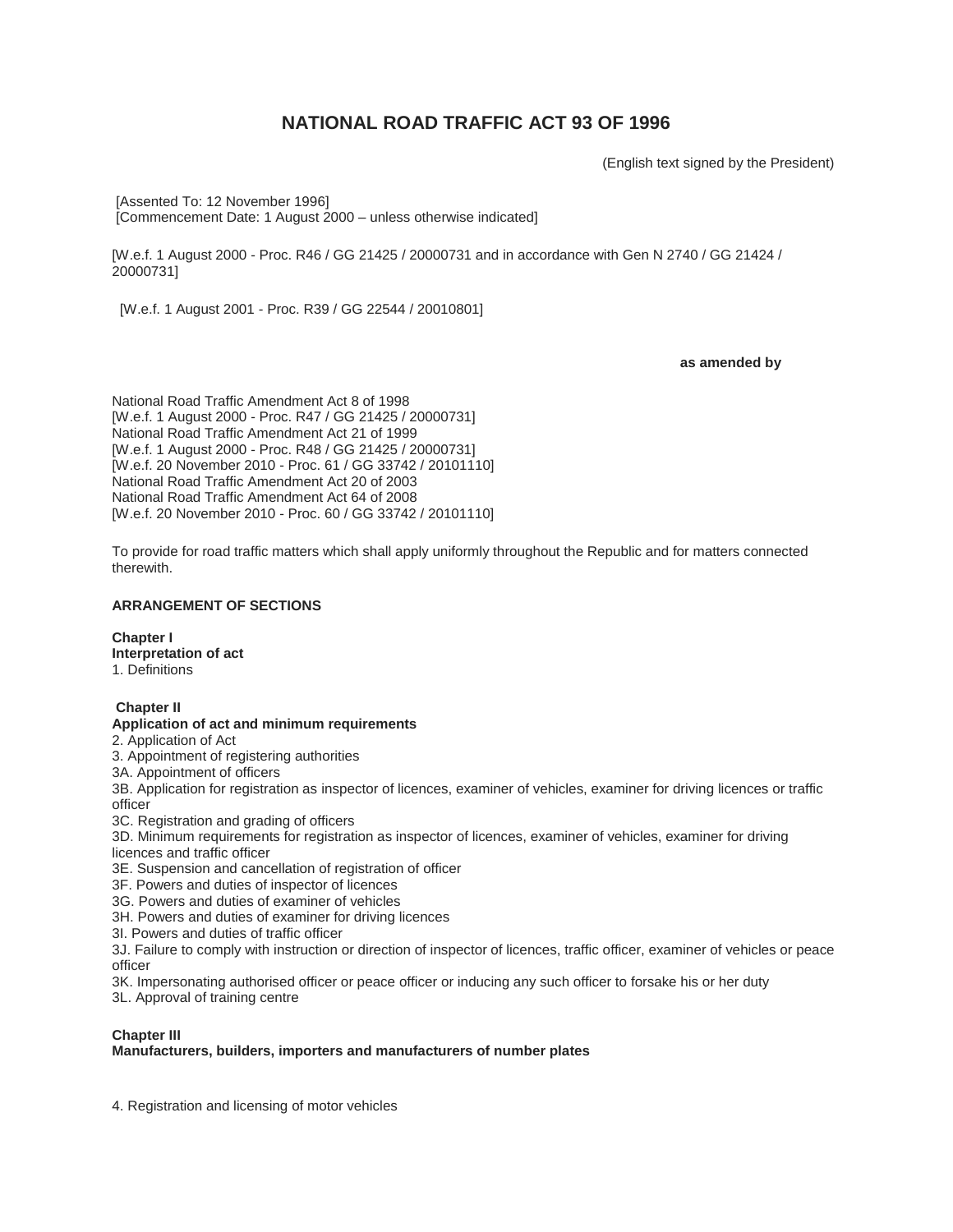5. Registration of manufacturers, builders, importers and manufacturers of number plates

- 6. Right of appeal to Shareholders Committee
- 7. Appointment of inspectorate of manufacturers, builders and importers

# **Chapter IV**

# **Fitness of drivers**

8. Driving licence testing centre to be registered

8A. Application for registration of driving licence testing centre

9. Registration and grading of driving licence testing centre

10. Suspension or cancellation of registration of driving licence testing centre

11. Appointment of national inspectorate of driving licence testing centres

12. Driver of motor vehicle to be licensed

13. Licence to drive, either learner's or driving licence

14. Prescribing, classification and extent of learner's or driving licence

15. Disqualification from obtaining or holding learner's or driving licence

16. Failure to disclose disqualification in respect of licence authorising driving of motor vehicle prohibited

17. Application for and issue of learner's licence

18. Application for and issue of driving licence

19. Substitution of driving licence before certain date

20. Special provisions in relation to driving licences which ceased to be valid in terms of road traffic ordinance

21. Directions to applicant for learner's or driving licence

22. Holder of licence to drive motor vehicle shall give notice of change of place of residence

23. When licence not issued in terms of this Act deemed to be driving licence

24. Department of State may issue learner's or driving licence to person in its employment only

25. Suspension or cancellation by MEC of licence authorising driving of motor vehicle

26. Lapsing of endorsement on licence

27. Cancellation or amendment of endorsement on licence

28. Instructor to be registered

28A. Application for registration as instructor

28B. Registration and grading of instructors

28C. Suspension and cancellation of registration of instructor

29. Voidness of learner's or driving licence issued contrary to Chapter

30. Use of somebody's learner's or driving licence by another prohibited

31. Unlicensed driver not to be employed or permitted to drive motor vehicle

32. Professional driver to have permit

33. Production of licence and permit to court

34. Court may issue order for suspension or cancellation of licence or permit or disqualify person from obtaining licence or permit

35. On conviction of certain offences licence and permit shall be suspended for minimum period and learner's or driving licence may not be obtained

36. Procedure subsequent to suspension or cancellation of licence or permit

# **Chapter V**

# **Fitness of vehicles**

37. Testing station to be registered

38. Application for registration of testing station

39. Registration and grading of testing station

40. Suspension or cancellation of registration of testing station

41. Appointment of national inspectorate of testing stations

42. Certification of roadworthiness required in respect of motor vehicle

42A. Roadworthy certificate to be displayed on motor vehicle

43. Application for certification of roadworthiness

44. Notice to discontinue operation of motor vehicle

# **Chapter VI**

# **Operator fitness**

- 45. Registration of operator
- 46. Issue of operator card
- 47. Operator card to be displayed on motor vehicle
- 48. Proof of certain facts

49. Duties of operator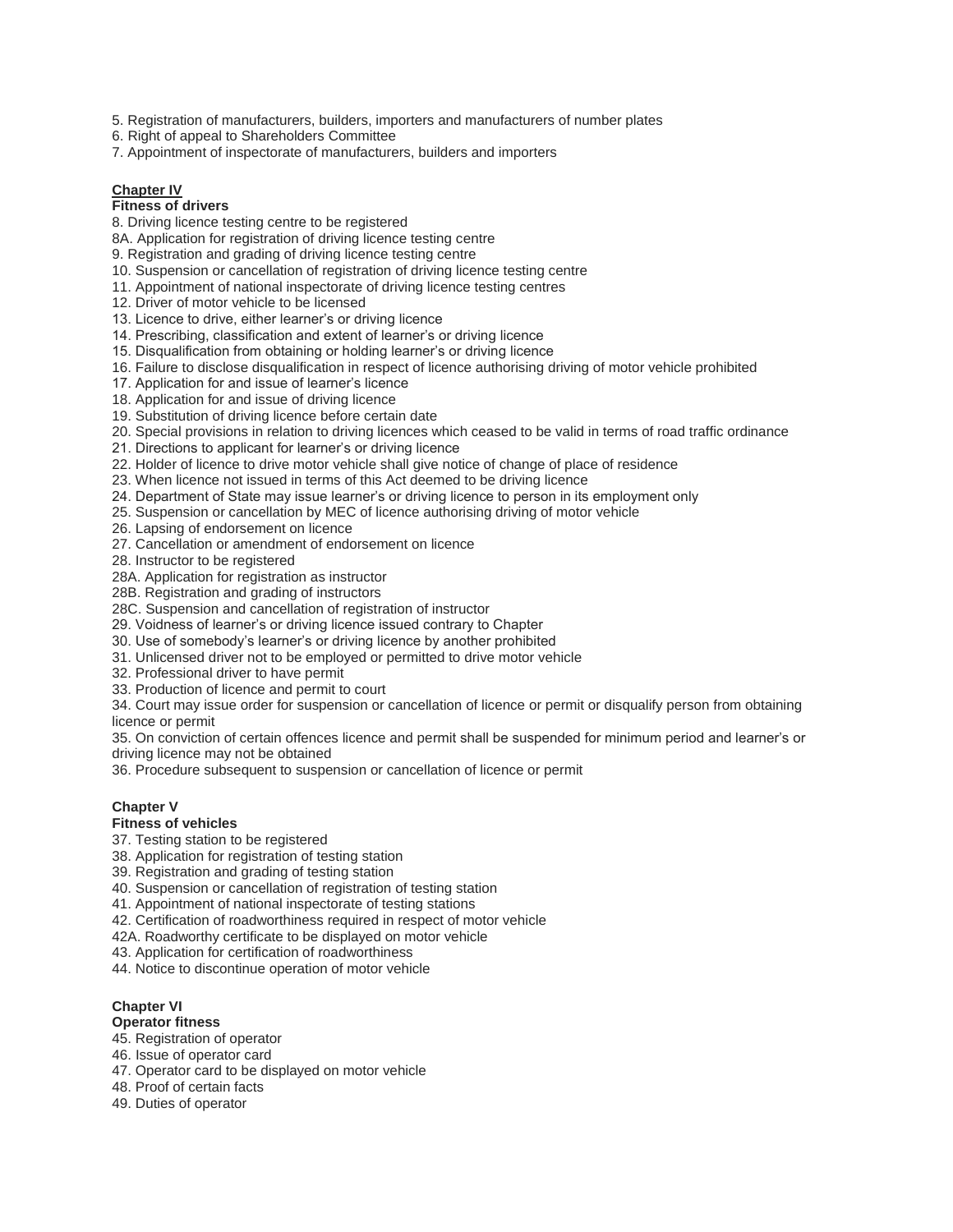50. Power of MEC in respect of motor vehicles, drivers and activities of operators 51. Act or omission of manager, agent or employee of operator

# **Chapter VI A**

# **Right of appeal**

51A. Right of appeal to Shareholders Committee 51B. Right of appeal to chief executive officer

# **Chapter VII**

# **Road safety**

52. Powers and functions of chief executive officer 53. Delegation by chief executive officer

# **Chapter VIII**

# **Dangerous goods**

54. Transportation of certain dangerous goods prohibited

55. Appointment of dangerous goods inspector or inspectorate

# **Chapter IX**

# **Road traffic signs and general speed limit**

56. Minister may prescribe road traffic signs

57. Authority to display road traffic signs

58. Failure to obey road traffic sign prohibited

59. Speed limit

60. Certain drivers may exceed general speed limit

# **Chapter X**

# **Accidents and accident reports**

61. Duty of driver in event of accident

62. Garage to keep record of motor vehicle involved in accident

# **Chapter XI**

# **Reckless or negligent driving, inconsiderate driving, driving while under the influence of intoxicating liquor or a drug having a narcotic effect, and miscellaneous offences**

63. Reckless or negligent driving

64. Inconsiderate driving

65. Driving while under the influence of intoxicating liquor or drug having narcotic effect, or with

excessive amount of alcohol in blood or breath

66. Unauthorised acts in relation to vehicle

67. Furnishing false information prohibited

68. Unlawful acts in relation to number plates, registration number, registration mark or certain documents

# **Chapter XII**

# **Presumptions and legal procedure**

69. Presumptions regarding public road, freeway and public road in urban area

70. Presumption regarding mass ascertained by means of mass-measuring bridge or other mass measuring instrument

71. Presumption regarding gross vehicle mass of motor vehicle

72. Proof of gross vehicle mass of motor vehicle

73. Presumption that owner drove or parked vehicle

74. Presumption regarding officers

74A. Act or omission of manager, agent or employee of consignor and consignee

74B. Proof of certain facts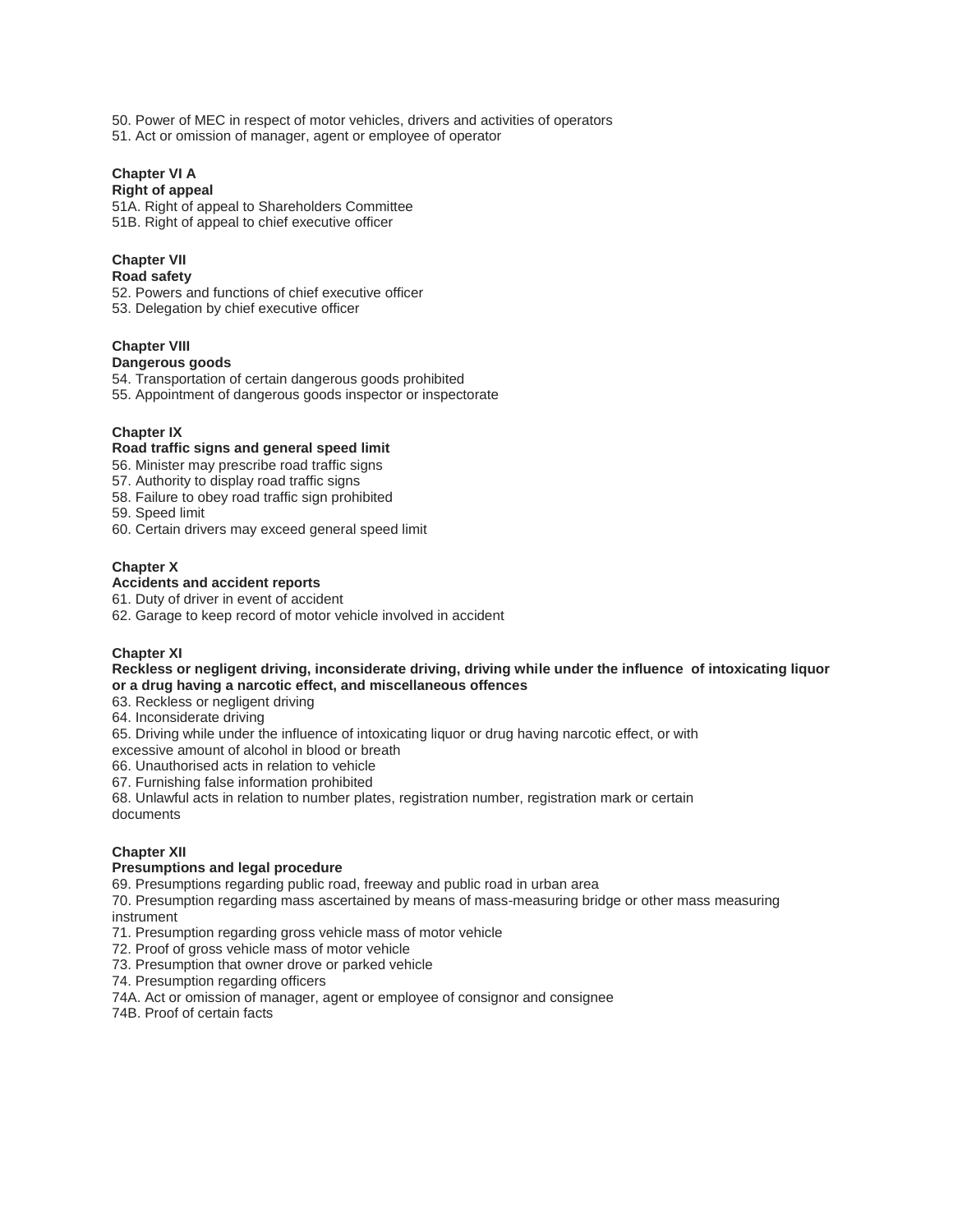**Chapter XIII Regulations**

75. Power of Minister to make regulations

76. Incorporation of standards by reference

# **Chapter XIV**

# **Registers and records**

77. Registers or records to be kept

78. Copy of entry in register or record to be prima facie proof

79. Cognizance may be taken of information contained in register or record

### **Chapter XV General provisions**

80. Parking for disabled persons 80A. Power of local authority to make by-laws 81. Vehicle and load may be exempted from provisions of Act 82. Inspections for ensuring that provisions of Act are given effect to 83. Doubt regarding use or classification of vehicle 84. Variation of prescribed form 85. Issue of document as proof of driving licence in special circumstances 86. Signature upon documents 87. Service of notices 88. State bound 89. Offences and penalties 90. ……….. 91. Delegation by Minister and MEC 92. Provincial laws 93. Repeal of laws, and savings 93A. Transitional provisions 93B. Transitional provision: General 94. Short title and commencement

# **Schedule**

## **CHAPTER I INTERPRETATION OF ACT**

# 1. **Definitions**

In this Act, unless the context otherwise indicates -

"ambulance", means a motor vehicle specially constructed or adapted for the conveyance of sick or injured persons to or from a place for medical treatment and which is registered as an ambulance;

"articulated motor vehicle" means a combination of motor vehicles consisting of a trucktractor and a semi-trailer;

"authorised officer" means an inspector of licences, an examiner of vehicles, an examiner for driving licences, a traffic warden or a traffic officer, and also any other person declared by the Minister by regulation to be an authorised officer;

[Definition of "authorised officer" inserted by s. 1 of Act 21/99 and substituted by s. 1 of Act 64/2008]

"breakdown vehicle" means a motor vehicle designed or adapted solely for the purpose of recovering or salvaging motor vehicles and which is registered as a breakdown vehicle;

"bridge" includes a culvert and a causeway;

"builder" means any person who manufactures or assembles motor vehicles in whole or in part from used components, or modifies motor vehicles using new or used components;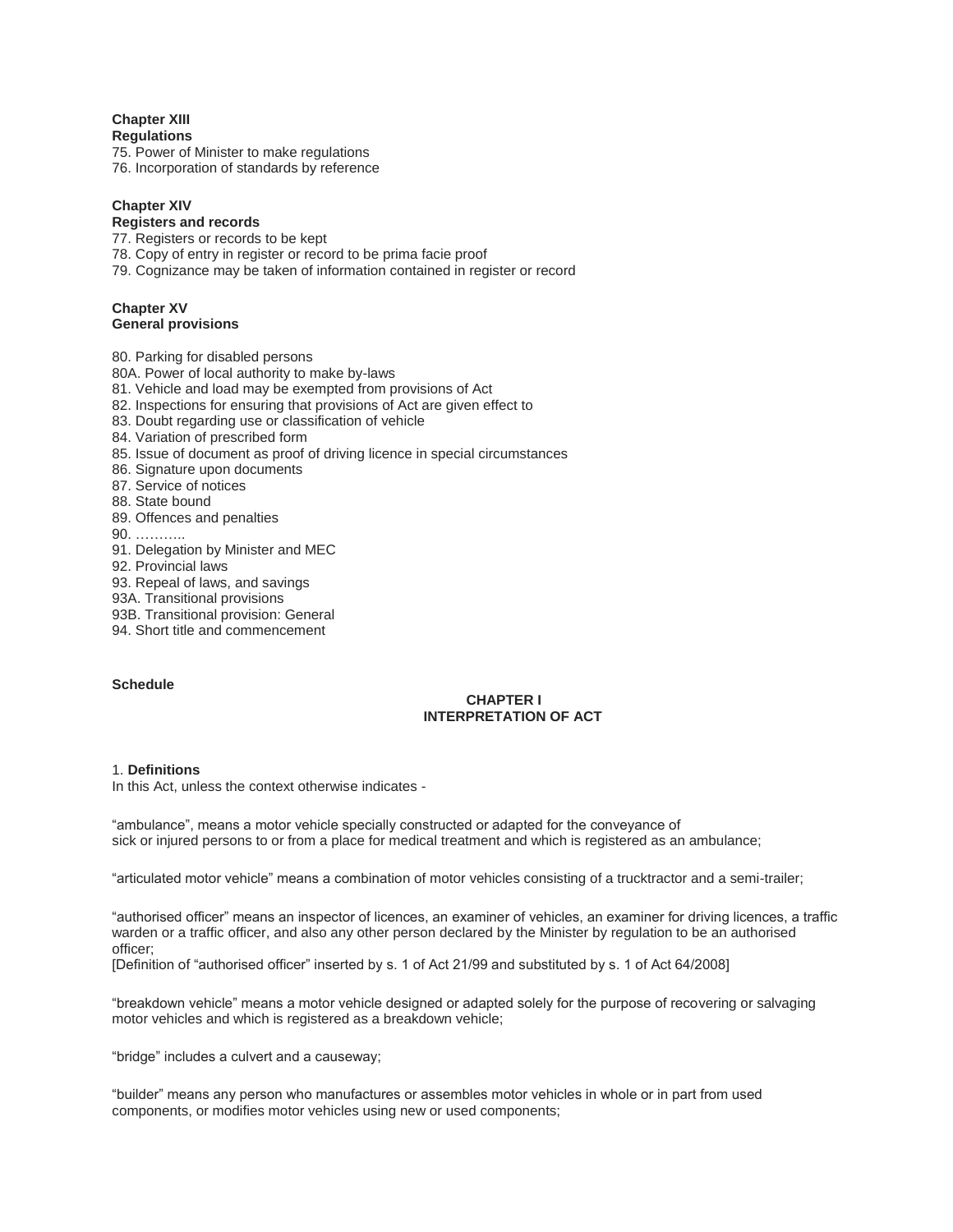[Definition of "builder" substituted by s. 1 of Act 8/98]

"bus" means a motor vehicle designed or adapted for the conveyance of more than 16 persons (including the driver, if any);

"by-law" means a by-law issued under the laws of a province;

(Commencement date of definition of "by-law": to be proclaimed)

"certification of roadworthiness", in relation to a motor vehicle, means certification of roadworthiness in terms of section 42;

[Definition of "certification of roadworthiness" inserted by s. 1 of Act 8/98]

"chief executive officer" means the chief executive officer of the Corporation appointed in terms of section 15 of the Road Traffic Management Corporation Act, 1999;

[Definition of "chief executive officer" inserted by s. 1 of Act 21/99]

"chief executive officer" means the chief executive officer of the Corporation appointed in terms of section 15 of the Road Traffic Management Corporation Act, 1999 (Act No. 20 of 1999);

[Definition of "chief executive officer" probably erroneously inserted i.s.o. substituted by s.1 of Act 64/2008]

"combination of motor vehicles" means two or more motor vehicles coupled together;

"Convention" means the International Convention relative to Motor Traffic (Paris, 1926), the United Nations Convention on Road Traffic (Geneva, 1949) or the United Nations Convention on Road Traffic (Vienna, 1968);

"Corporation" means the Road Traffic Management Corporation, established by section 3 of the Road Traffic Management Corporation Act, 1999;

[Definition of " Corporation" inserted by s. 1 of Act 21/99]

"cross", or any like expression, means to move on a public road in a direction which intersects the normal course of travel of traffic on such road;

"dangerous goods" means the commodities, substances and goods listed in the standard specification of the South African Bureau of Standards SABS 0228 "The identification and classification of dangerous substances and goods";

"Department" means the Department of Transport;

"department of State" means a department as defined in section 1 (1) of the Public Service Act, 1994 (Proclamation No. 103 of 1994);

"Director-General" means the Director-General: Transport;

"driver" means any person who drives or attempts to drive any vehicle or who rides or attempts to ride any pedal cycle or who leads any draught, pack or saddle animal or herd or clock of animals, and "drive" or any like word has a corresponding meaning;

"driving licence" means a driving licence referred to in Chapter IV;

"driving licence testing centre" means a driving licence testing centre referred to in Chapter IV;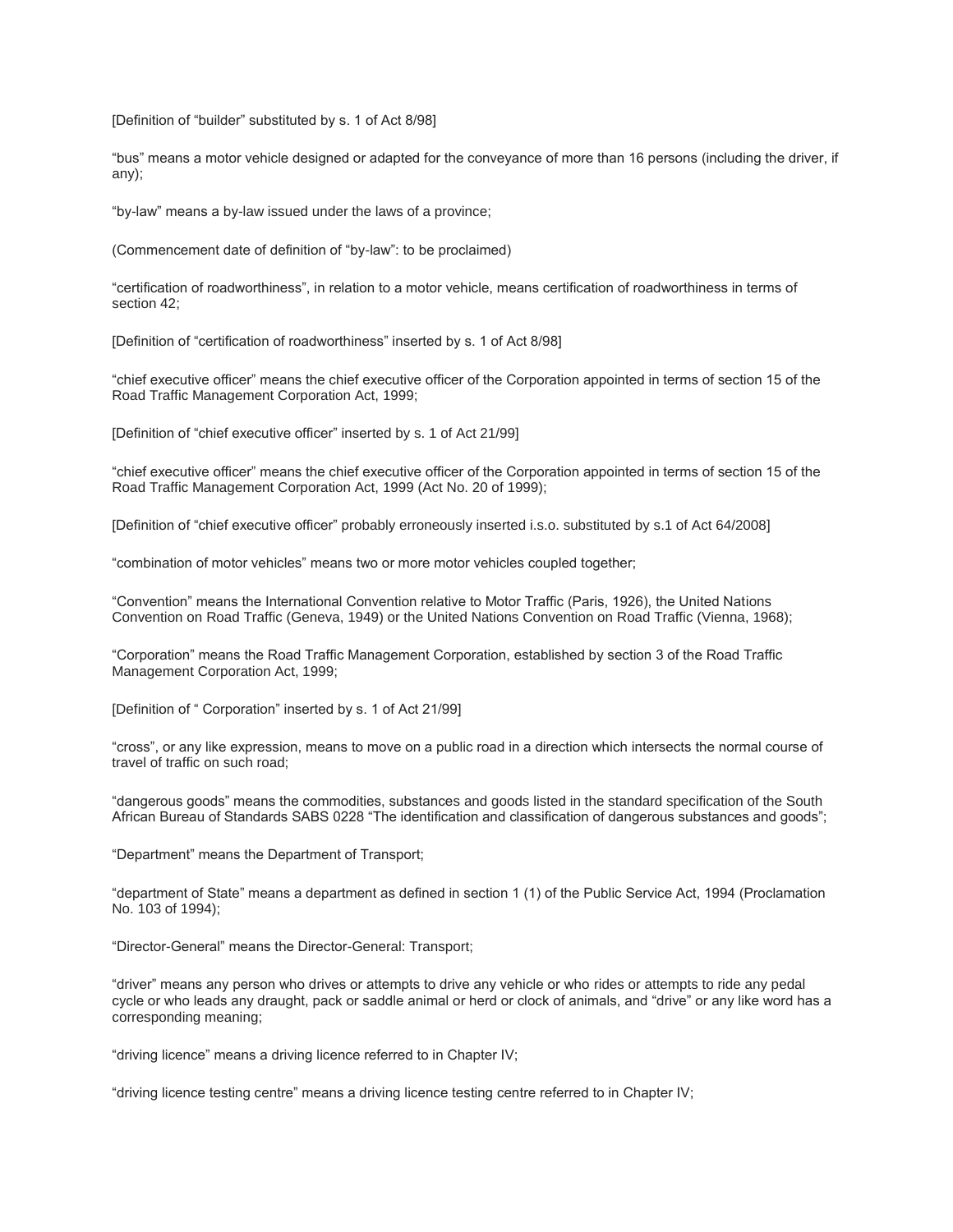"edge of the roadway" means the boundary between the roadway and the shoulder, which is indicated by an appropriate road traffic sign, or in the absence of such sign -

(a) in the case of a road with a bituminous or concrete surface, the edge of such surface; or

(b) in the case of any other road, the edge of the improved part of the road intended for vehicular use;

"examiner for driving licences" means an examiner for driving licences appointed and registered in terms of sections 3A and 3C, respectively;

[Definition of "examiner for driving licences" substituted by s. 1 of Act 21/99]

(Commencement date of definition of "examiner for driving licences": to be proclaimed)

"examiner of vehicles" means an examiner of vehicles appointed and registered in terms of sections 3A and 3C, respectively;

[Definition of "examiner for vehicles" substituted by s. 1 of Act 21/99]

(Commencement date of definition of "examiner of vehicles": to be proclaimed)

"fire-fighting vehicle" means a motor vehicle designed or adapted solely or mainly for fighting fires and which is registered as a fire-fighting vehicle;

"freeway" means a public road or a section of a public road which has been designated as a freeway by an appropriate road traffic sign;

"goods" means any movable property

"gross combination mass", in relation to a motor vehicle which is used to draw any other motor vehicle, means the maximum mass of any combination of motor vehicles, including the drawing vehicle, and load as specified by the manufacturer thereof or, in the absence of such specification, as determined by the registering authority;

"gross vehicle mass", in relation to a motor vehicle, means the maximum mass of such vehicle and its load as specified by the manufacturer thereof or, in the absence of such specification, as determined by the registering authority;

"haulage tractor" means a motor vehicle, designed or adapted mainly for drawing other vehicles, and with a gross combination mass exceeding 24 000 kg, but does not include a truck-tractor or tractor;

[Definition of "haulage tractor" inserted by s. 1 of Act 64/2008]

"identity document" means an identity document as defined in section 1 of the Identification Act, 1986 (Act No. 72 of 1986);

"importer" means any person who imports new or used motor vehicles into the Republic;

[Definition of "importer" substituted by s. 1 of Act 8/98]

"inspector of licences" means an inspector of licences appointed and registered in terms of sections 3A and 3C, respectively;

[Definition of "inspector of licences" substituted by s. 1 of Act 21/99]

(Commencement date of definition of "inspector of licences": to be proclaimed)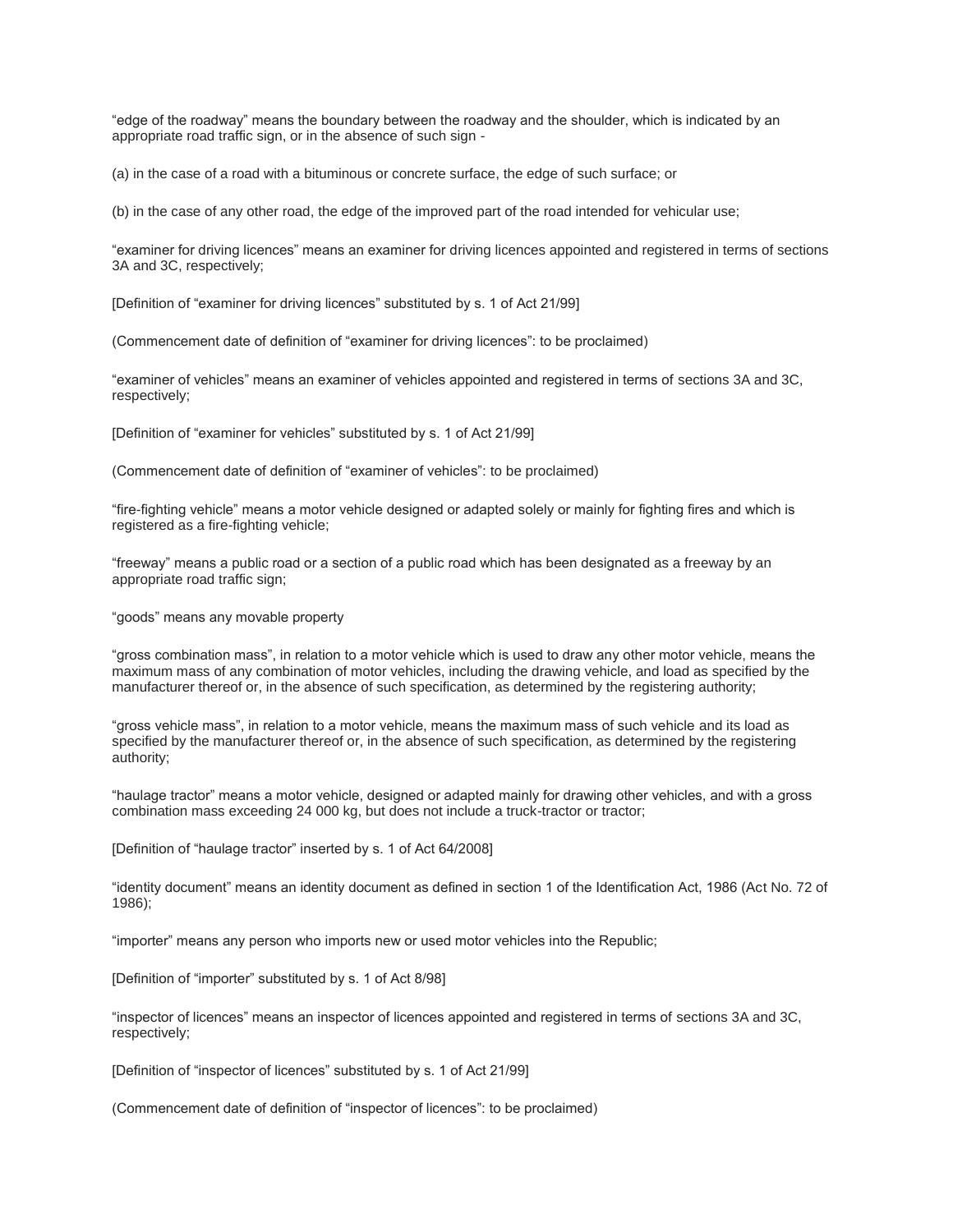"instructor" means any person who for direct reward-

(a) instructs any other person in the driving of a motor vehicle;

(b) teaches any other person the rules of the road or road traffic signs in order to obtain a learner's or a driver's licence;

[Definition of "instructor" substituted by s. 1 of Act 21/99]

(Commencement date of definition of "instructor": to be proclaimed)

"international driving permit" means an international driving permit issued in terms of a Convention or recognised thereunder;

"kerb line" means the boundary between the shoulder and the verge or, in the absence of a shoulder, the part between the edge of the roadway and the verge;

"learner's licence" means a learner's licence referred to in Chapter IV;

"local authority" means a transitional metropolitan substructure, transitional local council or local government body contemplated in section 1 (1) of the Local Government Transition Act, 1993 (Act No. 209 of 1993);

"manufacturer" means a person who manufactures or assembles new motor vehicles;

[Definition of "manufacturer" substituted by s. 1 of Act 8/98]

"manufacturer of number plates" means a person who, for the purpose of selling number plates, manufactures number plates;

[Definition of "manufacturer of number plates" inserted by s. 1 of Act 8/98]

"MEC" means a member of the Executive Council appointed in terms of section 132 of the Constitution of the Republic of South Africa, 1996 (Act No. 108 of 1996), and who is responsible for road traffic matters, or any other person authorised by him or her to exercise any power or perform any duty or function which such MEC is empowered or obliged to exercise or perform in terms of this Act;

[Definition of "MEC" substituted by s. 1 of Act 8/98]

"medical practitioner" means any person registered as such in terms of the Medical, Dental and Supplementary Health Service Professions Act, 1974 (Act No. 56 of 1974);

"Minister" means the Minister of Transport, or any other person authorised by him or her to exercise any power or perform any duty or function which such Minister is empowered or obliged to exercise or perform in terms of this Act;

"motor cycle" means a motor vehicle which has two wheels and includes any such vehicle having a side-car attached;

"motor dealer" means any person who is engaged in the business of buying, selling, exchanging or repairing motor vehicles required to be registered and licensed in terms of this Act or of building permanent structures onto such vehicles and who complies with the prescribed conditions;

"motor quadrucycle" means a motor vehicle, other than a tractor, which has four wheels and which is designed to be driven by the type of controls usually fitted to a motor cycle;

"motor tricycle" means a motor vehicle, other than a motor cycle or a tractor, which has three wheels and which is designed to be driven by the type of controls usually fitted to a motor cycle;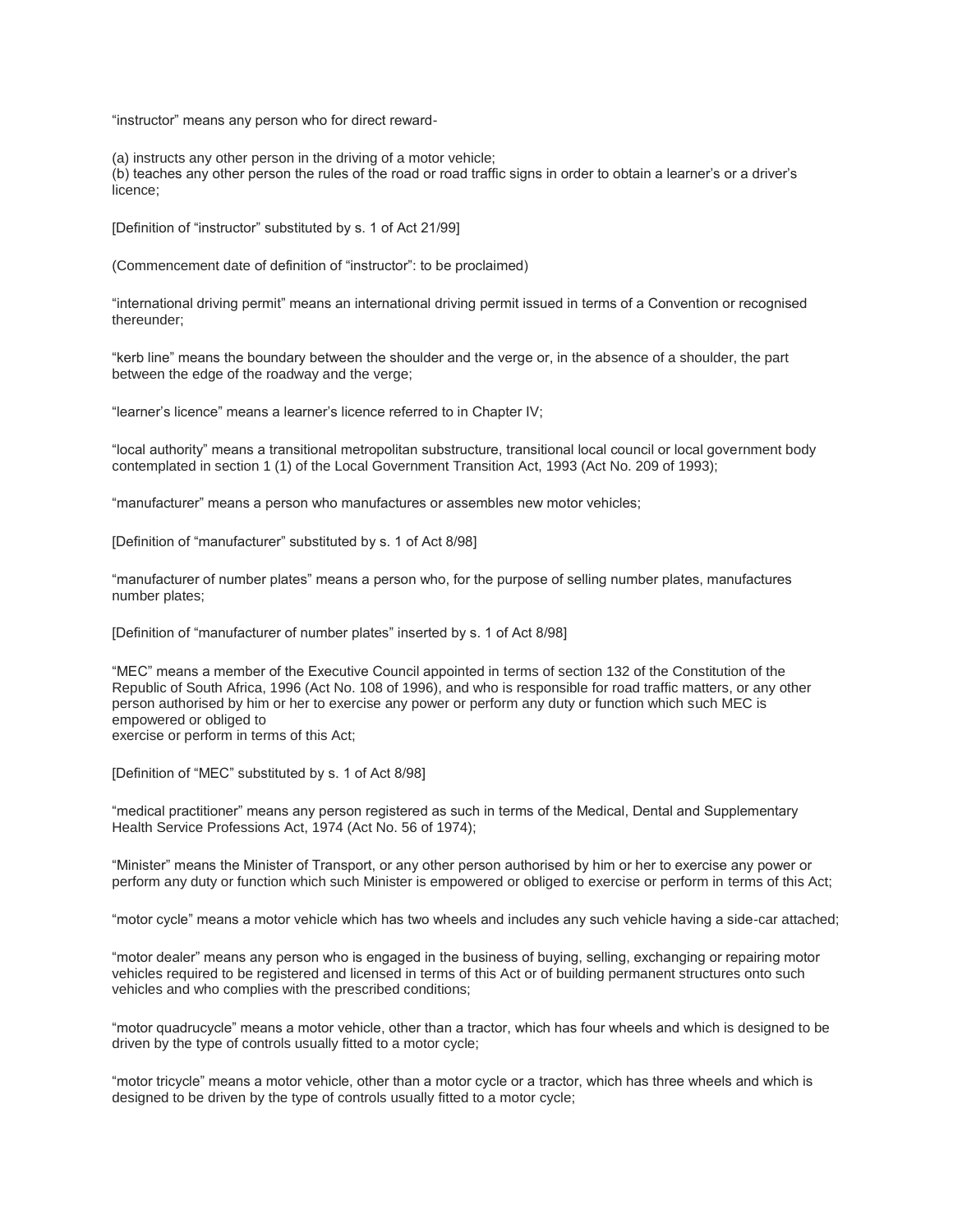"motor vehicle" means any self-propelled vehicle and includes -

(a) a trailer; and

(b) a vehicle having pedals and an engine or an electric motor as an integral part thereof or attached thereto and which is designed or adapted to be propelled by means of such pedals, engine or motor, or both such pedals and engine or motor, but does not include -

(i) any vehicle propelled by electrical power derived from storage batteries and which is controlled by a pedestrian; or (ii) any vehicle with a mass not exceeding 230 kilograms and specially designed and constructed, and not merely adapted, for the use of any person suffering from some physical defect or disability and used solely by such person;

"number plate" means a prescribed plate on which the licence number of a motor vehicle or motor trade number is displayed;

[Definition of "number plate" inserted by s. 1 of Act 8/98]

"operate on a public road" or any like expression, in relation to a vehicle, means to use or drive a vehicle or to permit a vehicle to be used or driven on a public road, or to have or to permit a vehicle to be on a public road;

"operator" means the person responsible for the use of a motor vehicle of any class contemplated in Chapter VI, and who has been registered as the operator of such vehicle;

"owner", in relation to a vehicle, means-

(a) the person who has the right to the use and enjoyment of a vehicle in terms of the common law or a contractual agreement with the title holder of such vehicle;

(b) any person referred to in paragraph (a), for any period during which such person has failed to return that vehicle to the title holder in accordance with the contractual agreement referred to in paragraph (a);or

(c) a motor dealer who is in possession of a vehicle for the purpose of sale, and who is licensed as such or obliged to be licensed in accordance with the regulations made under section 4, and "owned" or any like word has a corresponding meaning;

[Definition of "owner" substituted by s. 1 of Act 64/2008]

"park" means to keep a vehicle, whether occupied or not, stationary for a period of time longer than is reasonably necessary for the actual loading or unloading of persons or goods, but does not include any such keeping of a vehicle by reason of a cause beyond the control of the person in charge of such vehicle;

"peace officer" means a traffic officer and also a traffic warden appointed in terms of section 3A;

[Definition of "peace officer" substituted by s. 1 of Act 21/99]

(Commencement date of definition of "peace officer": to be proclaimed)

"pedal cycle" means any bicycle or tricycle designed for propulsion solely by means of human power;

"prescribe" means prescribe by regulation;

"prescribed territory" means -

(a) the Kingdom of Lesotho, the Kingdom of Swaziland, the Republic of Angola, the Republic of Botswana, the Republic of Malawi, the Republic of Mozambique, the Republic of Namibia, the Republic of Zambia and the Republic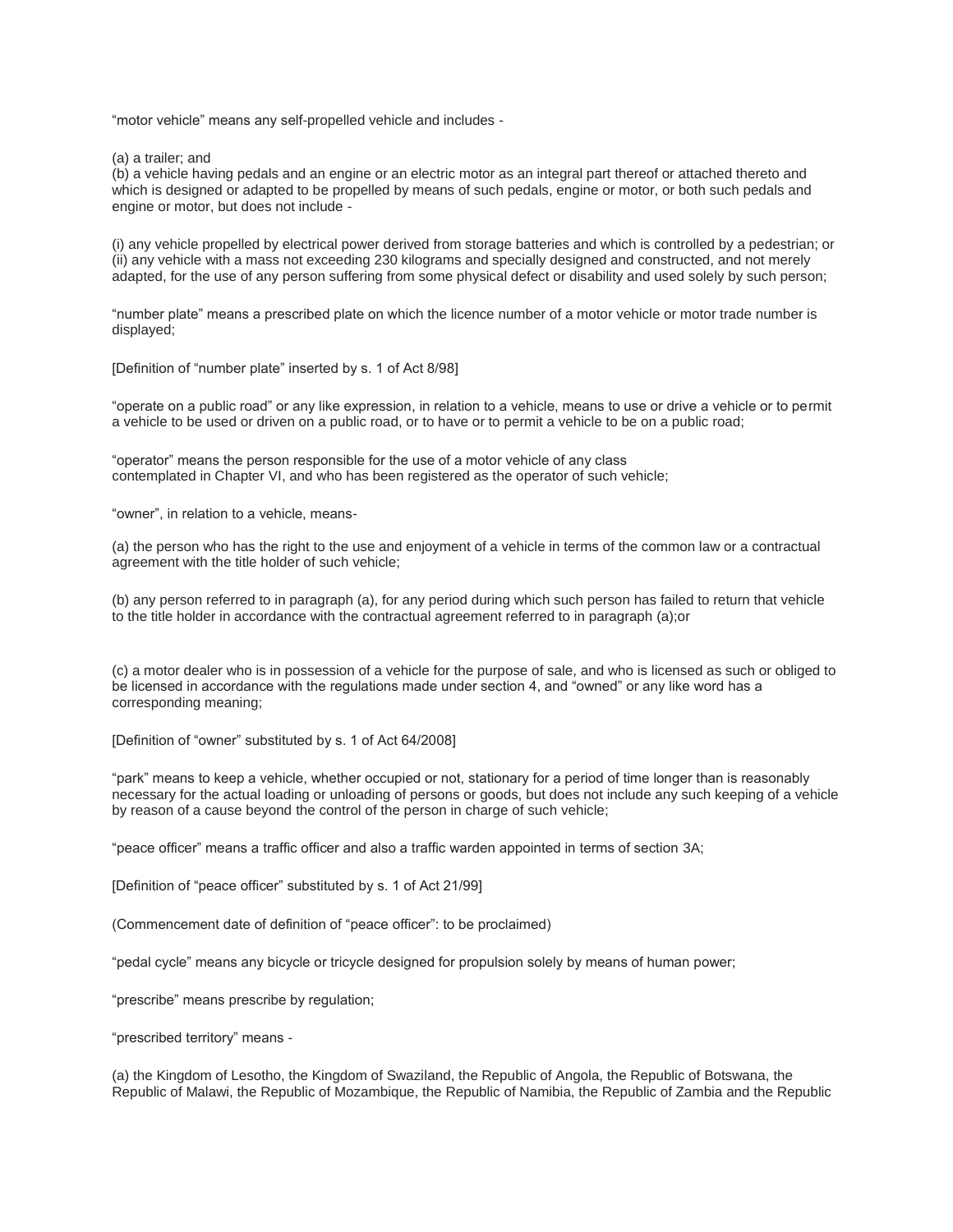of Zimbabwe; and

(b) any other state or territory declared by the Minister by notice in the Gazette to be a prescribed territory;

"professional driver" means the driver of a motor vehicle referred to in section 32;

[Definition of "professional driver" substituted by s. 1 of Act 8/98]

"professional driving permit" means a professional driving permit referred to in Chapter IV;

"province" means a province referred to in section 103 of the Constitution of the Republic of South Africa, 1996;

[Definition of "province" substituted by s. 1 of Act 8/98]

"public road" means any road, street or thoroughfare or any other place (whether a thoroughfare or not) which is commonly used by the public or any section thereof or to which the public or any section thereof has a right of access, and includes -

(a) the verge of any such road, street or thoroughfare;

(b) any bridge, ferry or drift traversed by any such road, street or thoroughfare; and

(c) any other work or object forming part of or connected with or belonging to such road, street or thoroughfare;

"registering authority" means a registering authority appointed as such in accordance with section 3;

[Definition of "registering authority" substituted by s. 1 of Act 21/99]

(Commencement date of definition of "registering authority": to be proclaimed)

"registration plate" ……….

[Definition of "registration plate" deleted by s. 1 of Act 8/98]

"regulation" means a regulation under this Act;

"repealed ordinance" means an ordinance or any provision of an ordinance repealed by the Road Traffic Act, 1989 (Act No. 29 of 1989);

"rescue vehicle" means a motor vehicle designed or adapted solely for the purpose of rescuing persons, and which is owned or controlled by a department of State, a local authority or a body approved by the MEC concerned and is registered as a rescue vehicle;

"reserve traffic officer" means a person who complies with the requirements of section 3D and is registered as a traffic officer in terms of section 3C or any person who is a peace officer in terms of section 334 of the Criminal Procedure Act, 1977 (Act No. 51 of 1977), and has been appointed as a reserve traffic officer by the chief executive officer or the MEC, as the case may be, on a temporary basis for a specific period;

[Definition of "reserve traffic officer" inserted by s. 1 of Act 64/2008]

"reserve traffic warden" means a person who has been declared a peace officer by the Minister of Justice in terms of section 334 of the Criminal Procedure Act, 1977 (Act No. 51 of 1977), and has been appointed as a reserve traffic warden by the chief executive officer or the MEC, as the case may be, on a temporary basis for a specific period;

[Definition of "reserve traffic warden" inserted by s. 1 of Act 64/2008]

"road traffic ordinance" means the Road Traffic Ordinance, 1966 (Ordinance No. 21 of 1966), of the former Transvaal, Natal, the Orange Free State and the Cape of Good Hope, respectively;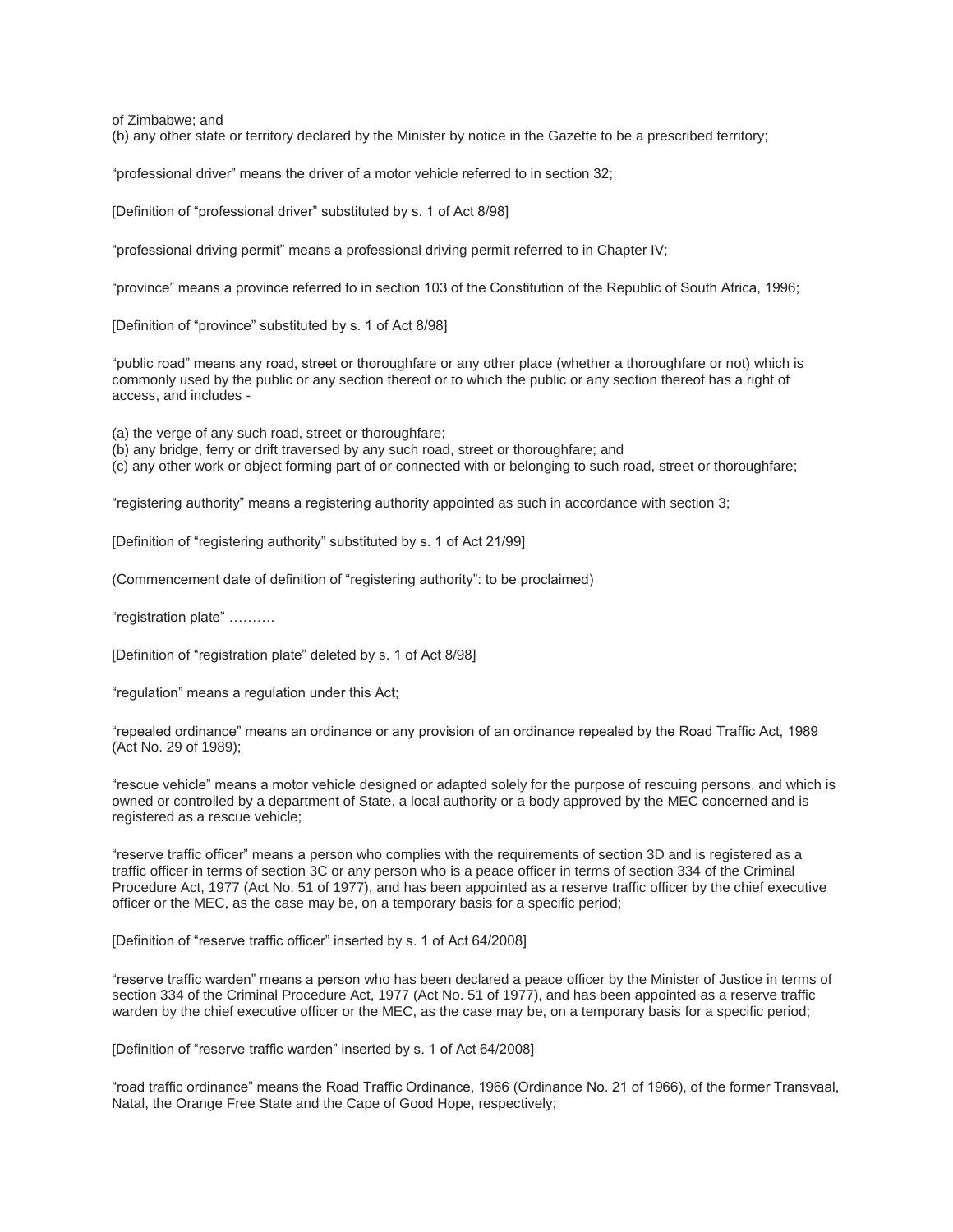"road traffic sign" means a road traffic sign prescribed under section 56;

"roadway" means that portion of a road, street or thoroughfare improved, constructed or intended for vehicular traffic which is between the edges of the roadway;

"roadworthy", in relation to a vehicle, means a vehicle which complies with the relevant provisions of this Act and is otherwise in a fit condition to be operated on a public road;

"roadworthy certificate", in relation to a motor vehicle, means a certificate issued in terms of section 42;

"semi-trailer" means a trailer having no front axle and so designed that at least 15 per cent of its tare is superimposed on and borne by a vehicle drawing such trailer;

"Shareholders Committee" means the Shareholders Committee established by section 6 of the Road Traffic Management Corporation Act, 1999;

[Definition of "Shareholders Committee" inserted by s. 1 of Act 21/99]

"shoulder" means that portion of a road, street or thoroughfare between the edge of the roadway and the kerb line;

"sidewalk" means that portion of a verge intended for the exclusive use of pedestrians;

"South African Bureau of Standards" means the South African Buro of Standards referred to in section 2 (1) of the Standards Act, 1993 (Act No. 29 of 1993);

"stop" means the bringing to a standstill of a vehicle by the driver thereof;

"tare", in relation to a motor vehicle, means the mass of such vehicle ready to travel on a road and includes the mass of -

(a) any spare wheel and of all other accessories and equipment supplied by the manufacturer as standard for the particular model of motor vehicle concerned;

(b) anything which is a permanent part of the structure of such vehicle;

(c) anything attached to such vehicle so as to form a structural alteration of a permanent nature; and

(d) the accumulators, if such vehicle is self-propelled by electrical power, but does not include the mass of -

(i) fuel; and

(ii) anything attached to such vehicle which is not of the nature referred to in paragraph (b) or (c);

"testing station" means a testing station registered in terms of section 39;

"this Act" includes the regulations;

"title holder", in relation to a vehicle, means -

(a) the person who has to give permission for the alienation of that vehicle in terms of a contractual agreement with the owner of such vehicle; or

(b) the person who has the right to alienate that vehicle in terms of the common law, and who is registered as such in accordance with the regulations under section 4;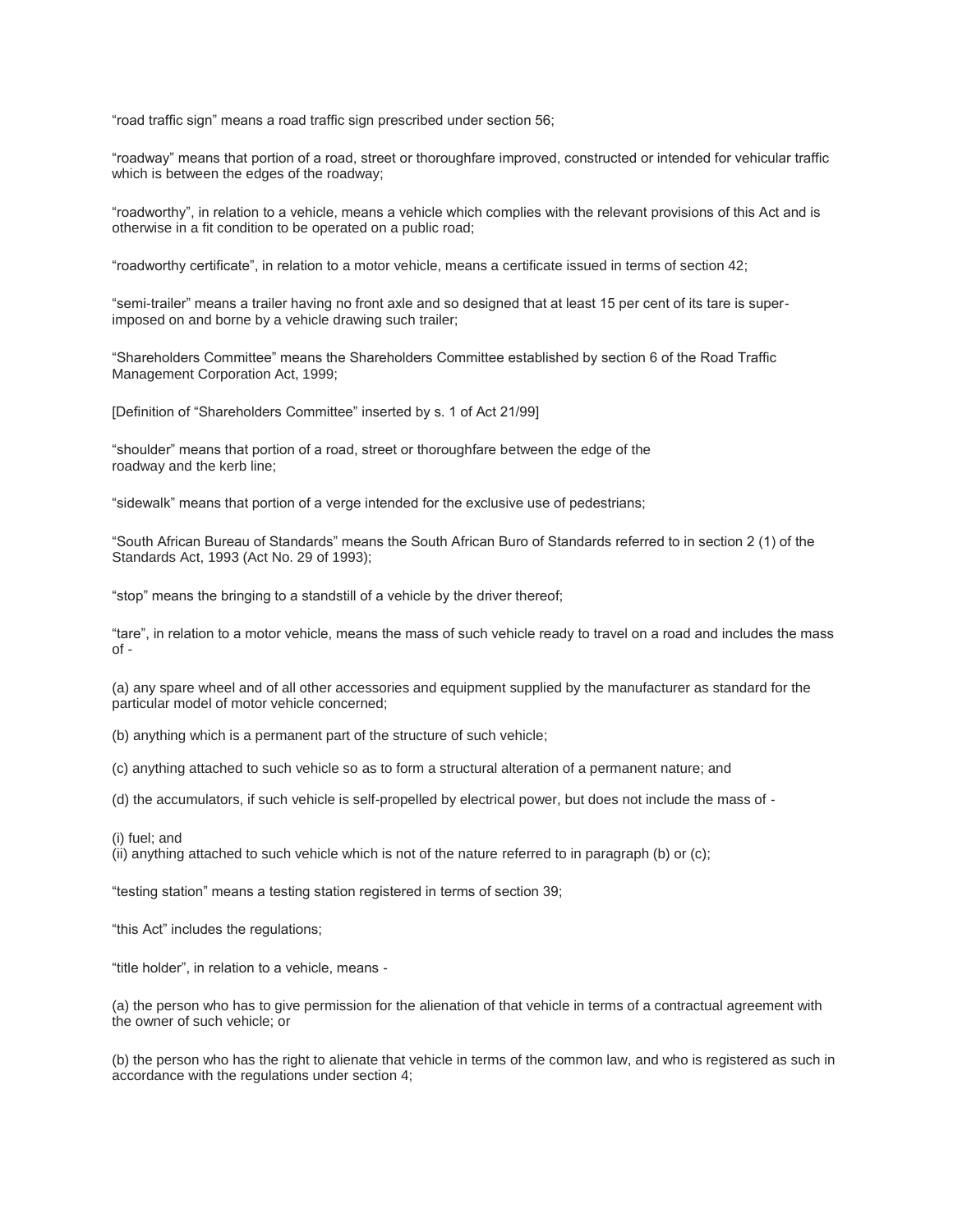"tractor" means a motor vehicle designed or adapted mainly for drawing other vehicles and with a gross combination mass not exceeding 24 000 kg, but does not include a truck-tractor;

[Definition of "tractor" substituted by s. 1 of Act 64/2008]

"traffic officer" means a traffic officer appointed in terms of section 3A, and any member of the Service, and any member of a municipal police service, both as defined in section 1 of the South African Police Service Act, 1995 (Act No. 68 of 1995), and for the purposes of Chapters V, IX and X and sections 74 and 78 of this Act, includes a peace officer;

[Definition of "traffic officer" substituted by s. 1 of Act 21/99] (Commencement date of definition of "traffic officer": to be proclaimed)

"traffic warden" means a person who has been declared by the Minister of Justice to be a peace officer in terms of section 334 of the Criminal Procedure Act, 1977 (Act No. 51 of 1977), and has been appointed as a traffic warden by the chief executive officer, the MEC or another competent authority to appoint a traffic warden, as the case may be;

[Definition of "traffic warden" inserted by s. 1 of Act 64/2008]

"trailer" means a vehicle which is not self-propelled and which is designed or adapted to be drawn by a motor vehicle, but does not include a side-car attached to a motor cycle;

"Transnet Limited" means the company floated and incorporated in terms of section 2 of the Legal Succession to the South African Transport Services Act, 1989 (Act No. 9 of 1989);

"truck-tractor" means a motor vehicle designed or adapted-

(a) for drawing other vehicles; and

(b) not to carry any load other than that imposed by a semi-trailer or by ballast, but does not include a tractor or a haulage tractor;

[Definition of "truck-tractor" substituted by s. 1 of Act 64/2008]

"urban area" means that portion of the area of jurisdiction of a local authority which has by actual survey been subdivided into erven or is surrounded by surveyed erven, and includes the public roads abutting thereon;

"vehicle" means a device designed or adapted mainly to travel on wheels or crawler tracks and includes such a device which is connected with a draw-bar to a breakdown vehicle and is used as part of the towing equipment of a breakdown vehicle to support any axle or all the axles of a motor vehicle which is being salvaged other than such a device which moves solely on rails; and

"verge" means that portion of a road, street or thoroughfare, including the sidewalk, which is not the roadway or the shoulder.

### **CHAPTER II Application of act and minimum requirements**

#### 2. **Application of Act**

This Act shall apply throughout the Republic: Provided that any provision thereof shall only apply to those areas of the Republic in respect of which the Road Traffic Act, 1989 (Act No. 29 of 1989), did not apply before its repeal by section 93, as from a date fixed by the Minister by notice in the Gazette.

### 3. **Appointment of registering authorities**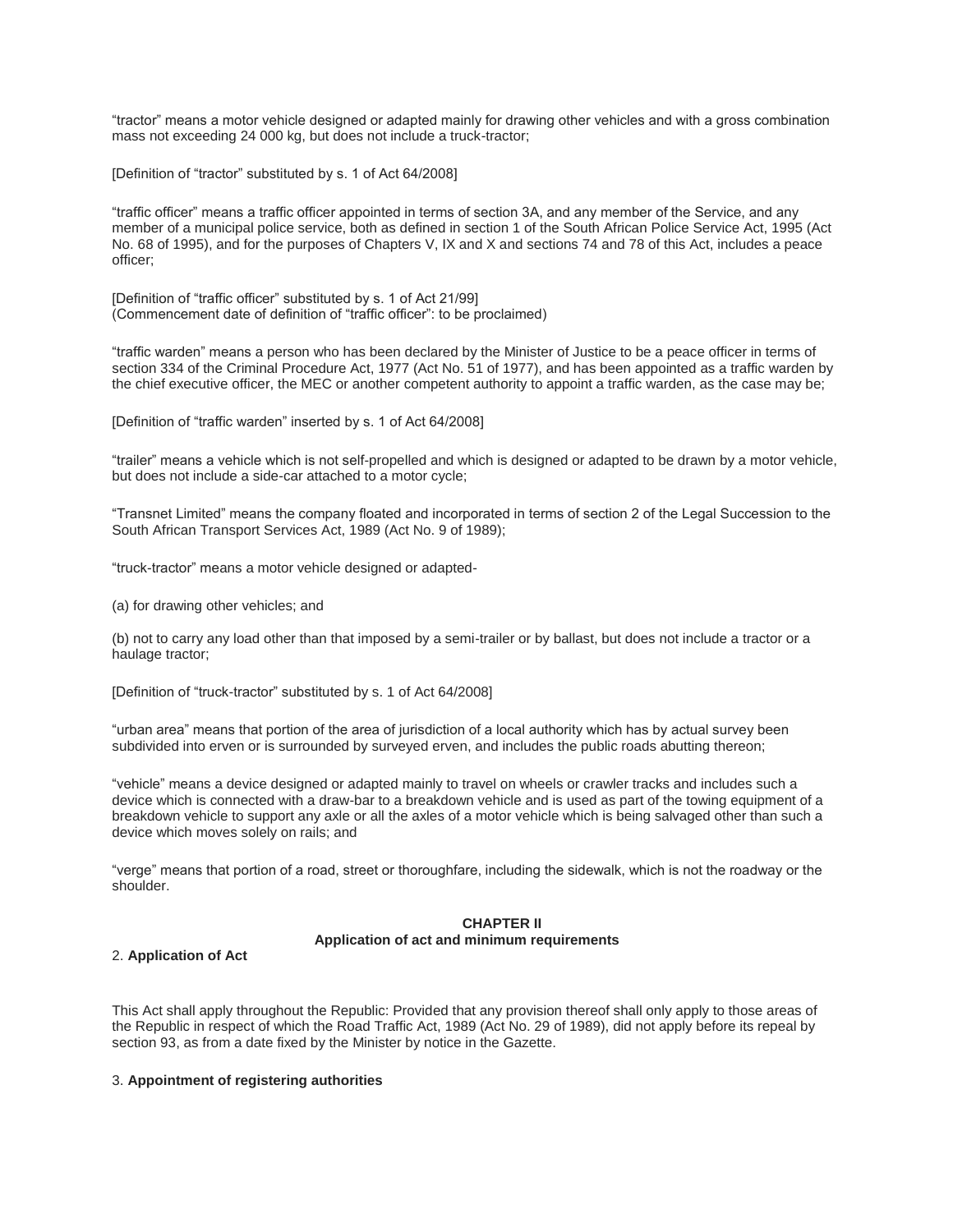(1) For the purposes of this Act, the Shareholders Committee shall, in consultation with the relevant MEC and by notice in the Gazette, appoint a registering authority for the area and on the conditions it determines from time to time.

(2) The Shareholders Committee, in consultation with the relevant MEC, may combine the area of any registering authority or any portion thereof with the area of another registering authority, may divide the area of a registering authority into areas for two or more registering authorities, and may appoint a registering authority for a new area.

(3) Where, from or after a specific date, a registering authority, in this subsection referred to as a new registering authority, becomes the registering authority for an area previously under the jurisdiction of another registering authority, including a registering authority appointed under a repealed law or ordinance, any reference in this Act or a repealed law or ordinance to such other registering authority shall, from or after such date, be construed as a reference to such new registering authority.

(4) The powers and duties conferred or imposed upon a registering authority by or in terms of this Act shall be exercised or performed on behalf of that registering authority by the persons authorised thereto by the registering authority.

(5) If the Shareholders Committee decides that circumstances warrant such a step, the chief executive officer may execute the functions, or appoint an agent to execute the functions, of a registering authority whose service delivery, collection of payment or management fall short of the standards set in respect of business groups by the Road Traffic Management Corporation Act, 1999.

[S. 3 substituted by s. 2 of Act 21/99] (Commencement date of s. 3: to be proclaimed)

3A. Appointment of officers

(1) For the purposes of this Act - (a) the chief executive officer may, upon such conditions as he or she may determine, appoint as many persons as -

(i) inspectors of licences;

- (ii) examiners of vehicles;
- (iii) examiners for driving licences;

(iv) traffic officers; and

(v) traffic wardens, as he or she may deem expedient;

(b) an MEC may, upon the conditions set by the chief executive officer, appoint for the province concerned as many persons as -

(i) inspectors of licences;

- (ii) examiners of vehicles;
- (iii) examiners for driving licences;

(iv) traffic officers; and

(v) traffic wardens, as he or she may deem expedient;

(c) a local authority which is a registering authority may, upon the conditions set by the chief executive officer, appoint for its area as many persons as -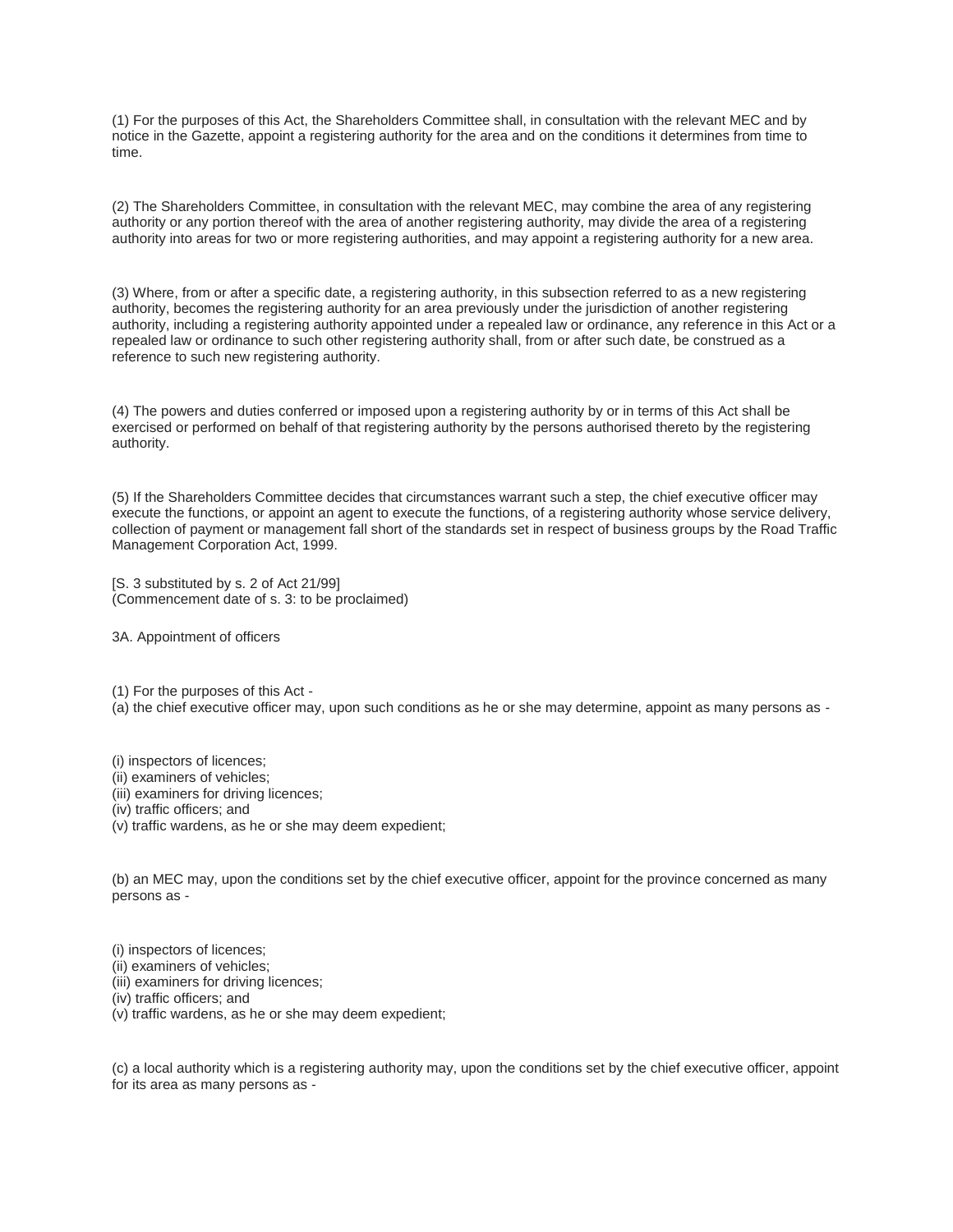(i) inspectors of licences;

- (ii) examiners of vehicles; and
- (iii) examiners for driving licences, as it may deem expedient;

(d) any local authority or two or more local authorities may jointly appoint for its area or for their areas jointly, as the case may be, upon the conditions set by the chief executive officer, as many persons as traffic officers or reserve traffic officers as may be reasonably necessary, and such officers shall function within such area or areas;

(e) any local authority may appoint persons as traffic wardens or as reserve traffic wardens to exercise or perform within its area such powers and duties of a traffic officer as the MEC may determine: Provided that the MEC may -

(i) make different determinations in respect of different categories of traffic wardens; and (ii) either generally or specifically, impose conditions with regard to the exercise or performance of such powers and duties; and

(f) any person or institution determined by the chief executive officer by notice in the Gazette, may, on the conditions and for the areas determined in the notice, appoint any person as an examiner of vehicles or as an examiner for driving licences.

(2) Notwithstanding anything to the contrary contained in this Act or any other law, the chief executive officer may, in consultation with the MEC or local authority concerned, as the case may be, determine that some or all traffic officers and reserve traffic officers appointed by such MEC or local authority, may function within an area or areas determined by the chief executive officer.

(3) (a) No person shall be appointed under subsection (1) as an authorised officer unless he or she has been graded and registered in the prescribed manner.

(b) Any person who is not so graded and registered may be appointed once on probation as an authorised officer for a period not exceeding 12 months or for such further period as the MEC may approve.

(c) It must be a condition of appointment that the person appointed on probation must during such probation period comply with the competency and registration requirements prescribed for the specific category of appointment.

(d) A person appointed under paragraph (b) may not use an authorised officer's infrastructure number to certify a vehicle tested by such person.

[Subs. (3) substituted by s. 2 of Act 64/2008]

(4) Any person appointed under subsection (1) as an authorised officer, shall upon his or her appointment be issued with a certificate of appointment by the chief executive officer, MEC concerned, local authority, person or institution appointing him or her, as the case may be.

(5) An authorised officer shall not exercise any power or perform any duty unless he or she is in possession of his or her certificate of appointment.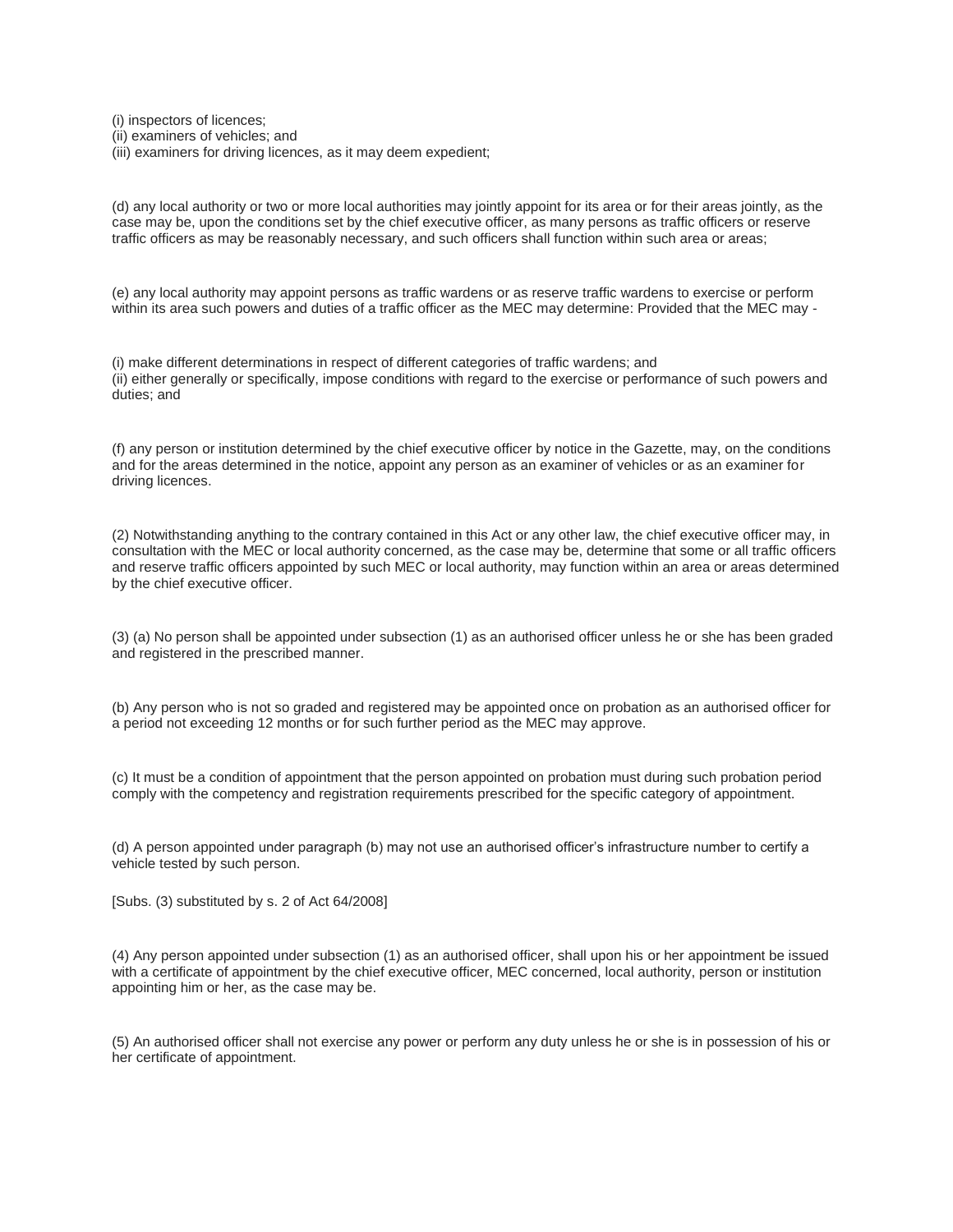(6) An authorised officer shall produce his or her certificate of appointment at the request of any person having a material interest in the matter concerned.

(7) A traffic officer shall at all times when wearing a full or partial traffic officer's uniform, display his or her official name tag above the right breast pocket of his or her uniform in such a manner that it is completely visible and easily legible.

[Subs. (7) inserted by s. 2 of Act 64/2008] [S. 3A inserted by s. 2 of Act 21/99] (Commencement date of s. 3A: to be proclaimed)

## 3B. **Application for registration as inspector of licences, examiner of vehicles, examiner for driving licences or traffic officer**

(1) Any person desiring to be registered as -

(a) an inspector of licences;

(b) an examiner of vehicles;

(c) an examiner for driving licences; or

(d) a traffic officer, shall apply in the prescribed manner to the chief executive officer.

(2) An application referred to in subsection (1) shall be accompanied by the prescribed fees.

[S. 3B inserted by s. 2 of Act 21/99] (Commencement date of s. 3B: to be proclaimed)

# 3C. **Registration and grading of officers**

(1) The chief executive officer shall, if satisfied that a person referred to in section 3B complies with the prescribed competency and registration requirements in respect of the specific application category, register such person in the prescribed manner: Provided that the chief executive officer shall grade an examiner of vehicles or an examiner for driving licences according to his or her qualifications in the prescribed manner.

(2) No person shall be registered or remain registered in terms of subsection (1) as -

(a) an examiner of vehicles if he or she has or acquires a direct or indirect financial interest in the manufacturing, selling, rebuilding, repairing or modifying of motor vehicles; or

(b) an inspector of licences, an examiner for driving licences or a traffic officer if he or she, or through his or her spouse or partner has or acquires a direct or indirect financial or other related interest in any driving school or in the training or

instruction of or supervision of learner drivers: Provided that the chief executive officer may register a person in terms of subsection (1)notwithstanding the provisions of this subsection.

(3) Any act by a person in the execution of his or her powers or in the performance of his or her duties whilst he or she was incompetent by reason of the provisions of subsection (2), shall not be invalid for such reason only.

(4) Any person registered as a traffic officer for a province in terms of subsection (1), shall be deemed to be registered for any other province.

[S. 3C inserted by s. 2 of Act 21/99] (Commencement date of s. 3C: to be proclaimed)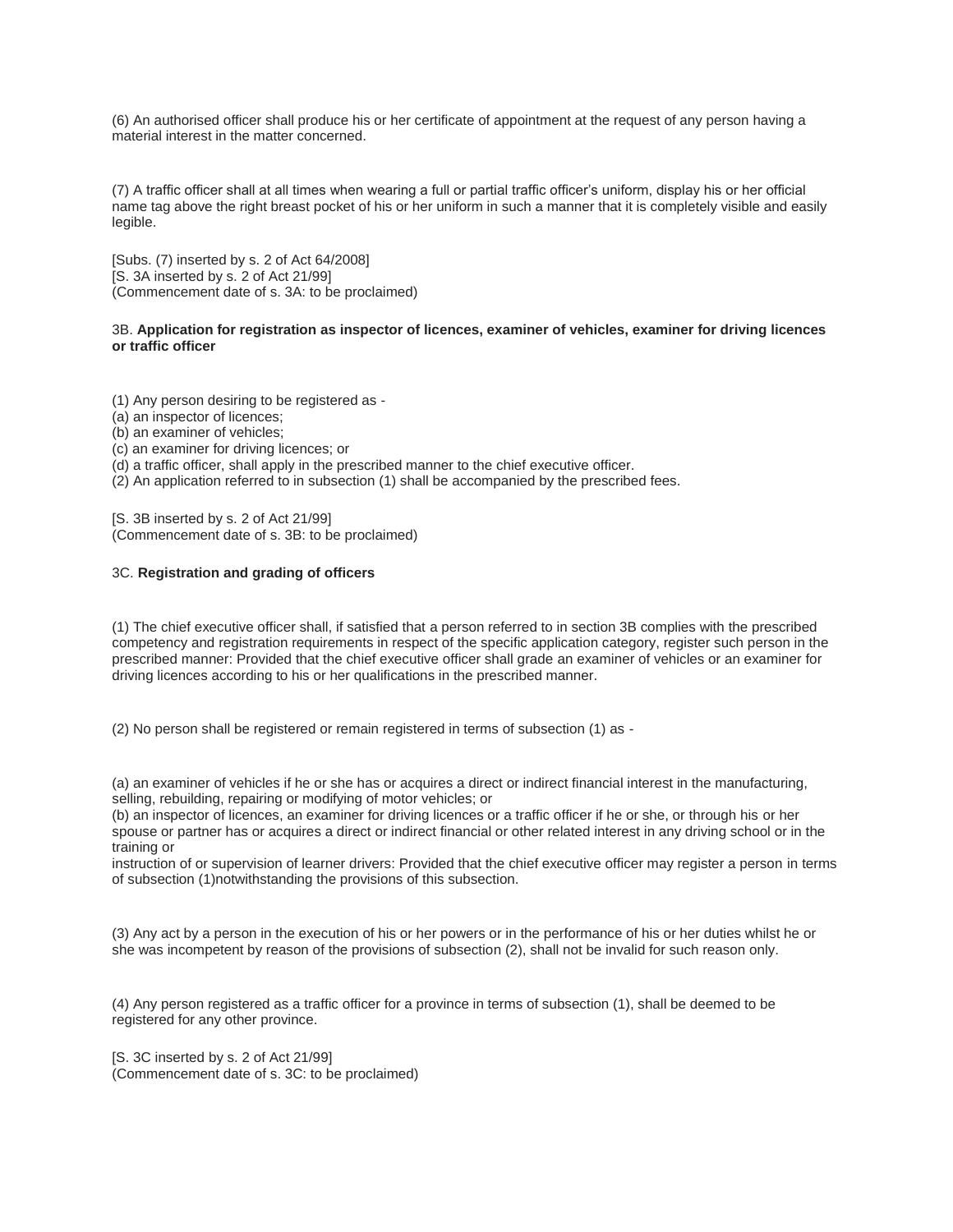### 3D. **Minimum requirements for registration as inspector of licences, examiner of vehicles, examiner for driving licences and traffic officer**

(1) The minimum requirements for registration as an inspector of licences, an examiner of vehicles, an examiner for driving licences or a traffic officer, as the case may be, shall be that the applicant -

(a) has obtained an appropriate diploma at a training centre approved by the Shareholders Committee;

(b) is a fit and proper person to be registered as such; and

(c) in the case of a traffic officer, has undergone training in relation to the laws applicable to the transportation of dangerous goods:

Provided that a person appointed before -

(i) 1 January 1992 in terms of a repealed ordinance or section 3 (1) of the Road Traffic Act, 1989 (Act No. 29 of 1989); or

(ii) the commencement of this Act in terms of any road traffic law contemplated in item 2 of Schedule 6 to the Constitution of the Republic of South Africa, 1996 (Act No. 108 of 1996), as an inspector of licences, an examiner of vehicles, an examiner for driving licences or a traffic officer, as the case may be, shall be deemed to have complied with the provisions of this subsection.

(2) The diploma referred to in subsection (1) (a) shall -

(a) in the case of an examiner of vehicles, indicate the classes of motor vehicles he or she is qualified to inspect, examine and test; or

(b) in the case of an examiner for driving licences, indicate the codes of learner's licences and driving licences for which a person may be examined and tested by such examiner.

(3) The chief executive officer shall grade an examiner of vehicles or an examiner for driving licences as prescribed.

[S. 3D inserted by s. 2 of Act 21/99] (Commencement date of s. 3D: to be proclaimed)

# 3E. **Suspension and cancellation of registration of officer**

(1) The inspectorate of driving licence testing centres or the inspectorate of testing stations, respectively, may for the period that it deems fit and in the manner prescribed, suspend or cancel the registration of an examiner for driving licences, or an examiner of vehicles, if -

(a) in the opinion of the inspectorate such person is guilty of misconduct in the exercise of his or her powers or the performance of his or her duties;

(b) such person stopped functioning as an officer for a period of 12 successive months;

(c) such person has not attended an appropriate refresher course within the prescribed time at a training centre approved by the Shareholders Committee; or

(d) in the opinion of the inspectorate concerned, the performance record of such person indicates that he or she is incompetent to exercise or perform the powers or duties of an officer of the category in which he or she is registered.

(2) The chief executive officer may for the period that he or she deems fit and in the manner prescribed, suspend or cancel the registration of a traffic officer or inspector of licences if any of the circumstances referred to in subsection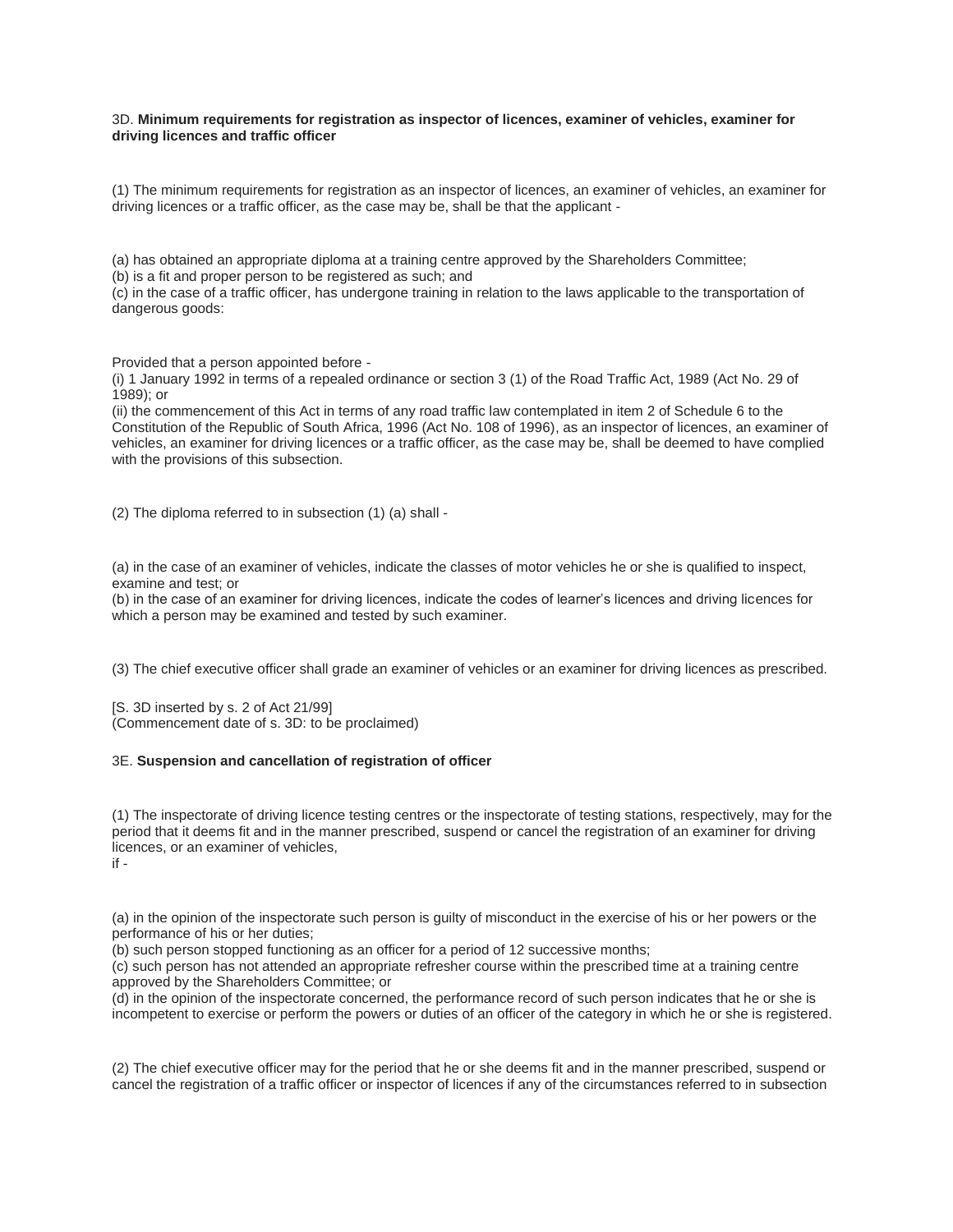(1) (a) to (d) exist.

(3) The registration of a person referred to in subsection (1) or (2) may only be suspended or cancelled after such person has had the opportunity to make representations in writing and to show cause, within the period determined by the chief executive officer, which period shall not be less than 21 days, why the registration should not be suspended or cancelled.

(4) Any person adversely affected by the decision of the inspectorate referred to in subsection (1) or the chief executive officer referred to in subsection (2) may, within 21 days after he or she became aware of the decision, request the inspectorate or chief executive officer, as the case may be, to give reasons in writing for its, his or her decision.

(5) If the registration of a person is suspended or cancelled in terms of this section, that person shall forthwith return his or her registration document to the chief executive officer, who shall keep such document for the period of suspension, or cancel such document, as the case may be.

[S. 3E inserted by s. 2 of Act 21/99] (Commencement date of s. 3E: to be proclaimed)

### 3F. **Powers and duties of inspector of licences**

In addition to the powers and duties conferred upon him or her or under this Act, an inspector of licences may, subject to the provisions of this Act or any other law -

(a) by notice in writing as prescribed, direct the owner, operator, driver or person in charge of any vehicle, wherever found, which in his or her opinion does not comply with the requirements for roadworthiness certification provided for in this Act or in any other law, to produce such vehicle for inspection, examination or testing to an appropriately graded testing station for such class of vehicle at a time and place specified in such notice;

(b) in respect of any motor vehicle, demand from the title holder, owner, operator or driver thereof the production of any document which such person is required to have in respect of that motor vehicle in terms of this Act or any other law, or any like document issued by a competent authority outside the Republic;

(c) require from any instructor -

(i) where such instructor is engaged in teaching or instructing another person in the driving of a motor vehicle, forthwith; or

(ii) where such instructor is not so engaged, within seven days, to produce evidence of his or her registration;

(d) examine any motor vehicle in order to satisfy himself or herself that it is the motor vehicle in respect of which a document referred to in paragraph (b) was issued;

(e) impound any document referred to in paragraph (b) which appears to be or which the officer suspects to be invalid or which has been or appears to have been unlawfully altered or defaced or which is being put to unlawful use, and where any document is so impounded, the inspector shall issue a receipt in respect thereof to the person concerned;

(f) require the owner, operator or driver or person in charge of any vehicle forthwith to furnish his or her name and address, and give any other particulars required as to his or her identification, and where applicable, immediately to produce a professional driving permit;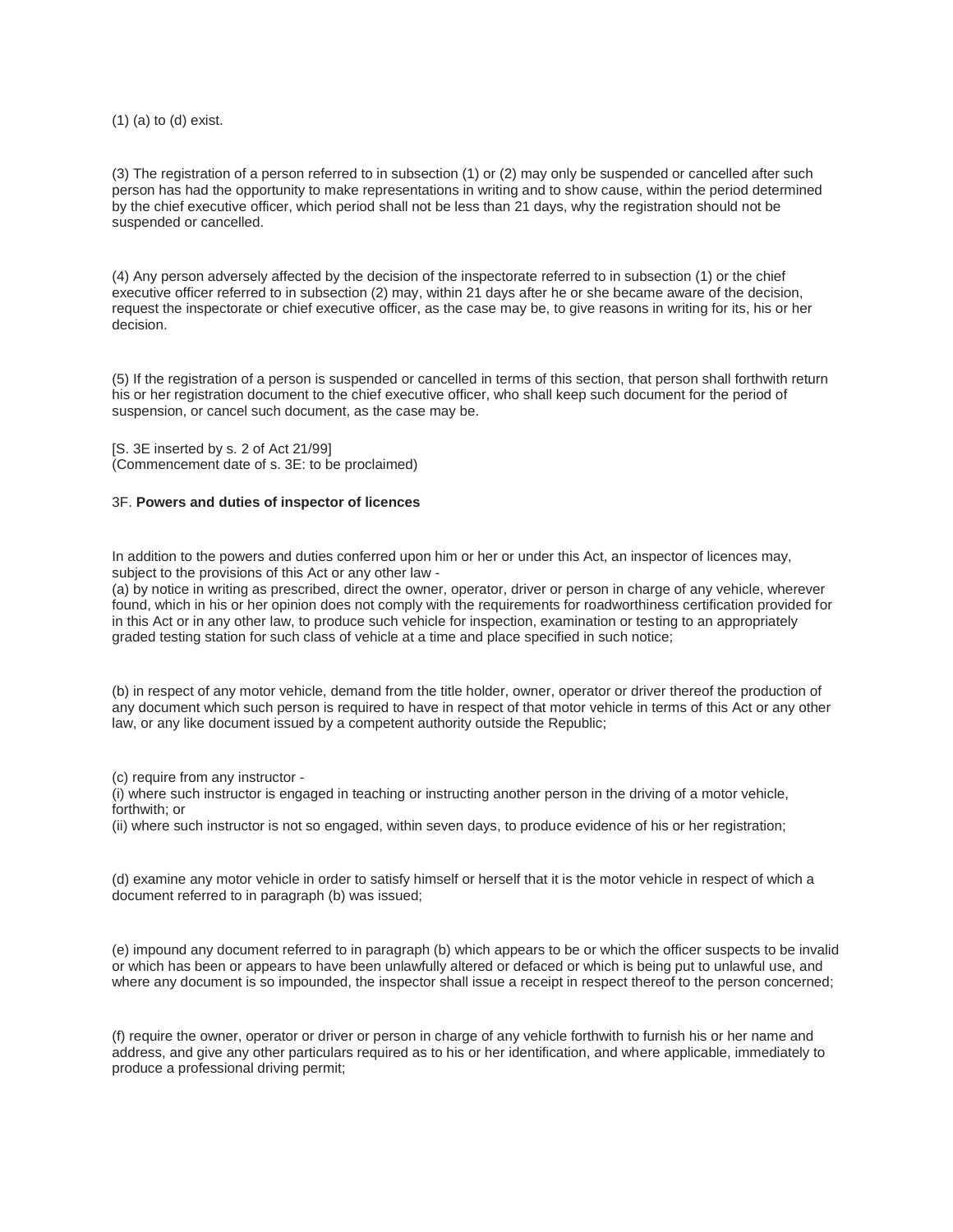(g) demand from any person immediately to produce a licence or any other prescribed authorisation authorising him or her to drive a motor vehicle, and to produce any other document which he or she is required to have in respect of any motor vehicle in terms of this Act or any other law;

(h) impound any licence or document produced to him or her in terms of paragraph (g) which in his or her opinion may afford evidence of a contravention or evasion of any provision of this Act or any other law, and where any licence or document is so impounded, the inspector shall issue a receipt in respect thereof to the person concerned;

(i) require any person, whether or not this person is in a vehicle, to furnish his or her name and address and to give other particulars required as to his or her identification, as well as such information as is within his or her power to furnish and which may lead to the identification of the owner, operator or driver of the vehicle concerned;

(j) require any person to furnish him or her with any information as is within the power of such person to furnish and which may lead to the identification of the driver, owner, operator or person in charge of a vehicle at any time or during any period; or

(k) at any reasonable time, having regard to the circumstances of the case, without prior notice, and in the exercise of any power or the performance of any duty which he or she is in terms of this Act or any other law authorised or required to exercise or perform, enter any premises on which he or she has reason to believe that any vehicle is kept.

[S. 3F inserted by s. 2 of Act 21/99] (Commencement date of s. 3F: to be proclaimed)

# 3G. **Powers and duties of examiner of vehicles**

(1) An examiner of vehicles may inspect, examine or test any vehicle in order to determine whether it is roadworthy and for that purpose may dismantle the vehicle or any part thereof or its equipment or accessories: Provided that the examiner shall reassemble any vehicle so dismantled, or shall cause any vehicle so dismantled to be reassembled, to the same condition in which it was before it was dismantled unless the person in charge of the vehicle requests him or her not to do so.

(2) An examiner of vehicles may drive any vehicle when necessary in the performance of his or her duties, if, in the case of a motor vehicle, he or she is licensed to drive a motor vehicle of the class concerned.

[S. 3G inserted by s. 2 of Act 21/99] (Commencement date of s. 3G: to be proclaimed)

### 3H. **Powers and duties of examiner for driving licences**

(1) An examiner for driving licences shall test any applicant for a learner's or driving licence in the manner and in regard to the matters as prescribed, in order to determine whether the applicant is fit and competent to obtain a learner's or driving licence for the class of vehicle for which he or she applies.

(2) No examiner for driving licences shall test an applicant for a driving licence in terms of this Act unless the examiner himself or herself is licensed to drive a vehicle of the class for which the applicant applies to obtain a driving licence or of the class prescribed.

[S. 3H inserted by s. 2 of Act 21/99] (Commencement date of s. 3H: to be proclaimed)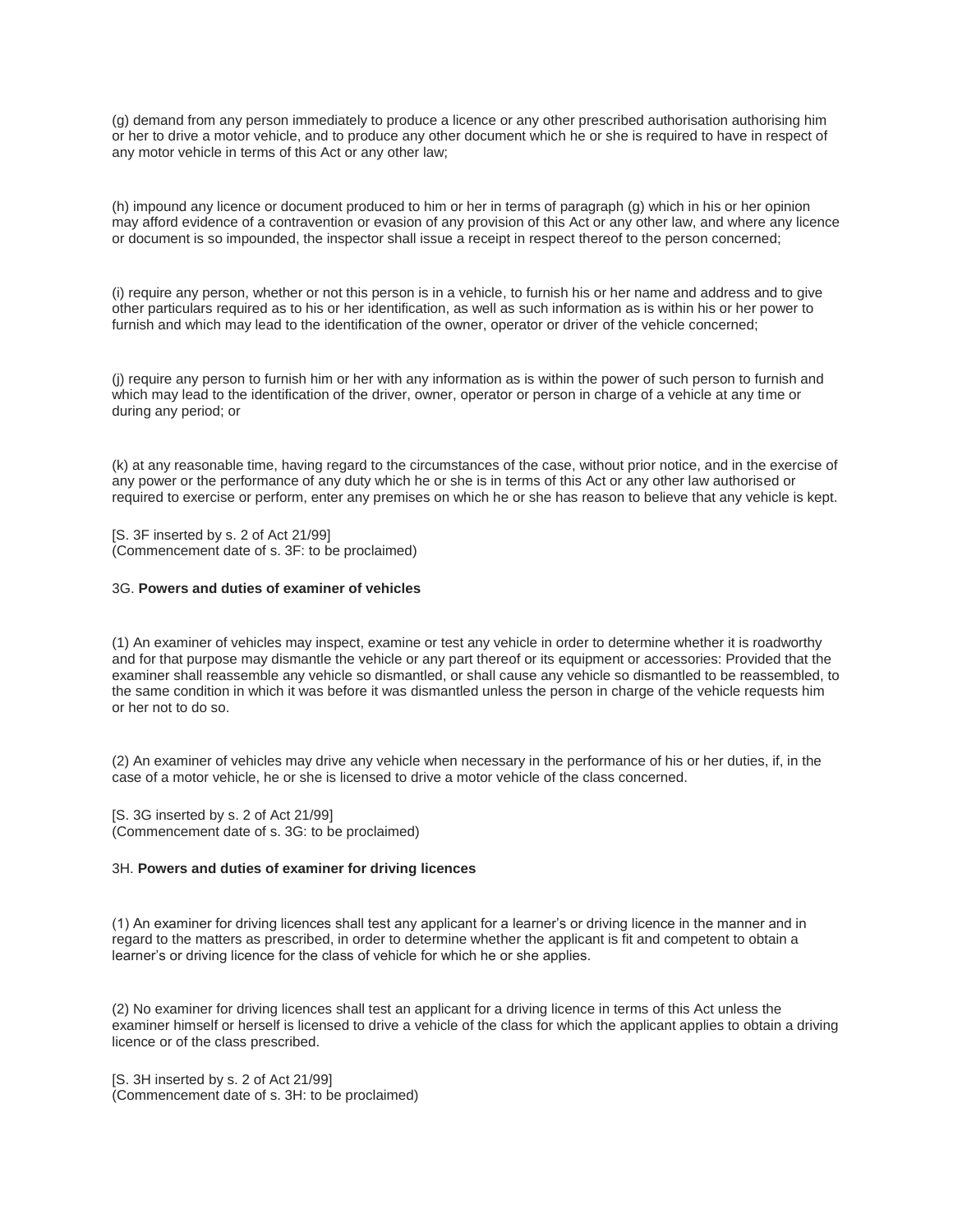# 3I. **Powers and duties of traffic officer**

In addition to the powers and duties conferred upon him or her or under this Act, a traffic officer may, subject to the provisions of this Act or any other law -

(a) exercise or perform any of the powers or duties conferred upon an inspector of licences under section 3F;

(b) when in uniform, require the driver of any vehicle to stop such vehicle;

(c) inspect and test or cause to be inspected and tested by a person whom he or she considers competent to do so, any part and the functioning of any vehicle, and the equipment thereof, with a view to ascertaining whether the vehicle concerned or the functioning thereof and the equipment comply with the provisions of this Act: Provided that no officer or person instructed by the officer to inspect or test such vehicle shall, in the exercise of the power hereby conferred upon him or her, dismantle the mechanism or any working parts of any motor vehicle unless he or she is also a qualified motor mechanic or has passed an examination for examiners of vehicles as prescribed, and if he or she has so dismantled the vehicle, he or she shall reassemble the dismantled mechanism or parts to the same condition in which it was before it was dismantled unless he or she is requested by the person in charge of the vehicle not to do so;

(d) ascertain the dimensions of, the load on, or the mass, axle mass load or axle unit mass load of, any vehicle, or the mass of any combination of vehicles, loaded or unloaded, and if necessary for the purpose of ascertaining such mass, require any vehicle or combination of vehicles to proceed to a mass-meter or mass-measuring device, and if the mass of any vehicle or combination of vehicles exceeds the mass allowed in terms of this Act, prohibit the operation of the vehicle or combination of vehicles on a public road until the mass has been reduced or adjusted to comply with this Act: Provided that where the load on a vehicle includes any hazardous substance as contemplated in the Hazardous Substances Act, 1973 (Act No. 15 of 1973), the reduction and handling of the mass shall be undertaken in terms of that Act;

(e) drive any vehicle where necessary in the performance of his or her duties if, in the case of a motor vehicle, he or she is licensed to drive a motor vehicle of the class concerned;

(f) if a person, being the driver or the person apparently in charge of a motor vehicle, appears, by reason of his or her physical or mental condition, howsoever arising, to be incapable for the time being of driving or being in charge of that vehicle, temporarily forbid the person to continue to drive or be in charge of that vehicle and make the arrangements for the safe disposal or placing of the vehicle as in his or her opinion may be necessary or desirable in the circumstances;

(g) regulate and control traffic upon any public road, and give such directions as may, in his or her opinion, be necessary for the safe and efficient regulation of the traffic, which may include the closing of any public road, and, where he or she is of the opinion that the driver of a motor vehicle is hampering or impeding the normal flow of traffic on a public road, direct the driver to remove the vehicle from such road and to follow another route with the vehicle;

(h) require any person to furnish his or her name and address and other particulars which are required for his or her identification or for any process if the officer reasonably suspects this person of having committed an offence in terms of this Act or any other law or, if in the opinion of the officer, he or she is able to give evidence in regard to the commission of any such offence;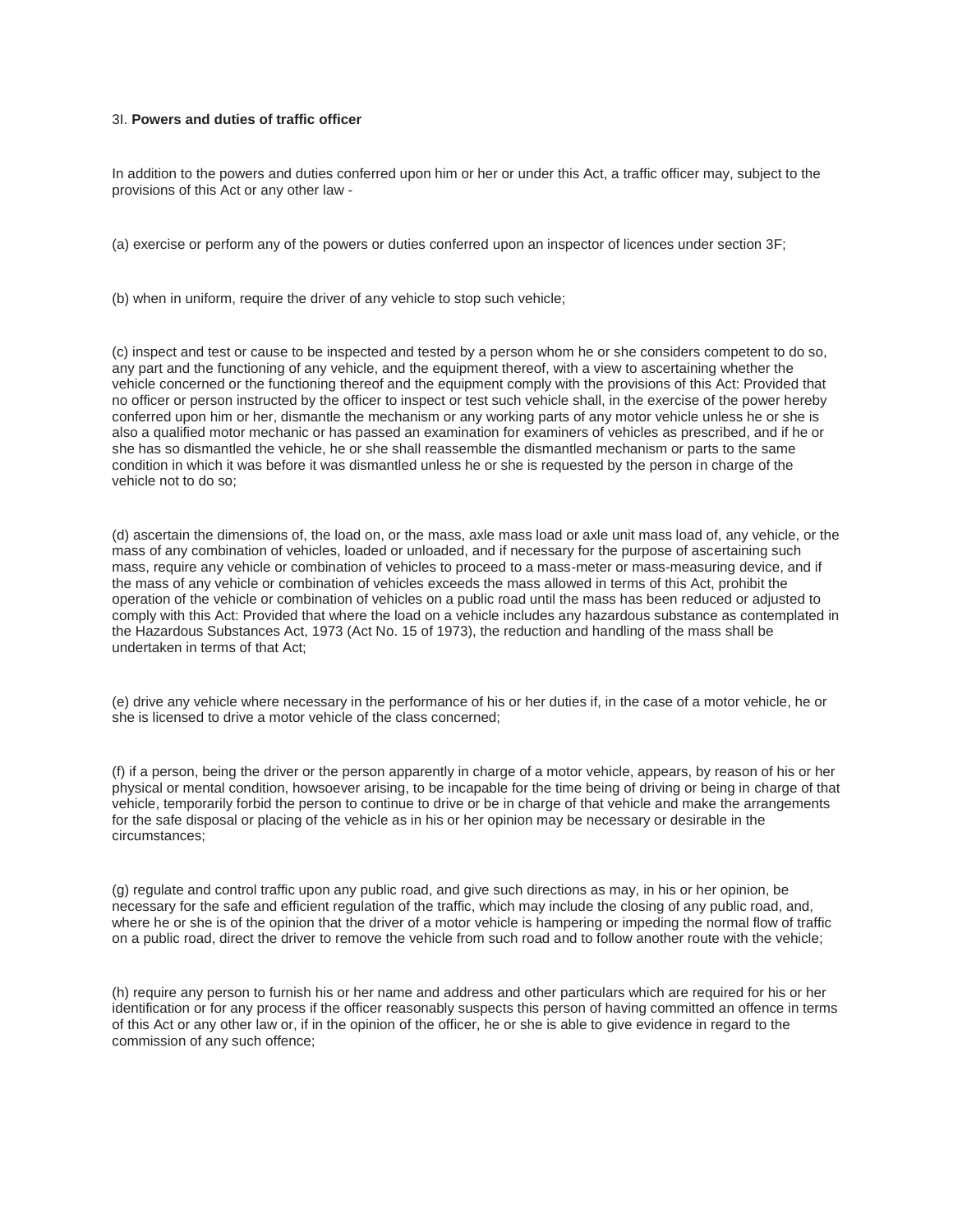(i) in respect of any motor vehicle, demand from the owner, operator or driver thereof to produce any document prescribed in terms of this Act;

(j) impound any document referred to in paragraph (i) produced to him or her and which in his or her opinion may afford evidence of a contravention of or failure to comply with any provision of this Act or any other law related to road traffic matters and where any document is so impounded, the traffic officer shall issue a receipt in respect thereof to the person concerned;

(k) require any professional driver or the operator or owner of any motor vehicle to produce for inspection and to have a copy made of -

(i) any record or document which that person is required in terms of this Act to carry or have in his or her possession or which is required to be affixed to any such motor vehicle; or

(ii) any record which that person is required in terms of this Act to preserve;

(l) at any time enter any motor vehicle of an operator and inspect such vehicle;

(m) at any time enter upon any premises on which he or she has reason to believe that a motor vehicle of an operator is kept or any record or other document required to be kept in terms of this Act is to be found, and inspect such vehicle and copy any such record or document, which he or she finds there;

(n) if he or she has reason to believe that an offence in terms of this Act has been committed in respect of any record or document, inspected by him or her, impound that record or document, and where any document is so impounded, the traffic officer shall issue a receipt in respect thereof to the person concerned;

(o) inspect any motor vehicle or part thereof and impound any document issued in connection with the registration and licensing of such motor vehicle which relates to the motor vehicle, where it is found that the engine or chassis number of the motor vehicle differs from the engine or chassis number as specified on the document, and direct that the motor vehicle be taken, forthwith, to any police station specified by the traffic officer for police clearance, and may after such clearance has been obtained, return the impounded document to any person who is entitled thereto, or notify the owner of the motor vehicle concerned that the vehicle must be re-registered, as the case may be; and

(p) require from the owner, operator or driver of a motor vehicle registered or deemed to be registered in any prescribed territory, police clearance in respect of the motor vehicle before allowing the motor vehicle to be taken across the borders of the Republic: Provided that the chief executive officer may exempt any owner, operator or driver in the prescribed manner from having to provide such police clearance.

[S. 3I inserted by s. 2 of Act 21/99] (Commencement date of s. 3I: to be proclaimed)

# 3J. **Failure to comply with instruction or direction of inspector of licences, traffic officer, examiner of vehicles or peace officer**

(1) No person shall -

(a) fail to comply with any instruction or direction given to him or her by an inspector of licences, traffic officer or examiner of vehicles, or obstruct, hinder or interfere with any inspector of licences, traffic officer or examiner of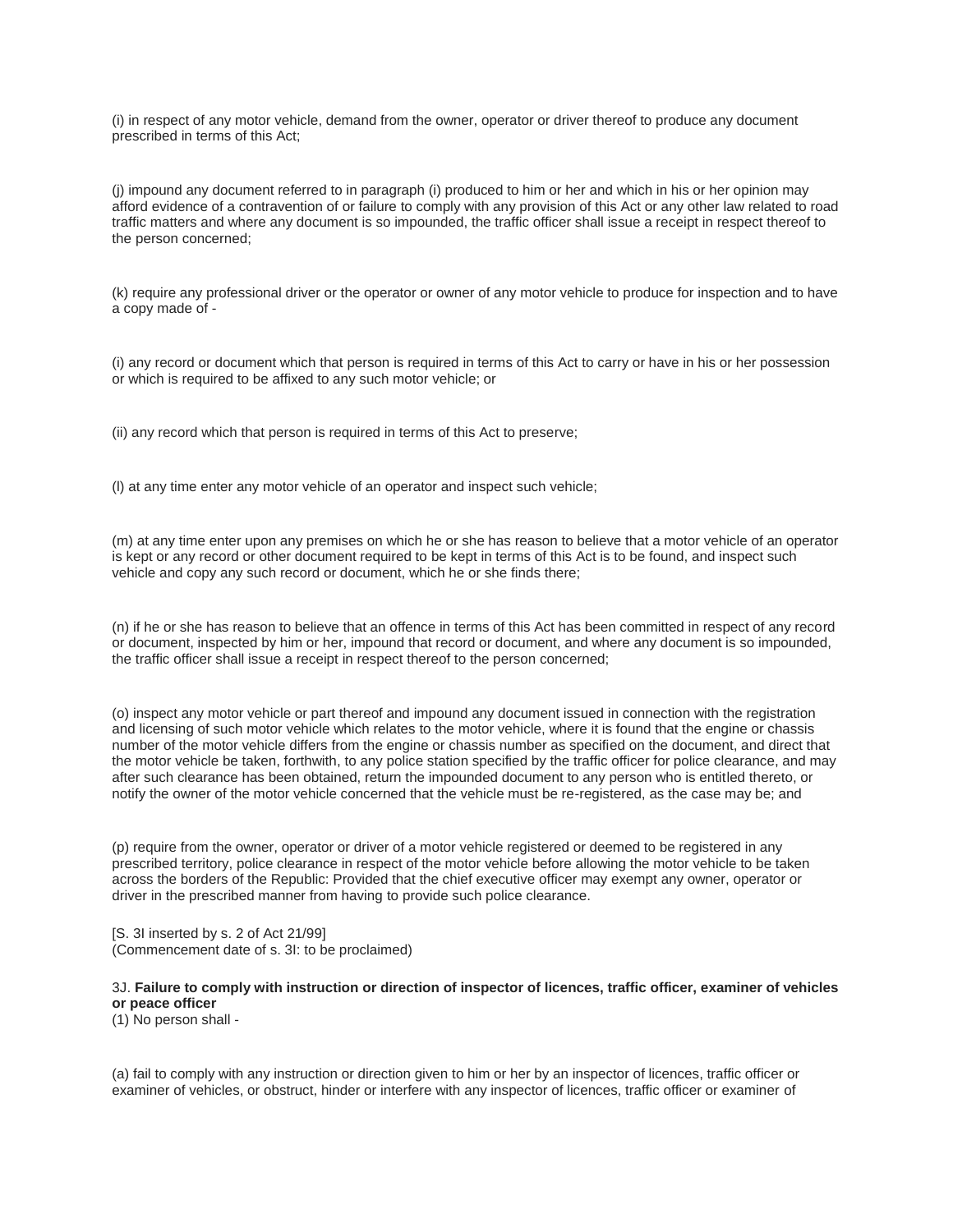vehicles in the exercise of any power or the performance of any duty in terms of this Act;

(b) fail to comply with any instruction or direction given to him or her by a peace officer, or obstruct, hinder or interfere with any peace officer in the exercise of any power relating to a provision of this Act assigned to him or her in terms of section 334 of the Criminal Procedure Act, 1977 (Act No. 51 of 1977); or

(c) in order to compel a person referred to in paragraph (a) or (b) to perform or to refrain from performing any act in respect of the exercise of his or her powers or the performance of his or her duties, or on account of such person having performed or refrained from performing such an act, threaten or suggest the use of violence against or restraint upon such person or any of his or her relatives or dependents, or threaten or suggest any injury to the property of such person or of any of his or her relatives or dependents.

(2) Whenever the production of any document which is not required to be affixed to a vehicle or to be kept with him or her in a vehicle by any person, is demanded under sections 3F (b), 3F (g) or 3I (i), the production thereof at any police station or office set aside by a competent authority for use by a traffic officer or peace officer, within a period of seven days after being so demanded, shall be deemed to be sufficient compliance with the demand.

(3) Whenever any document is produced under subsection (2) at any police station or office referred to in that subsection, the officer in charge of such police station or office so set aside, shall accordingly forthwith notify the officer who made the demand concerned and shall issue an acknowledgement of production of such document to the person producing it.

(4) Where a document is not produced under subsection (2) and any process is to be handed to or served upon a person in terms of section 54 or 72 of the Criminal Procedure Act, 1977, an inspector of licences, traffic officer or peace officer may require the imprint of the left thumb of the person to whom the process relates on such process, and such person shall be obliged to furnish such imprint in the manner and at such a place or places on the document or copies thereof as directed by the inspector or officer concerned: Provided that if it is not possible to obtain the left thumb print of such person, the imprint of any other finger may be required, in which case the finger so used shall be identified in writing by the inspector or officer concerned under each imprint of such finger.

[S. 3J inserted by s. 2 of Act 21/99] (Commencement date of s. 3J: to be proclaimed)

# 3K. **Impersonating authorised officer or peace officer or inducing any such officer to forsake his or her duty.**

(1) Any person who is not an authorised officer or a peace officer shall not act in a way that may create an impression that he or she is an authorised officer or a peace officer or pretend by way of word, action, conduct or demeanour, that he or she is an authorised officer or peace officer.

[Subs. (1) substituted by s. 3 of Act 64/2008]

(2) No person shall connive with or induce or attempt to induce any authorised officer or peace officer to omit to carry out his or her duty or to commit an act in conflict with his or her duty.

(3) A person who is not duly appointed as a traffic officer under this Act, may not wear a traffic officer's uniform, any part of such uniform or any other garment or badge that distinguishes such person as a traffic officer without the written permission of the enforcement authority.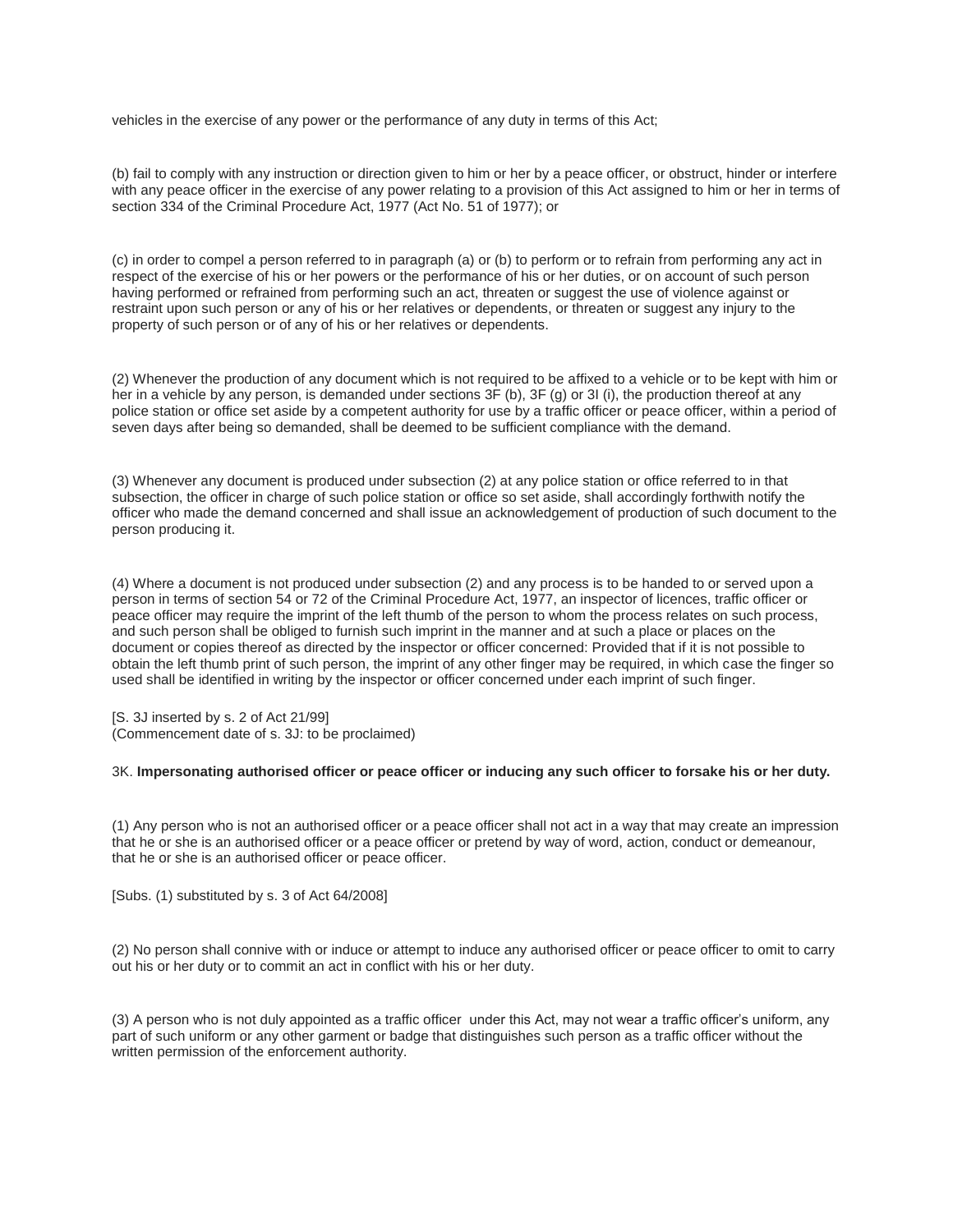[Subs. (3) added by s. 3 of Act 64/2008] (4) Notwithstanding subsection (3), the Minister or MEC, as the case may be, may, if accompanied by law enforcement officials, wear a traffic officer's uniform.

[Subs. (4) added by s. 3 of Act 64/2008] [S. 3K inserted by s. 2 of Act 21/99] (Commencement date of s. 3K: to be proclaimed)

# 3L. **Approval of training centre**

(1) If a training centre referred to in sections 3D (1) (a), 3E (1) (c) and 28C meets the prescribed requirements, the Shareholders Committee shall approve it.

(2) The Shareholders Committee may, if a training centre no longer complies with the requirements referred to in subsection (1) revoke the approval referred to in that subsection.

[S. 3L inserted by s. 2 of Act 21/99] (Commencement date of s. 3L: to be proclaimed)

 **Chapter III**

**Registration and licensing of motor vehicles and registration of manufacturers, builders, importers and manufacturers of number plates.**

[Heading substituted by s. 2 of Act 8/98]

# 4. **Registration and licensing of motor vehicles**

(1) The registration and licensing system of motor vehicles for each province shall be as prescribed.

(2) All motor vehicles shall be registered and licensed unless the contrary is prescribed in respect of specific cases.

(3) No person shall operate a motor vehicle on a public road unless such motor vehicle is registered and licensed in accordance with this Act.

[Subs. (3) added by s. 4 of Act 64/2008] [S. 4 substituted by s. 3 of Act 21/99]

# 5. **Registration of manufacturers, builders, importers and manufacturers of number plates**

(1) The prescribed manufacturers, builders or importers, and every manufacturer of number plates shall apply in the prescribed manner to the chief executive officer for registration as a manufacturer, builder, importer or manufacturer of number plates.

(2) If the chief executive officer is satisfied that an applicant referred to in subsection (1) complies with the qualifications for competency as prescribed for the specific category in respect of which application is made, he or she shall register such applicant on the conditions and in the manner prescribed.

(3) The chief executive officer may, in the prescribed manner, alter the conditions referred to in subsection (2).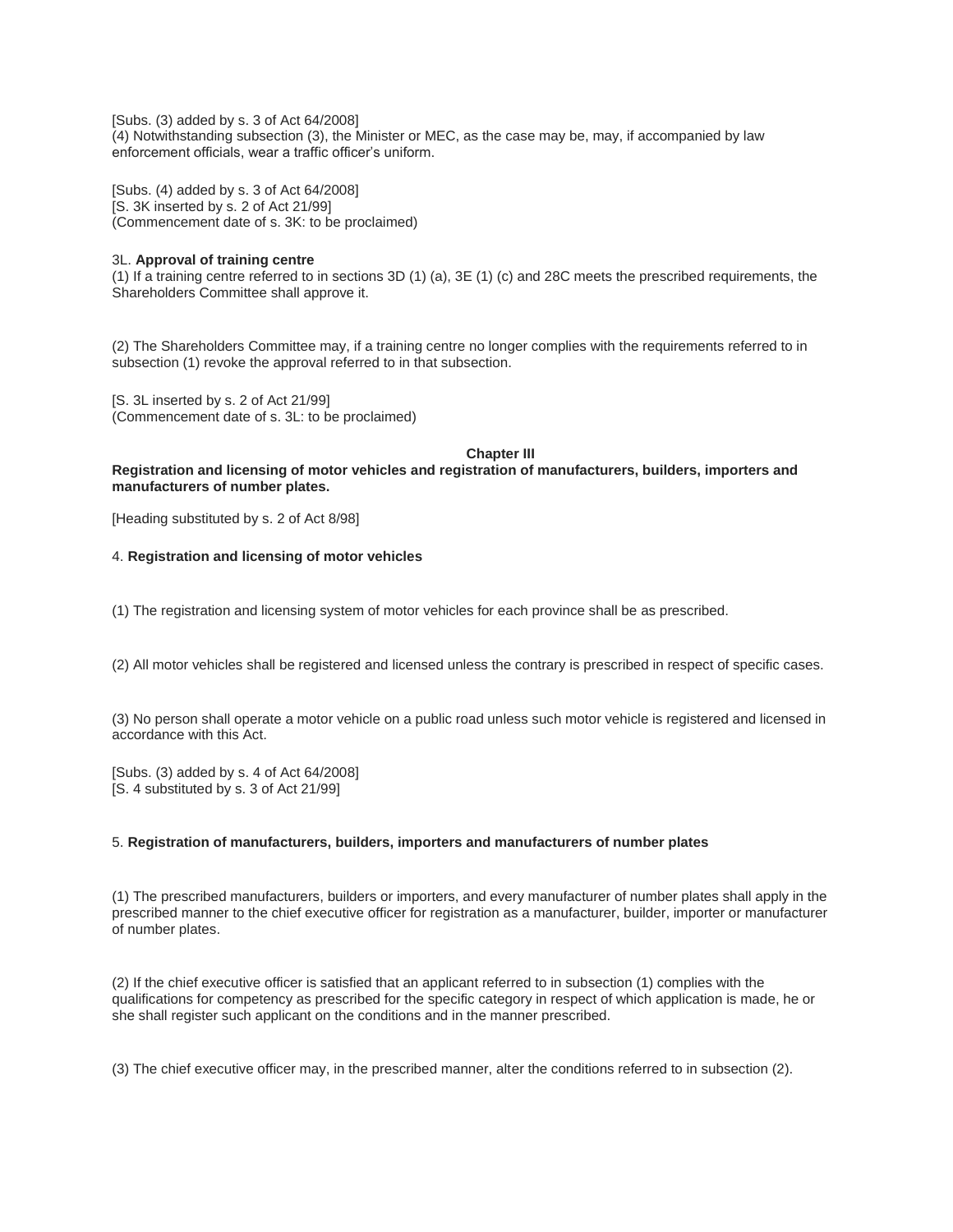(4) The chief executive officer may, in the prescribed manner, suspend for such period as he or she may deem fit, or cancel, the registration of a manufacturer, builder, importer or manufacturer of number plates.

(5) The manufacturers, builders or importers referred to in subsection (1) shall, in the prescribed manner, register every motor vehicle manufactured, built or imported by him or her, before he or she distributes or sells such vehicle.

(6) Manufacturers, builders and importers shall not manufacture, build, modify, import, sell or distribute motor vehicles except in accordance with the prescribed conditions.

(7) A manufacturer of number plates shall not manufacture, sell or distribute number plates unless he or she is registered as a manufacturer of number plates.

[Subs. (7) added by s. 4 of Act 21/99] [S. 5 substituted by s. 3 of Act 8/98 and amended by s. 4 of Act 21/99]

## 6. **Right of appeal to Shareholders Committee**

(1) Any person who is aggrieved at the refusal of the chief executive officer to register him or her as a manufacturer, builder, importer or manufacturer of number plates, or at the suspension or cancellation of his or her registration as a manufacturer, builder, importer or manufacturer of number plates, or at the conditions on which it is so registered may, within 21 days after such refusal, suspension or cancellation, or notification of the conditions on which it is so registered, in writing appeal to the Shareholders Committee against such refusal, suspension, cancellation or conditions, and such person shall at the same time serve a copy of the appeal on the chief executive officer.

[Subs. (1) substituted by s. 4 of Act 8/98]

(2) After receipt of the copy of the appeal referred to in subsection (1), the chief executive officer shall forthwith furnish the Shareholders Committee with his or her reasons for the refusal, suspension, cancellation or conditions to which such appeal refers.

(3) The Shareholders Committee may after considering the appeal give such decision as it may deem fit.

[S. 6 amended by s. 5 of Act 21/99]

### 7. **Appointment of inspectorate of manufacturers, builders and importers**

(1) The Minister may appoint a person, an authority or a body as an inspectorate of manufacturers, builders and importers.

(2) The powers and duties of the inspectorate contemplated in subsection (1) in relation to the registration and inspection of manufacturers, builders and importers shall be as prescribed.

(3) The Minister may, in order to defray the expenditure incurred by or on behalf of that inspectorate for the purposes of performing its functions, prescribe fees to be paid in respect of inspections carried out by it in terms of this Act.

# **CHAPTER IV**

# **Fitness of drivers**

#### 8. **Driving licence testing centre to be registered**

No person, department of State or registering authority shall operate a driving licence testing centre unless such testing centre is registered and graded.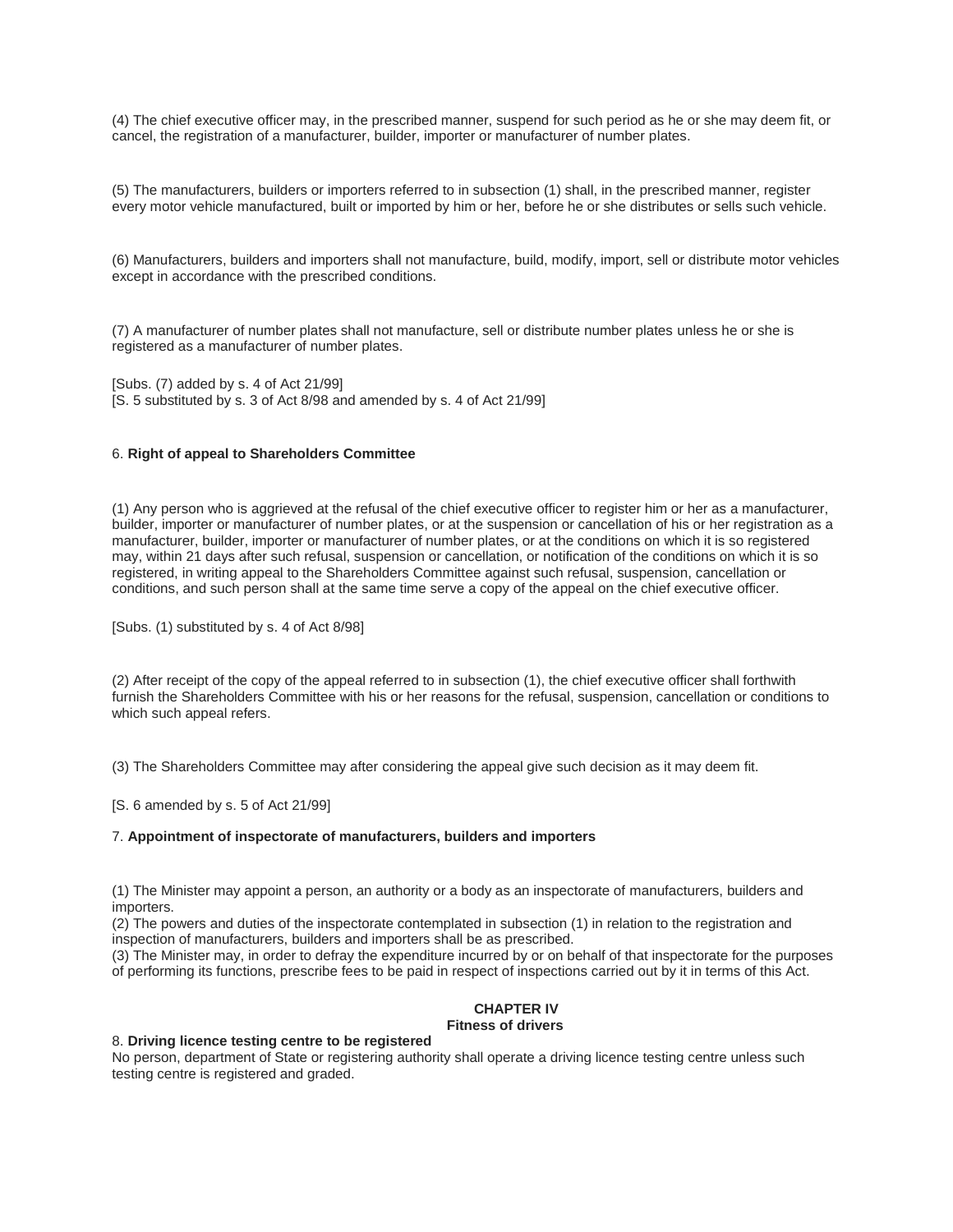[S.8 substituted by s. 6 of Act 21/99]

## 8A. **Application for registration of driving licence testing centre**

(1) Any department of State or registering authority desiring to operate a driving licence testing centre shall in the prescribed manner apply to the inspectorate of driving licence testing centres for the registration of such a testing centre.

[Subs. (1) substituted by s. 5 of Act 64/2008]

(2) A driving licence testing centre may, on the prescribed conditions, be registered and graded to test applicants for learners' licences only.

(3) No department of State or registering authority shall operate a driving licence testing centre unless such testing centre is registered and graded in accordance with this Act.

[Subs. (3) added by s.5 of Act 64/2008] [S.8A inserted by s. 6 of Act 21/99]

#### 9**. Registration and grading of driving licence testing centre**

Registration and grading of driving licence testing centre On receipt of an application referred to in section 8A the inspectorate of driving licence testing centres shall, if satisfied that, in relation to the driving licence testing centre concerned, the prescribed requirements for the registration of such a testing centre have been met, register and grade such testing centre in the prescribed manner, and give notice of such registration in the Gazette.

[S. 9 substituted by s. 7 of Act 21/99]

#### 10.**Suspension or cancellation of registration of driving licence testing centre**

Suspension or cancellation of registration of driving licence testing centre The the inspectorate of driving licence testing centres may, if a registered driving licence testing centre no longer complies with the requirements referred to in section 9, suspend the registration of that testing centre for such period as he or she may deem fit, or regrade or cancel it, in the prescribed manner.

[S. 10 substituted by s. 8 of Act 21/99]

#### 11. **Appointment of inspectorate of driving licence testing centres**

(1) The Minister shall, after a decision has been taken by the Shareholders Committee, appoint a person, an authority or a body as an inspectorate of driving licence testing centres.

(2) The powers and duties of the inspectorate contemplated in subsection (1) in relation to the inspection and the control of standards, grading and operation of driving licence testing centres shall be as prescribed.

(3) The Minister may, in order to defray expenditures incurred by or on behalf of that inspectorate for the purposes of performance of its functions, prescribe fees to be paid in respect of inspections to be carried out in terms of this Act.

(4) The Minister shall prescribe the training procedures and qualifications of a person appointed under subsection (1).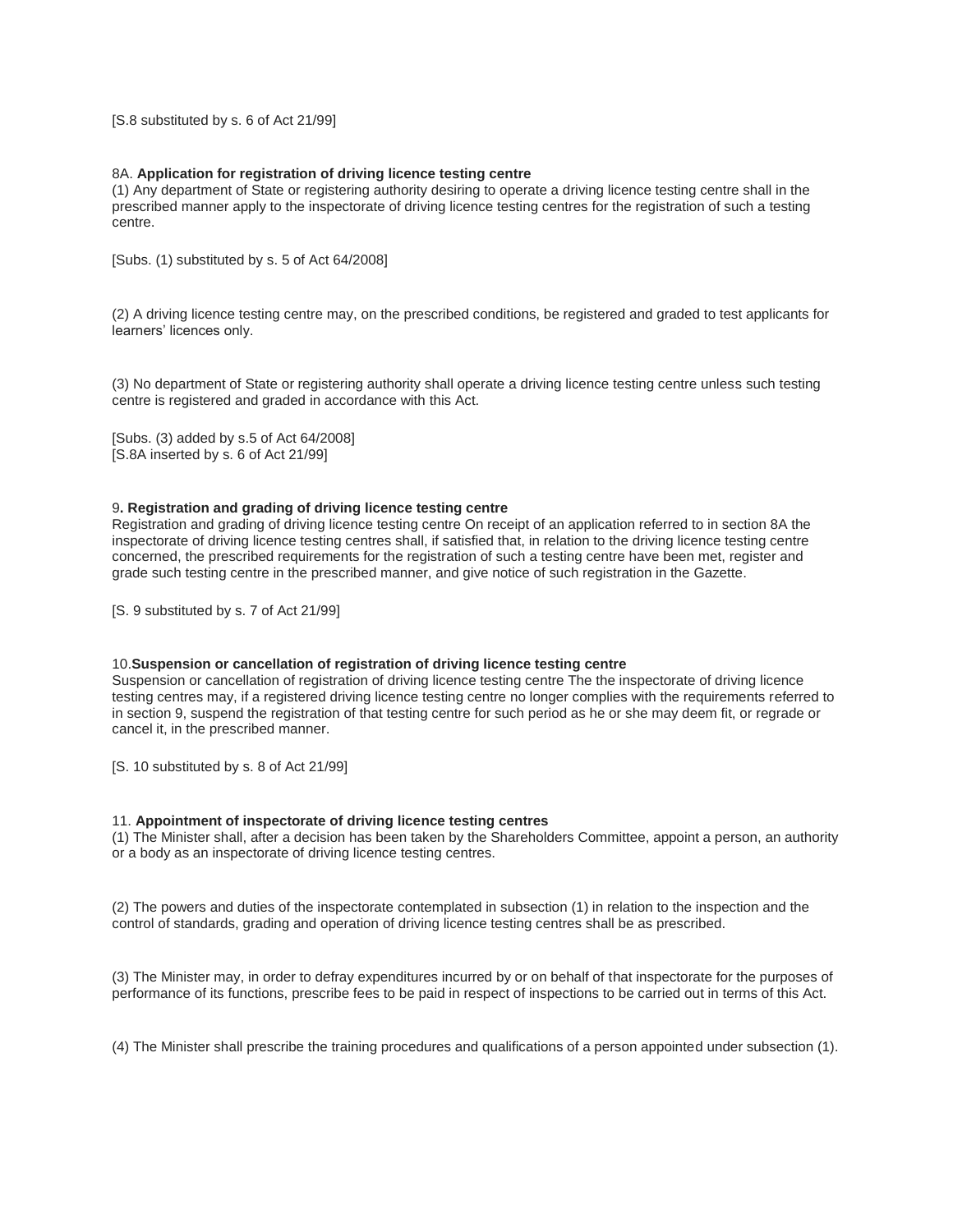[Subs. (4) added by s. 6 of Act 64/2008] [S. 11 substituted by s. 9 of Act 21/99] (Commencement date of s. 11: to be proclaimed)

# 12. **Driver of motor vehicle to be licensed**

No person shall drive a motor vehicle on a public road -

(a) except under the authority and in accordance with the conditions of a licence issued to him or her in terms of this Chapter or of any document deemed to be a licence for the purposes of this Chapter; and

(b) unless he or she keeps such licence or document or any other prescribed authorisation with him or her in the vehicle.

### 13**. Licence to drive, either learner's or driving licence**

A licence authorising the driving of a motor vehicle shall be issued by a driving licence testing centre in accordance with this Chapter and shall be either -

(a) a provisional licence, to be known as a learner's licence; or

(b) a licence, to be known as a driving licence, and, except as otherwise provided in this Chapter, no person shall be examined or tested for the purpose of the issue to him or her of a driving licence unless he or she is the holder of a learner's licence.

### 14. **Prescribing, classification and extent of learner's or driving licence**

Subject to this Chapter -

(a) the category of a learner's or driving licence;

- (b) the class of motor vehicle to which each category of such licence relates;
- (c) the authority granted by such licence;
- (d) the period of validity of such licence;
- (e) the limitations to which the authority granted by such licence shall be subject; and

(f) the form and content of such licence, shall be as prescribed.

#### 15**. Disqualification from obtaining or holding learner's or driving licence**

(1) A person shall be disqualified from obtaining or holding a learner's or driving licence -

(a) if he or she -

(i) in the case of any licence for a motor cycle, motor tricycle or motor quadrucycle having an engine with a cylinder capacity not exceeding 125 cubic centimetres or which is propelled by electrical power or which is a vehicle as contemplated in paragraph (b) of the definition of "motor vehicle", is under the age of 16 years; (ii) in the case of a learner's licence for a light motor vehicle, being a motor vehicle not of a class referred to in subparagraph (i) and the tare of which does not exceed 3 500 kilograms or, where such motor vehicle is -

(aa) a bus or goods vehicle, the gross vehicle mass of which does not exceed 3 500 kilograms;

(bb) an articulated motor vehicle, the gross combination mass of which does not exceed 3 500 kilograms, is under the age of 17 years; or

(iii) in the case of any other licence, is under the age of 18 years;

(b) during any period in respect of which he or she has been declared by a competent court or authority to be disqualified from obtaining or holding a licence to drive a motor vehicle, while such disqualification remains in force:

(c) where a licence to drive a motor vehicle held by him or her has been suspended by a competent court or authority, while such suspension remains in force;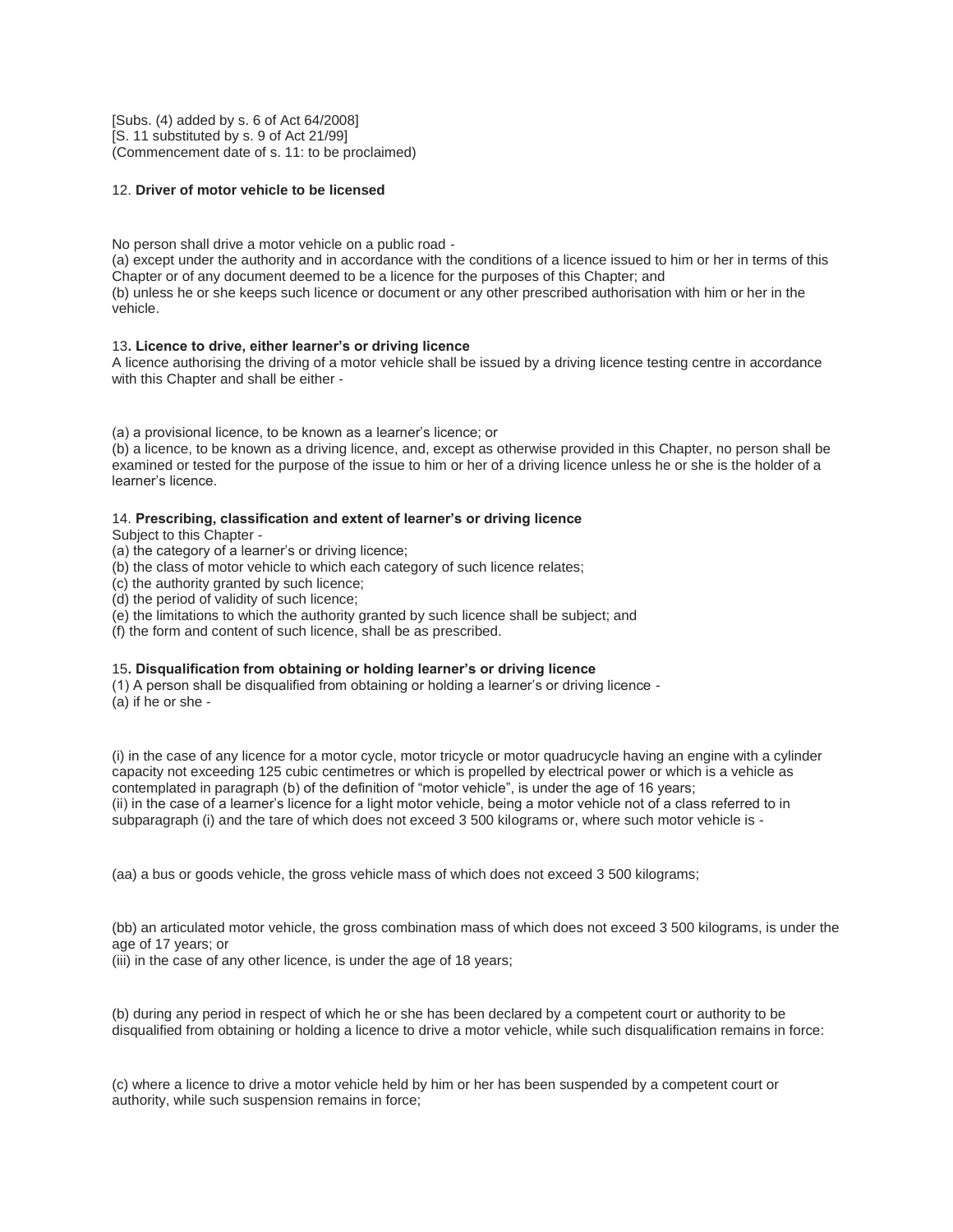(d) where a licence to drive a motor vehicle held by him or her has been cancelled by a competent court or authority, for such period as he or she may not apply for a licence;

(e) if such licence relates to a class of motor vehicle which he or she may already drive under a licence held by him or her;

(f) if he or she is suffering from one of the following diseases or disabilities:

(i) Uncontrolled epilepsy;

(ii) sudden attacks of disabling giddiness or fainting due to hypertension or any other cause;

(iii) any form of mental illness to such an extent that it is necessary that he or she be detained, supervised, controlled and treated as a patient in terms of the Mental Health Act, 1973 (Act No. 18 of 1973);

(iv) any condition causing muscular inco-ordination;

(v) uncontrolled diabetes mellitus;

(vi) defective vision ascertained in accordance with a prescribed standard;

(vii) any other disease or physical defect which is likely to render him or her incapable of effectively driving and controlling a motor vehicle of the class to which such licence relates without endangering the safety of the public: Provided that deafness shall not of itself be deemed to be such a defect;

(g) if he or she is addicted to the use of any drug having a narcotic effect or the excessive use of intoxicating liquor; or

(h) in such other circumstance as may be prescribed, either generally or in respect of a particular class of learner's or driving licence.

(2) The chief executive officer may, if he or she deems it expedient and on such conditions as he or she may deem fit, declare that any person shall no longer be subject to any disqualification, suspension or cancellation by a competent authority referred to in subsection (1) (b), (c) or (d), respectively: Provided that in the case of any cancellation such declaration shall be subject to section 25 (9).

[Subs. (2) amended by s. 10 of Act 21/99]

#### 16. **Failure to disclose disqualification in respect of licence authorising driving of motor vehicle prohibited**

(1) No person shall, when applying for a learner's or driving licence, wilfully fail to disclose any disqualification to which he or she is subject in terms of section 15.

(2) Any person who -

(a) is the holder of a licence authorising the driving of a motor vehicle in terms of this Chapter; and

(b) becomes aware thereof that he or she is disqualified from holding such licence, shall, within a period of 21 days after having so become aware of the disqualification, submit the licence or, in the case where it is contained in an identity document, that document to the chief executive officer.

[Subs. (2) amended by s. 11 of Act 21/99]

(3) When a licence is submitted in terms of subsection (2) the chief executive officer shall cancel it and if the licence was issued in a prescribed territory he or she shall notify the authority which issued it of the cancellation: Provided that if the chief executive officer is satisfied that the holder thereof is competent to drive the class of motor vehicle concerned with the aid of glasses, an artificial limb or any other physical aid, the chief executive officer shall, in the case where the licence -

(a) is contained in an identity document -

(i) not cancel the licence, but endorse the licence accordingly and such endorsement shall be a condition subject to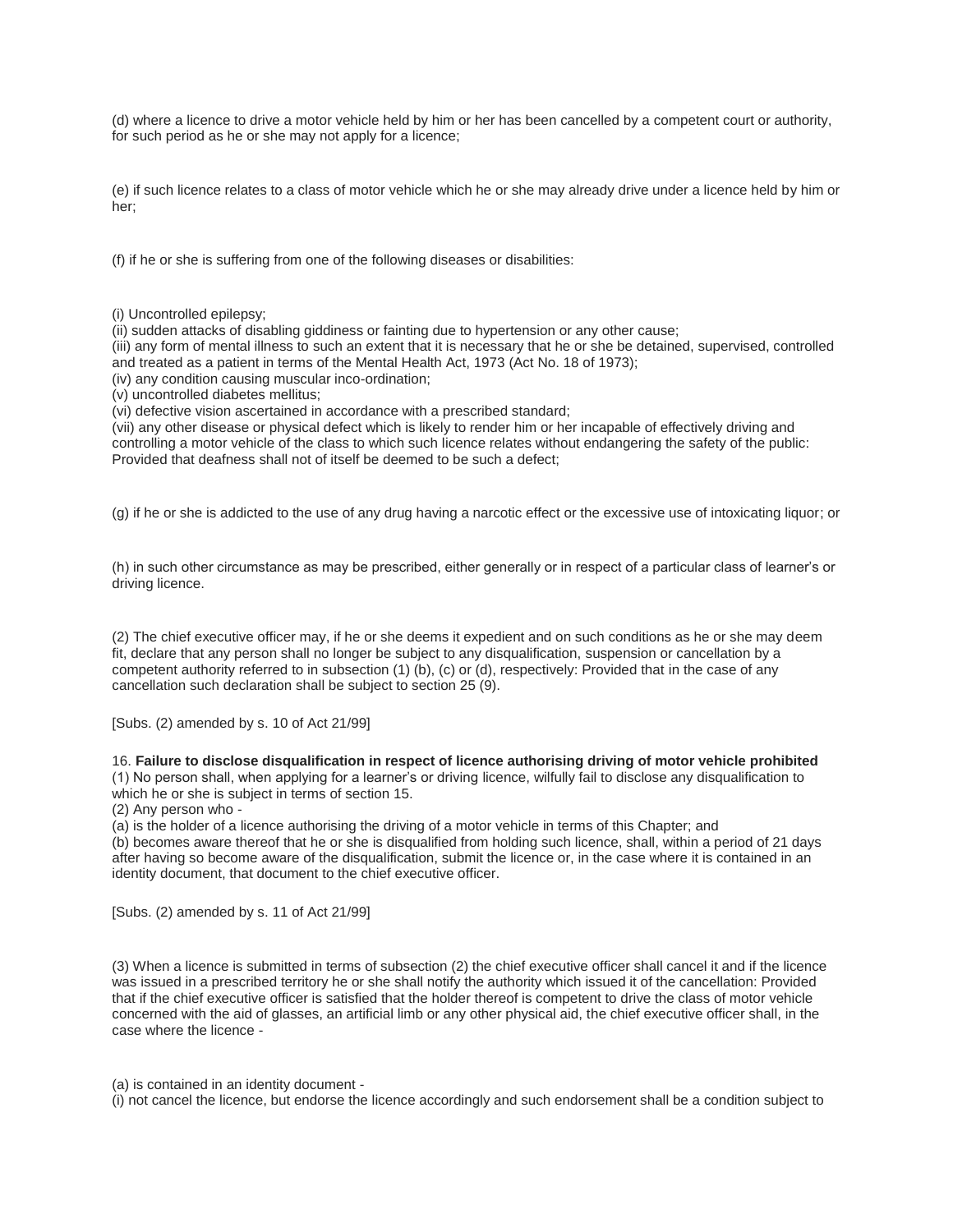which the licence is held;

(ii) return the identity document to the holder thereof; or

(b) is not contained in an identity document, issue or authorise the issue of a new licence in the prescribed manner reflecting the conditions on which it is issued.

[Subs. (3) amended by s. 11 of Act 21/99]

#### 17. **Application for and issue of learner's licence**

(1) Subject to section 24, a person desiring to obtain a learner's licence shall in person apply therefor in the prescribed manner to an appropriately graded driving licence testing centre.

(2) Upon receipt of an application in terms of subsection (1), the driving licence testing centre concerned shall, if it is satisfied from the information furnished or from such further information as such centre may reasonably request, that the applicant is not disqualified from obtaining a learner's licence, determine a day on and time at which the applicant shall present himself or herself to be evaluated in the manner and in respect of the matters as prescribed.

[Subs. (2) substituted by s. 7 of Act 64/2008]

(3) If the driving licence testing centre is satisfied that the applicant, after being evaluated in the prescribed manner, has sufficient knowledge of the matters as prescribed in respect of the class of vehicle concerned, and is not disqualified in terms of section 15 from obtaining a learner's licence, the driving licence testing centre shall issue a learner's licence in the prescribed manner to such applicant in respect of the appropriate class of motor vehicle, and the driving licence testing centre shall-

(a) in the case where the applicant is found to be competent to drive with the aid of spectacles or contact lenses, an artificial limb or other physical aid, endorse the licence accordingly; and

(b) in the case where the applicant is a physically disabled person who has to drive a vehicle adapted for physically disabled persons, or a vehicle adapted specifically for that physically disabled applicant, endorse the licence accordingly.

[Subs. (3) substituted by s. 7 of Act 64/2008]

(4) No person shall wilfully or negligently issue or authorise the issue of a learner's licence contrary to the provisions of this Chapter.

(5) Any applicant for a learner's licence who makes use of any unauthorised aid during a test for a learner's licence shall be guilty of an offence and upon conviction shall be liable, in addition to any other sentence which the court may impose, to be disqualified from reapplying for a learner's licence for a period not exceeding 12 months from the date of conviction.

[Subs. (5) added by s. 7 of Act 64/2008]

(6) If the court makes an order disqualifying the applicant from reapplying for a learner's licence, and the State leads evidence to the effect that the applicant has obtained a learner's licence in the meanwhile, the court shall require the accused to produce any such licence and shall deal with it in the manner contemplated in section 34(1)(b).

[Subs. (6) added by s. 7 of Act 64/2008]

#### 18. **Application for and issue of driving licence**

(1) Subject to section 24, the holder of a learner's licence who desires to obtain a driving licence shall apply in the prescribed manner to an appropriately graded driving licence testing centre for a licence to drive a motor vehicle of a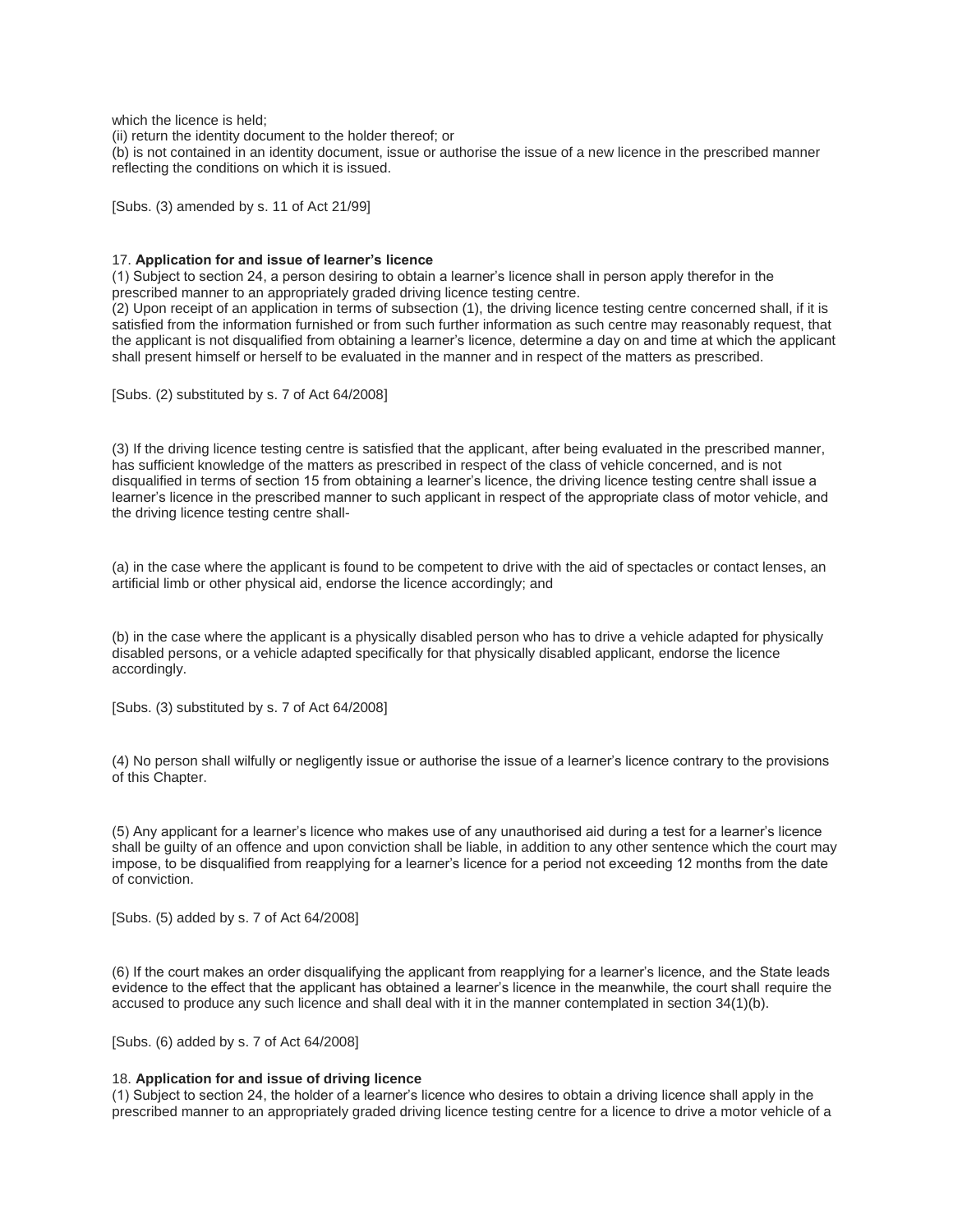class the driving of which is authorised by his or her learner's licence.

(2) Upon receipt of an application in terms of subsection (1), the driving licence testing centre concerned shall, if it is satisfied from the information furnished in the application or from such further information as such centre may reasonably request, that the applicant is not disqualified from obtaining a driving licence, determine a day on and time at which the applicant shall present himself or herself to be examined by an examiner for driving licences in the manner and in respect of the matters as prescribed, and for such purpose the applicant shall supply a motor vehicle of the class to which his or her application relates.

(3) An examiner for driving licences shall test an applicant for a driving licence in the manner and in respect of the matters as prescribed.

(4) If an examiner for driving licences has satisfied himself or herself in terms of subsection (3) that an applicant for a driving licence is competent, to drive a motor vehicle of the class to which such applicant's application relates, the examiner shall issue, or authorise a person employed by the driving licence testing centre concerned to issue, a driving licence in the prescribed manner to such applicant in respect of that class of motor vehicle, and the examiner or the said authorised person shall-

[Words preceding para. (a) substituted by s. 8 of Act 64/2008]

(a) in the case where the applicant has in terms of subsection (2) provided a motor vehicle equipped with an automatic transmission or the motor vehicle is electrically powered, endorse the driving licence to the effect that authorisation is granted only for the driving of a motor vehicle equipped with an automatic transmission or which is electrically powered, as the case may be;

(b) in the case where the applicant is found to be competent to drive with the aid of spectacles or contact lenses, an artificial limb or other physical aid, endorse the licence accordingly; and

(c) in the case where the applicant is a physically disabled person who has to drive a vehicle adapted for physically disabled persons, or a vehicle adapted specifically for that physically disabled applicant, endorse the licence accordingly.

- (5) No person shall wilfully or negligently -
- (a) issue a driving licence;
- (b) authorise the issue of a driving licence; or
- (c) endorse or fail to endorse a driving licence, contrary to this section.

(5A) Any applicant for a driving licence who makes use of any unauthorised aid during a test for a driving licence shall be guilty of an offence and upon conviction shall be liable, in addition to any other sentence which the court may impose, to be disqualified from reapplying for a driving licence for a period not exceeding 12 months from the date of conviction.

[Subs. (5A) inserted by s. 8 of Act 64/2008]

(5B) If the court makes an order disqualifying the applicant from reapplying for a driving licence, and the State leads evidence to the effect that the applicant has obtained a driving licence in the meanwhile, the court shall require the accused to produce any such licence and shall deal with it in the manner contemplated by section 34(1)(b).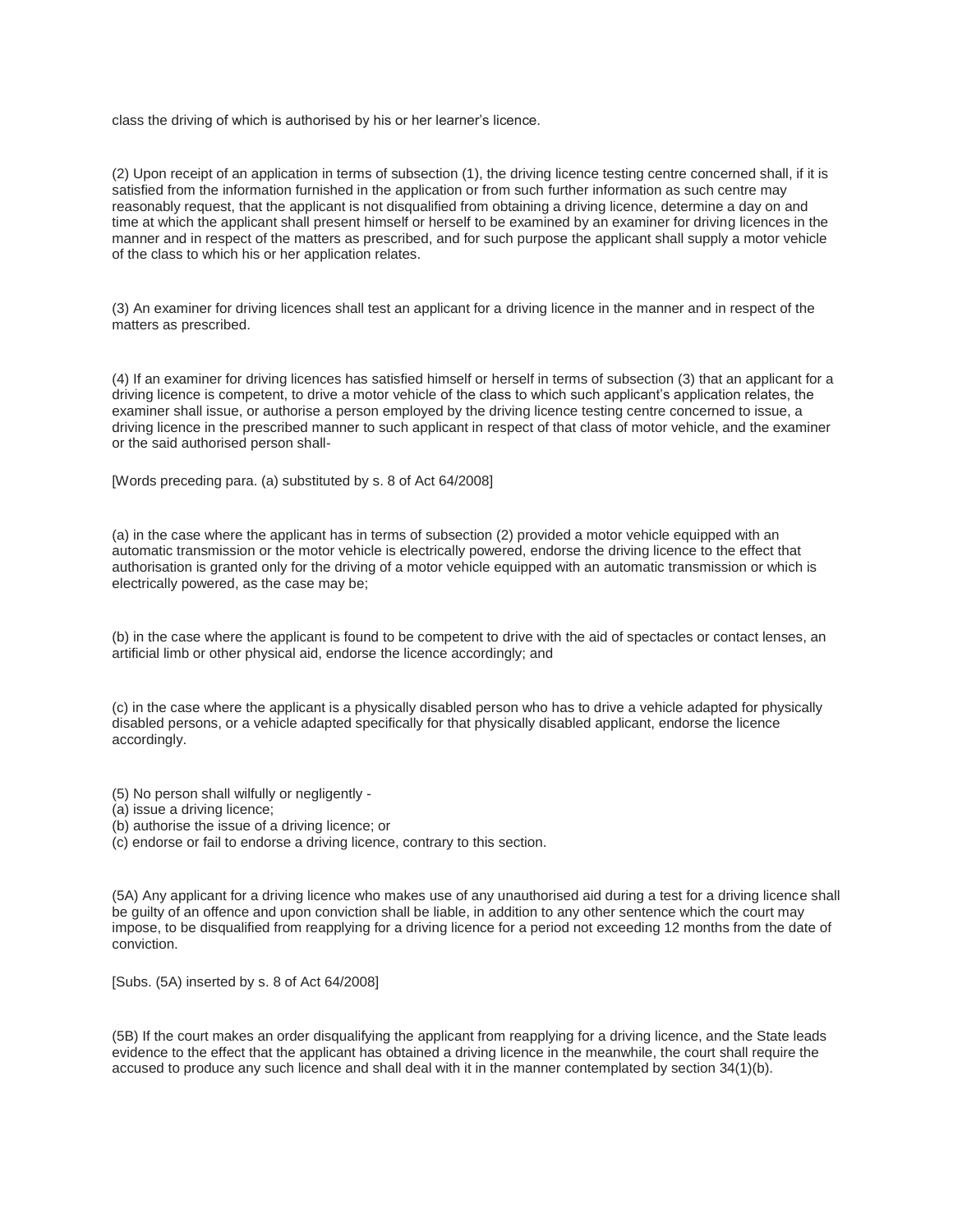### [Subs. (5B) inserted by s. 8 of Act 64/2008]

(6) (a) A driving licence which has officially been included in an identity document shall be deemed to be a driving licence issued under this Act, until a date fixed by the Minister by notice in the Gazette.

(b) In respect of any notice issued in terms of paragraph (a), in the case of any person who was unable to apply for such a driving licence due to him or her having been-

(i) admitted to any medical facility or detained in any state institution in terms of an order issued or sentence imposed by a court of law;

(ii) posted by the Government on a foreign mission or assignment;

(iii) on a contract of employment outside the borders of the Republic;

[Subpara. (iii) substituted by s. 8 of Act 64/2008] (iv) a full-time student at a foreign academic institution; or

[Subpara. (iv) substituted by s. 8 of Act 64/2008] (v) a spouse of a person referred to in subparagraphs (ii) and (iii),

[Subpara. (v) inserted by s. 8 of Act 64/2008] [Sub-s. (6) substituted by s. 12 of Act 21/99 and s. 1 of Act 20/2003 w.e.f. 30 April 2003]

(7) (a) A driving licence other than a licence contemplated in subsection (6) that was valid immediately before the commencement of this section remains valid until a date determined by the Minister by notice in the Gazette.

(b) The Minister may-

(i) determine different dates for the expiry of the validity of driving licences contemplated in paragraph (a) in respect of different categories of persons; and

(ii) extend any date determined in terms of subparagraph (i).

[Subs. (7) added by s. 1 of Act 20/2003]

#### 19. **Substitution of driving licence before certain date**

(1) The holder of a driving licence contemplated in section 18(6) or (7) shall apply to a driving licence testing centre for the issue of a driving licence in substitution of his or her existing licence.

(2) An application under subsection (1) shall be made in the prescribed manner and be accompanied by the prescribed documents.

(3) A driving licence which has not been substituted as contemplated in subsection (1) becomes invalid on the day after the date determined by the Minister in terms of section 18(6) or (7), as the case may be.

(4) Any person whose licence has become invalid in terms of subsection (3) and whorequires a driving licence must apply anew for the issue of a licence in terms of section 18.

[S. 19 amended by s. 13 of Act 21/99 and substituted by s. 2 of Act 20/2003]

### 20. **Special provisions in relation to driving licences which ceased to be valid in terms of road traffic ordinance**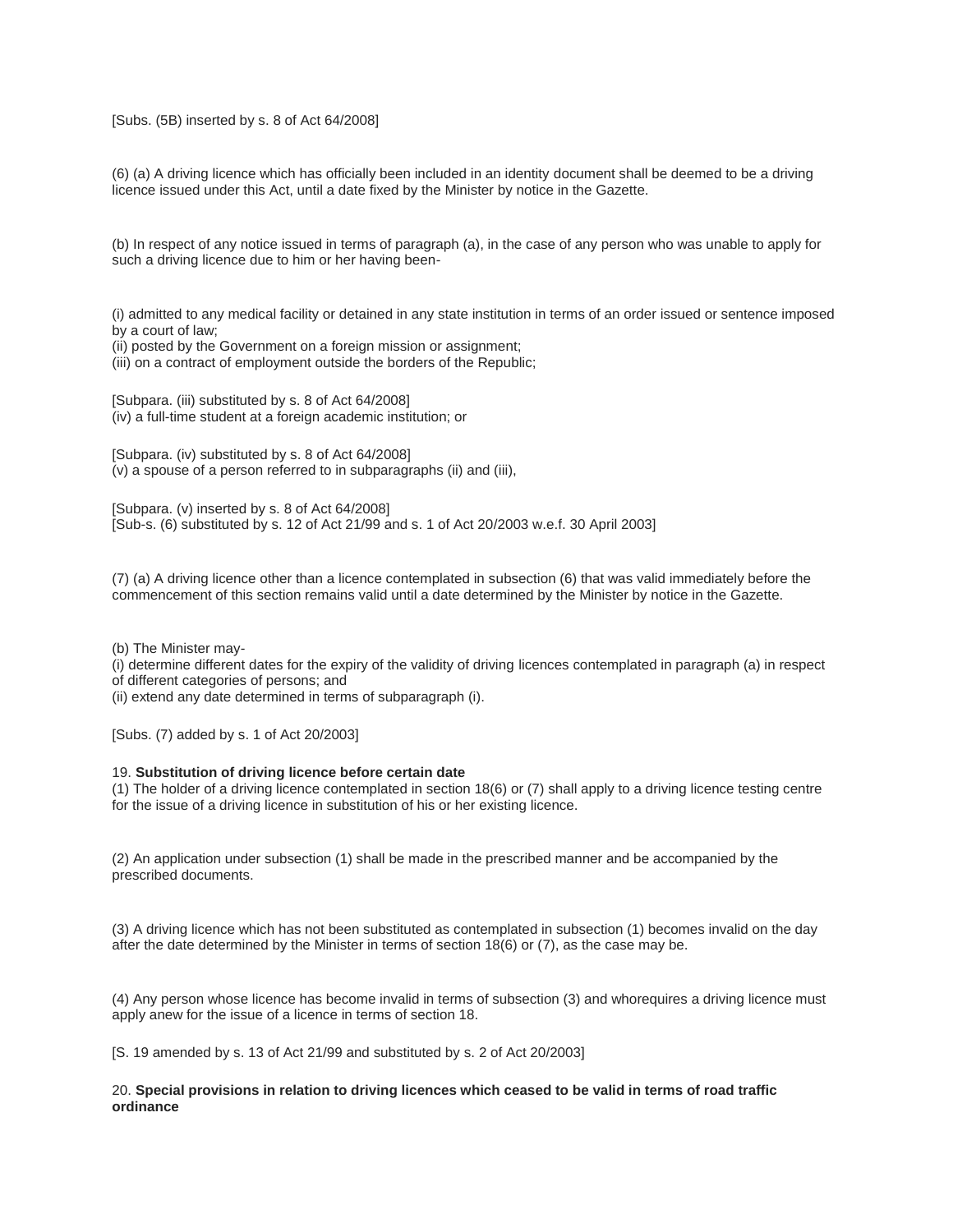(1) The holder of a licence issued in terms of section 57 of the road traffic ordinance, which licence ceased to be a valid driving licence in terms of -

(a) section 59 (1) of the said Ordinance (Transvaal);

(b) section 59 (1) of the said Ordinance (Natal);

(c) section 59 (2) of the said Ordinance (the Orange Free State); and

(d) section 59A(1) of the said Ordinance (the Cape of Good Hope),

may, subject to section 15 of this Act, apply to a prescribed authority that a driving licence be issued to him or her, to drive a motor vehicle of a class corresponding to the class mentioned in the licence issued to him or her, in terms of section 57 of the Ordinance concerned, subject to such conditions as may apply to the latter licence.

(2) An application for a driving licence under subsection (1) shall be accompanied by -

(a) the licence issued in terms of section 57 of the road traffic ordinance or a duplicate thereof; or

(b) the prescribed form.

(3) Upon receipt of an application under subsection (1), the prescribed authority shall satisfy itself in the prescribed manner as to the authenticity of the document referred to in subsection (2)(a) and, if satisfied that -

(a) the existing licence is a valid licence;

(b) the applicant is the holder thereof; and

(c) the holder is not disqualified as contemplated in section 15(1)(f), authorise and issue a driving licence in the manner prescribed in section 18(4) to the applicant and, if applicable, endorse such driving licence in accordance with section 18(4).

[Subs. (3) substituted by s. 9 of Act 64/2008]

#### 21**. Directions to applicant for learner's or driving licence**

Notwithstanding anything to the contrary contained in this Act an applicant for a learner's or a driving licence shall apply to be evaluated at any driving licence testing centre.

[S. 21 substituted by s. 14 of Act 21/99 and by s. 10 of Act 64/2008]

### 22**. Holder of licence to drive motor vehicle shall give notice of change of place of residence**

Holder of licence to drive motor vehicle shall give notice of change of place of residence When the holder of a licence to drive a motor vehicle which was issued in terms of this Chapter, has changed his or her place of residence permanently, he or she shall, within 14 days after such change, notify in the prescribed manner the registering authority in whose area he or she is ordinarily resident of his or her new residential and postal address.

#### 23. **When licence not issued in terms of this Act deemed to be driving licence**

(1) Subject to subsection (2) and the prescribed conditions -

(a) a licence authorising the driving of a motor vehicle and which was issued in any other country; and (b) an international driving permit which was issued while the holder thereof was not permanently or ordinarily resident in the Republic, shall, in respect of the class of motor vehicle to which that licence or permit relates and subject to the conditions thereof, be deemed to be a licence for the purposes of this Chapter: Provided that if that licence is a provisional licence or an international driving permit, it shall not authorise the driving of a motor vehicle carrying passengers and in respect of which a professional driving permit is required.

(2) (a) The period in respect of which a licence or an international driving permit referred to in subsection (1) shall be deemed to be a licence for the purposes of this Chapter, shall be as prescribed. (b) The holder of a licence or an international driving permit referred to in subsection (1) may, subject to the prescribed conditions, apply for a driving licence to take the place of such licence or permit.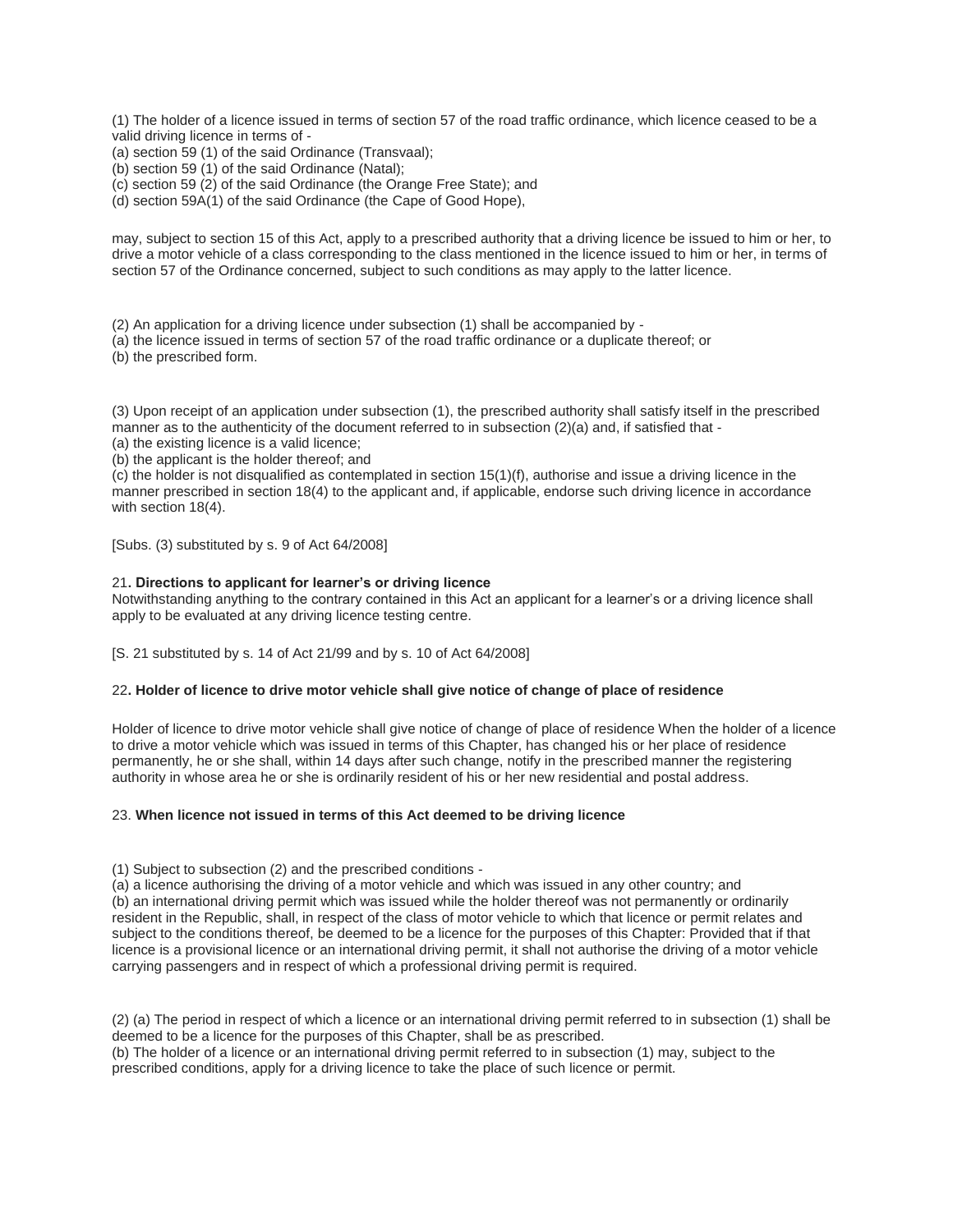(3) An application under subsection (2) (b) shall be made in the prescribed manner to an appropriately graded driving licence testing centre.

(4) On receipt of an application under subsection (2) (b), the driving licence testing centre concerned shall, subject to the prescribed conditions, issue to the applicant a driving licence in the prescribed manner.

24. **Department of State may issue learner's or driving licence to person in its employment only** (1) A department of State registered as a driving licence testing centre may issue a learner's or driving licence in the prescribed form to a person who is in the employment of such department of State only.

(2) For the purposes of subsection (1), a person who renders service in the South African National Defence Force shall be deemed to be in the employment of the Department of Defence.

(3) A licence authorising the driving of a motor vehicle and which was issued by a department of State prior to 1 January 1993, shall, subject to the prescribed conditions, grant the holder thereof the right to be issued with a driving licence of the appropriate class in accordance with this Chapter.

# 25. **Suspension or cancellation by chief executive officer of licence authorising driving of motor vehicle** (1) If the holder -

(a) of a learner's or driving licence issued in terms of this Chapter, a repealed ordinance or any prior law, is disqualified in terms of section 15 from holding it, the chief executive officer shall cancel such licence; or (b) of a licence referred to in paragraph (a) would constitute a source of danger to the public by driving a motor vehicle on a public road, the chief executive officer may cancel or suspend such licence.

(2) For the purposes of subsection (1) the chief executive officer may request the holder of the licence concerned to submit himself or herself within such period as the chief executive officer may determine -

(a) to an examination and a test by one or more examiners for driving licences nominated by the chief executive officer, to determine his or her competency to drive a motor vehicle of the class to which his or her licence relates, and for the purpose of such examination and test the holder of the licence concerned shall provide a motor vehicle of the class concerned: Provided that the holder of the licence concerned may request that he or she be submitted to an examination and a test to determine his or her competency to drive a motor vehicle -

(i) of any other class of which the driving is authorised by his or her licence; or (ii) of a specific prescribed class, and for the purpose of such examination and test he or she shall provide a motor vehicle of the class concerned;

(b) to an examination, at the cost of the Administration of the province concerned, by a medical practitioner nominated by the chief executive officer, to determine his or her physical and mental fitness to drive a motor vehicle; or

(c) to an examination and a test contemplated in paragraph (a) and an examination contemplated in paragraph (b).

(3) If the holder of the licence concerned is, after the examination and test in terms of subsection (2) (a), found to be competent to drive a motor vehicle of the class provided by him or her and is not disqualified in terms of section 15, the chief executive officer.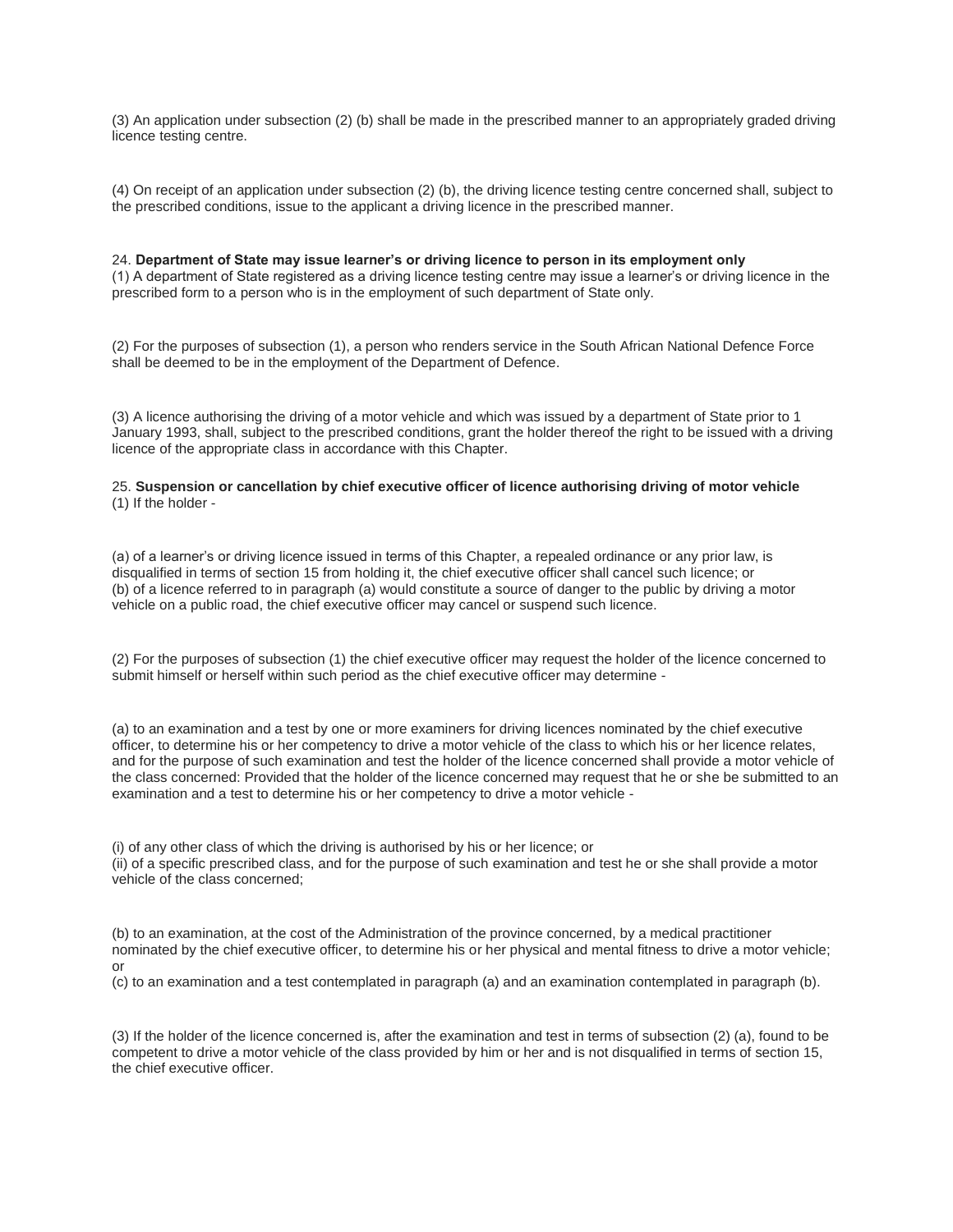may direct -

(a) that every licence authorising the driving of a motor vehicle and of which he or she is the holder shall be cancelled; and

(b) that a driving licence in respect of a motor vehicle of the class provided by him or her shall be issued to him or her by an examiner for driving licences of the authority authorised thereto by the chief executive officer, and for that purpose the provisions of section 18 (4) shall apply with the necessary changes.

(4) If any person, after having been examined and tested in terms of subsection (2) (a), is found not to be competent to drive a motor vehicle of the class provided by him or her, the chief executive officer shall forthwith cancel the licence concerned.

(5) If any person fails to comply with a request in terms of subsection (2), the chief executive officer may forthwith suspend or cancel, as the case may be, the licence concerned unless such person is able to satisfy the chief executive officer within a period determined by the chief executive officer that such failure was due to a reason beyond his or her control and that such licence should not be so suspended or cancelled.

(6) The suspension or cancellation of a licence in terms of this section shall apply to any other learner's or driving licence held by the holder of such suspended or cancelled licence and recognised in terms of this Chapter as a valid licence, as the chief executive officer may determine.

(7) (a) When a licence is cancelled or suspended in terms of subsection (1) or is cancelled in terms of subsection (3) (a) or (4), the holder thereof shall forthwith submit the licence or, in the case where it is contained in an identity document, that document to the chief executive officer or an inspector of licences authorised by him or her.

#### (b) If the licence is not contained in an identity document -

(i) but particulars thereof are contained in the register for driving licences, the chief executive officer or the inspector of licences, as the case may be, shall record particulars of the cancellation or suspension in that register; (ii) and particulars thereof are not contained in the register for driving licences, the chief executive officer or the inspector of licences, as the case may be, shall notify the authority which issued the licence of the cancellation or suspension, and where the licence has been suspended the chief executive officer or the inspector of licences, as the case may be, shall retain the licence until the period of suspension expires, whereafter it shall be returned to the holder thereof.

(c) If the licence is contained in an identity document, the chief executive officer or inspector of licences, as the case may be, shall effect an appropriate endorsement on the licence, record the particulars of the cancellation or suspension in the register for driving licences and return the identity document to the holder thereof.

(8) The chief executive officer may, where he or she deems it expedient and on such conditions as he or she may deem fit -

(a) in the prescribed manner reinstate a licence suspended in terms of this section; (b) authorise a person whose licence has been cancelled in terms of this section to apply for a learner's and a driving licence.

(9) A person whose learner's or driving licence has been cancelled in terms of this Act, a repealed ordinance or any prior law or by any competent court or authority, shall be deemed to be unlicensed, and any person whose learner's or driving licence has so been suspended shall, during the period of the suspension, be deemed to be unlicensed.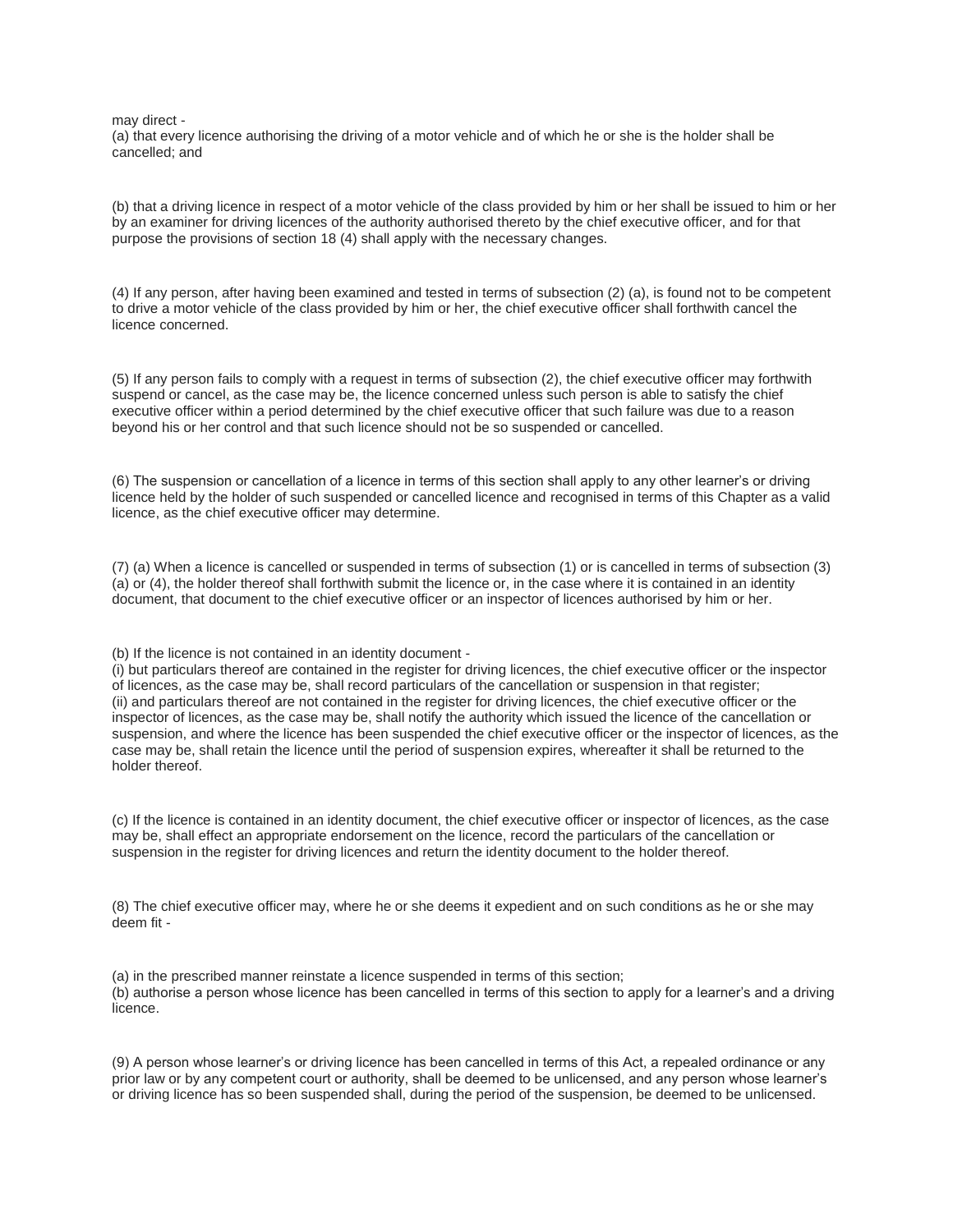(10) Where any circumstance arises in relation to the holder of a licence authorising the driving of a motor vehicle and which is issued in a prescribed territory or a foreign state, which would have disqualified such person as contemplated in section 15 from obtaining a driving licence, or if such holder would constitute a source of danger to the public by driving a motor vehicle on a public road, the chief executive officer concerned may inform such person that such licence is of no force within the Republic, and as from the date on which such person is so informed the licence shall cease to be in force within the Republic.

[S. 25 amended by s. 15 of Act 21/99]

## 26. **Lapsing of endorsement on licence**

(1) An endorsement in terms of any order of a court effected on any licence authorising the driving of a motor vehicle in terms of this Chapter, shall lapse after the expiry of a period of five years from the date upon which such endorsement was ordered, if during such period no further endorsement has been ordered on that licence: Provided that no other period of suspension of such licence shall be included in the calculation of the period of five years.

(2) Where, in relation to a driving licence, all endorsements have lapsed in accordance with subsection (1), the authority which issued such licence may, upon application by the holder thereof in the prescribed manner, issue to such holder a driving licence free from any endorsements.

### 27. **Cancellation or amendment of endorsement on licence**

(1) Where the holder of a licence -

(a) authorising the driving of a motor vehicle in the Republic; and

(b) on which an endorsement in terms of section 18 (4) or a similar endorsement by a competent authority in a prescribed territory has been effected, is of the opinion that there are circumstances justifying the cancellation or amendment of such endorsement, he or she may apply to the chief executive officer for the cancellation or amendment of such endorsement.

(2) (a) An application under subsection (1) shall be accompanied by -

(i) the licence concerned or, in the case where it is contained in an identity document, that document;

(ii) a statement by the applicant setting forth the reasons for the application.

(b) The chief executive officer concerned shall issue the applicant with a receipt for such licence or document, which shall be deemed to be sufficient for the purposes of section 12 (b).

(3) Upon receipt of an application under subsection (1) the chief executive officer may, for the purpose of the consideration thereof -

(a) require the applicant to submit such further statement or document; or

(b) take such other steps, as the chief executive officer may deem expedient.

(4) If an application under subsection (1) -

(a) is refused by the chief executive officer, he or she shall notify the applicant accordingly and return the licence or identity document concerned to him or her; or

(b) is granted by the chief executive officer, he or she shall - (i) cancel the licence and issue or authorise the issue of a new licence in the prescribed manner without endorsement or reflecting the amended endorsement, as the case may be; and

(ii) notify the authority which issued the licence accordingly.

[Subpara. (ii) substituted by s. 11 of Act 64/2008] [S. 27 amended by s. 16 of Act 21/99]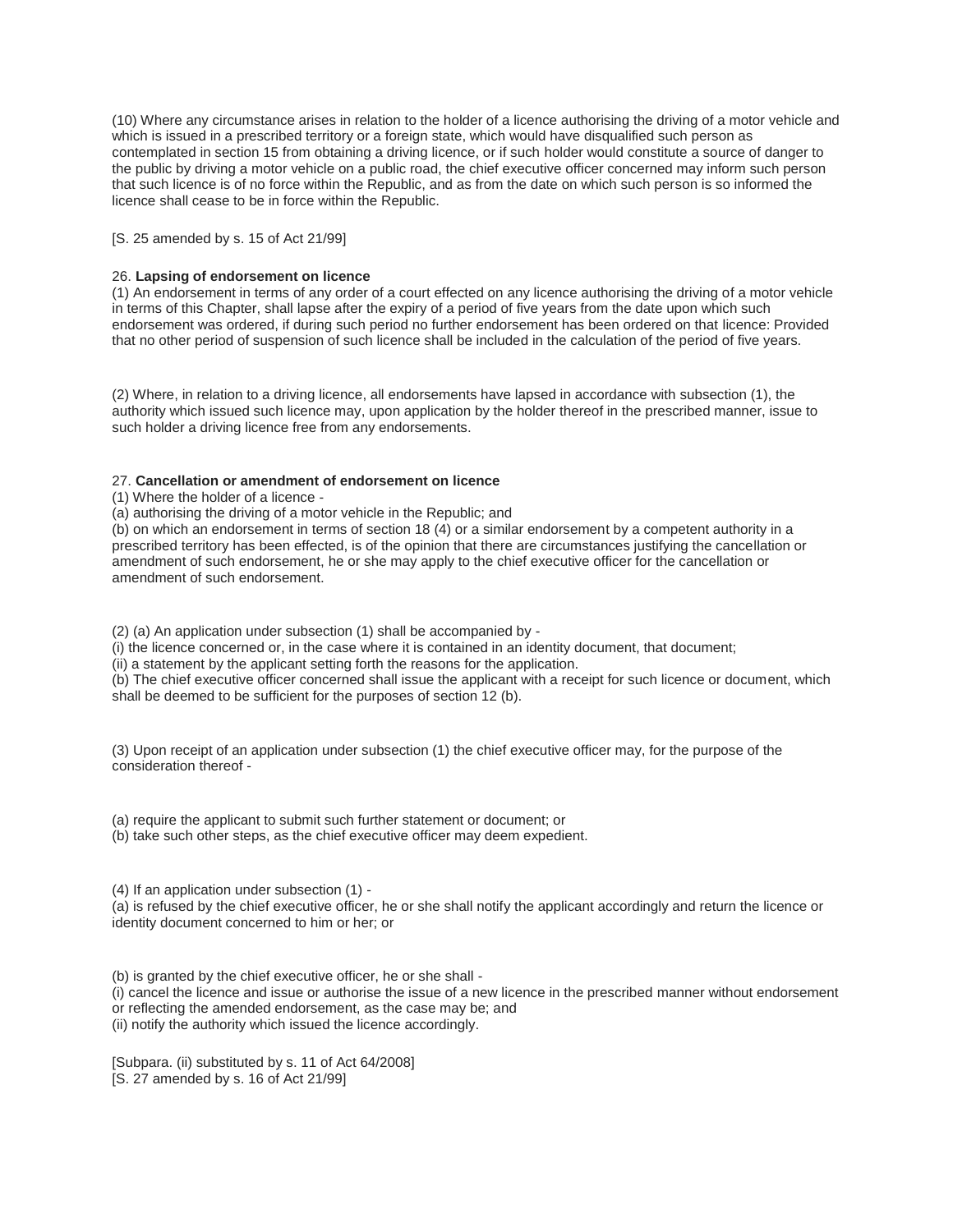### 28. **Instructor to be registered**

(1) No person shall act as instructor unless he or she is registered in terms of section 28B. (2) No person shall employ any other person as an instructor, or make use of any other person's services as instructor, unless that other person is registered as an instructor in terms of section 28B.

[S. 28 substituted by s. 17 of Act 21/99] (Commencement date of s. 28: to be proclaimed)

### 28A. **Application for registration as instructor**

Any person desiring to be registered as an instructor shall in the prescribed manner apply to the chief executive officer.

[S. 28A inserted by s. 17 of Act 21/99] (Commencement date of s. 28A: to be proclaimed)

## 28B. **Registration and grading of instructors**

(1) No person shall be registered to act as instructor unless he or she -

(a) has passed the prescribed examination;

(b) is of good character; and

(c) is mentally and physically fit to act as instructor, and was medically examined to ascertain such fitness.

(2) A person referred to in subsection (1) shall only be registered as instructor in respect of a class of motor vehicle which he or she is licensed to drive.

(3) The chief executive officer shall, if satisfied that an applicant referred to in section 28A complies with subsections (1) and (2), register and grade such applicant in the prescribed manner.

[S. 28B inserted by s. 17 of Act 21/99] (Commencement date of s. 28B: to be proclaimed)

# 28C. **Suspension and cancellation of registration of instructor**

The chief executive officer may, for the period he or she deems fit, in the prescribed manner, suspend or cancel the registration of an instructor if that instructor -

(a) in the opinion of the chief executive officer, is guilty of misconduct in the exercise of his or her powers or the performance of his or her duties; or

(b) failed within the prescribed period to attend an appropriate refresher course at a training centre approved by the Shareholders Committee.

[S. 28C inserted by s. 17 of Act 21/99] (Commencement date of s. 28C: to be proclaimed)

# 29. **Voidness of learner's or driving licence issued contrary to Chapter**

A learner's or driving licence issued contrary to this Chapter, shall be void, and upon the request of the inspectorate of driving licence testing centres, the authority which issued such licence or a traffic officer, as the case may be, the holder of such licence shall forthwith submit it or, in the case where it is contained in an identity document, that document to inspectorate of driving licence testing centres, the authority which issued it or the traffic officer, as the case may be, who shall cancel the licence in the prescribed manner: Provided that the traffic officer may cancel the licence only with the prior approval of the inspectorate of driving licence testing centres.

[S. 29 substituted by s. 18 of Act 21/99]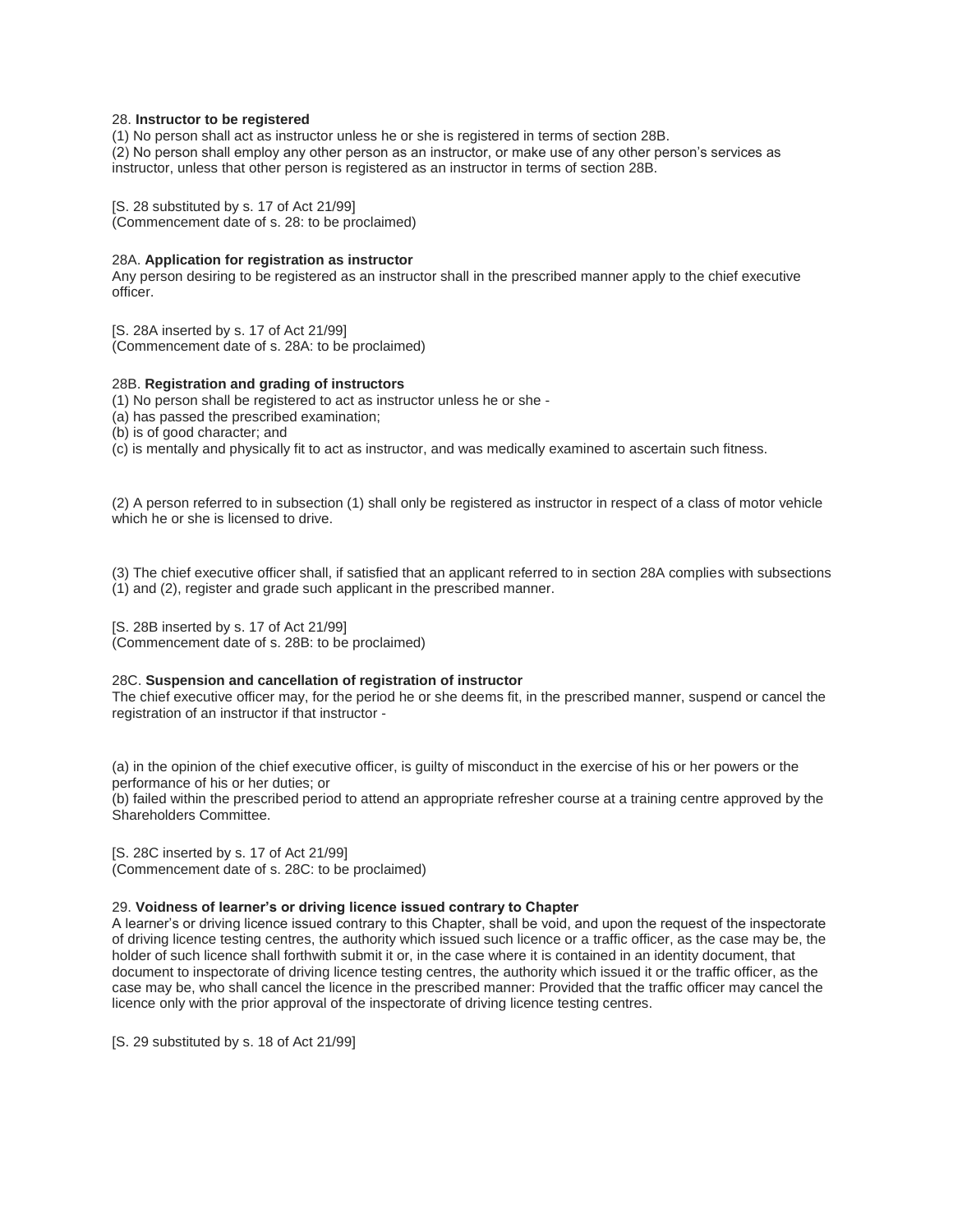## 30. **Use of somebody's learner's or driving licence by another prohibited**

Use of somebody's learner's or driving licence by another prohibited No person who is the holder of a learner's or driving licence shall allow such licence to be used by any other person.

### 31**. Unlicensed driver not to be employed or permitted to drive motor vehicle**

Unlicensed driver not to be employed or permitted to drive motor vehicle No person who is the owner or operator, or is in charge, or control, of a motor vehicle shall employ or permit any other person to drive that vehicle on a public road unless that other person is licensed in accordance with this Chapter to drive the vehicle.

#### 32. **Professional driver to have permit**

(1) No person shall drive a motor vehicle of a prescribed class on a public road except in accordance with the conditions of a professional driving permit issued to him or her in accordance with this Chapter and unless he or she keeps such permit with him or her in the vehicle: Provided that this subsection shall not apply to the holder of a learner's licence who drives such vehicle while he or she is accompanied by a person registered as a professional driver in respect of that class of vehicle.

[Subs. (1) amended by s. 5 of Act 8/98]

- (2) The -
- (a) categories of;
- (b) nature and extent of the authority granted by;
- (c) period of validity of;
- (d) form and content of;
- (e) application for and issue of;
- (f) suspension and cancellation of;
- (g) incorporation in any other document of; and
- (h) other necessary or expedient matters in relation to, professional driving permits, shall be as prescribed.

(3) (a) Any document issued by a competent authority in any prescribed territory and serving in that territory a purpose similar to that of a professional driving permit shall, subject to the conditions thereof and to such conditions as may be prescribed, be deemed to be a professional driving permit for the purposes of subsection (1).

(b) A public driving permit issued in terms of the Road Traffic Act, 1989 (Act No. 29 of 1989), or a road traffic law contemplated in paragraph 2 of Schedule 6 to the Constitution of the Republic of South Africa, 1996 (Act No. 108 of 1996), shall, in accordance with the conditions thereof but subject to this Act, be deemed to be a professional driving permit for the purposes of this section for the period of validity of that public driving permit.

[Para. (b) substituted by s. 5 of Act 8/98]

#### 33. **Production of licence and permit to court**

(1) If any person is charged with any offence in terms of this Act relating to the driving of a motor vehicle or a failure to stop after or report an accident, he or she shall produce every licence and permit of which he or she is the holder, or a duplicate thereof issued in terms of this Act if he or she is not in possession of the original, to the court at the time of the hearing of the charge.

(2) For the purposes of this section and sections 34 to 36, inclusive - "licence" means a learner's or driving licence; and "permit" means a professional driving permit.

(3) No person referred to in subsection (1) shall, without reasonable excuse, refuse or fail to produce in terms of that subsection the licence and permit or duplicate so referred to on request.

### 34**. Court may issue order for suspension or cancellation of licence or permit or disqualify person from obtaining licence or permit**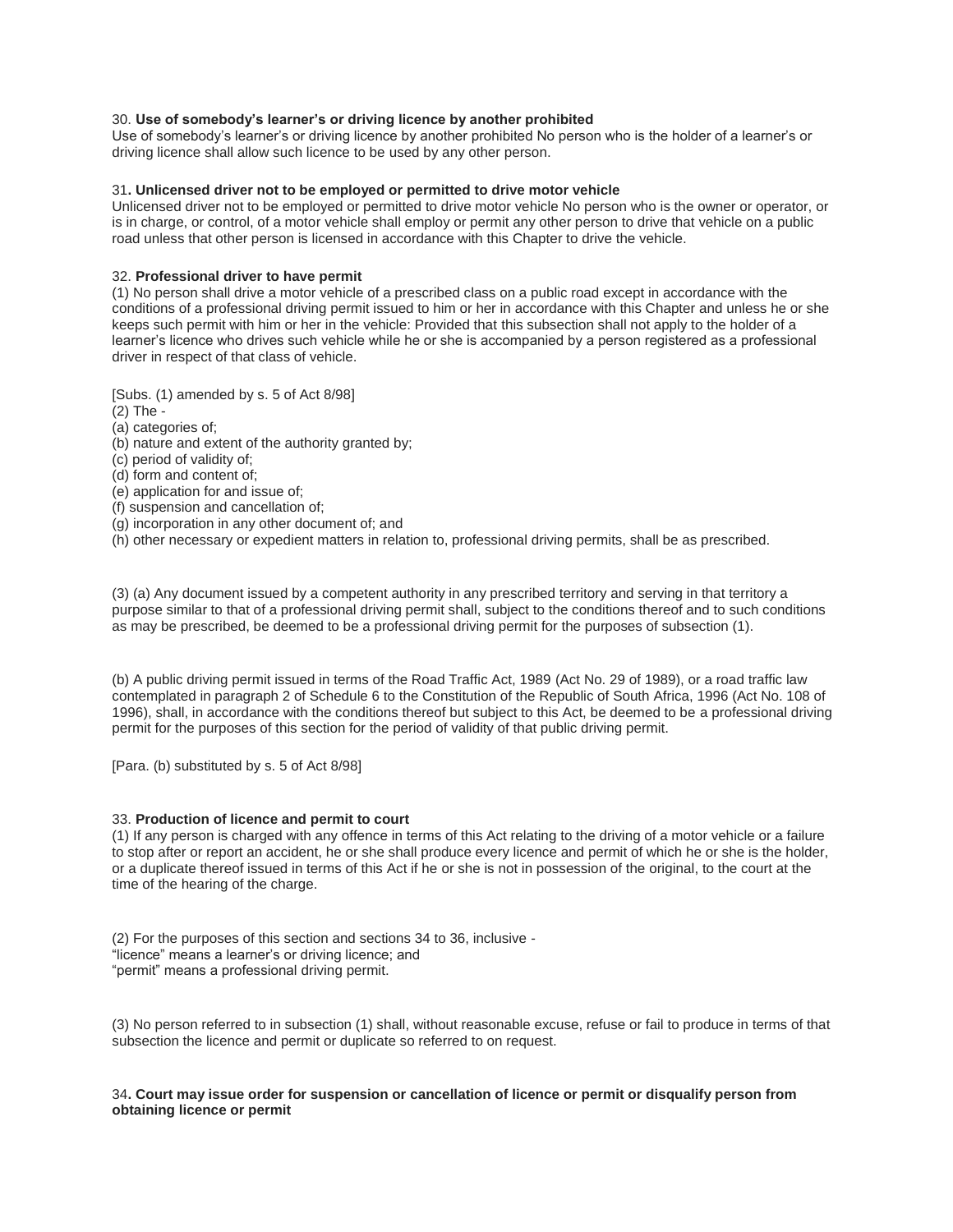(1) Subject to section 35, a court convicting a person of an offence in terms of this Act, or of an offence at common law, relating to the driving of a motor vehicle may, in addition to imposing a sentence, issue an order, if the person convicted is -

(a) the holder of a licence, or of a licence and permit, that such licence or licence and permit be suspended for such period as the court may deem fit or that such licence or licence and permit be cancelled, and any such licence shall be dealt with as provided in subsection (3);

(b) the holder of a licence, or of a licence and permit, that such licence or licence and permit be cancelled, and that the person convicted be disqualified from obtaining a licence, or a licence and permit, for any class of motor vehicle for such period as the court may deem fit, and any such licence shall be dealt with as provided in subsection (3); or (c) not the holder of a licence, or of a licence and permit, declaring him or her to be disqualified from obtaining a licence, or a licence and permit, either indefinitely or for such period as the court may deem fit.

(2) The making of an endorsement in terms of subsection (3) may be postponed by the court issuing the order until any appeal against the conviction or sentence or both has been disposed of.

(3) Where a court has issued an order under subsection (1) (a) or (b) the registrar or clerk of the court shall, subject to subsection (2), in the case where the licence -

(a) is contained in an identity document, endorse such licence accordingly and return the identity document to the holder thereof; or

(b) is not contained in an identity document, retain such licence and deal with it in the prescribed manner.

### 35. **On conviction of certain offences licence and permit shall be suspended for minimum period and learner's or driving licence may not be obtained**

(1) Subject to subsection (3), every driving licence or every licence and permit of any person convicted of an offence referred to in -

(a) section 61 (1) (a), (b) or (c), in the case of the death of or serious injury to a person;

(aA) section 59(4), in the case of a conviction for an offence, where-

(i) a speed in excess of 30 kilometers per hour over the prescribed general speed limit in an urban area was recorded; or

(ii) a speed in excess of 40 kilometers per hour over the prescribed general speed limit outside an urban area or on a freeway was recorded;

[Para. (aA) inserted by s. 12 of Act 64/2008]

(b) section 63 (1), if the court finds that the offence was committed by driving recklessly;

(c) section 65 (1), (2) or (5), where such person is the holder of a driving licence or a licence and permit, shall be suspended in the case of -

(i) a first offence, for a period of at least six months;

(ii) a second offence, for a period of at least five years; or

(iii) a third or subsequent offence, for a period of at least ten years, calculated from the date of sentence.

(2) Subject to subsection (3), any person who is not the holder of a driving licence or of a licence and permit, shall, on conviction of an offence referred to in subsection (1), be disqualified for the periods mentioned in paragraphs (i) to (iii), inclusive, of subsection (1) calculated from the date of sentence, from obtaining a learner's or driving licence or a licence and permit.

(3) If a court convicting any person of an offence referred to in subsection (1), is satisfied, after the presentation of evidence under oath, that circumstances relating to the offence exist which do not justify the suspension or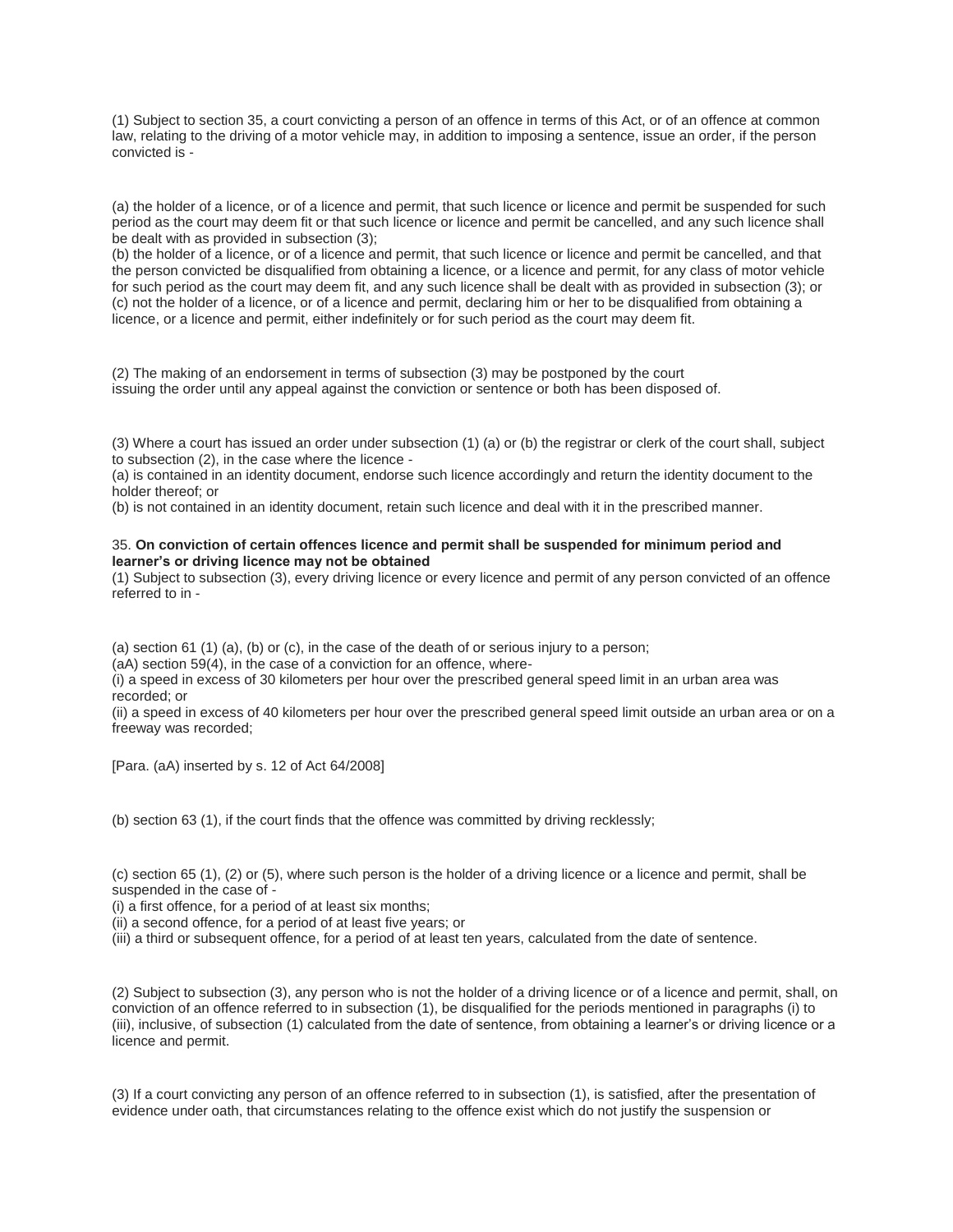disqualification referred to in subsection (1) or (2), respectively, the court may, notwithstanding the provisions of those subsections, order that the suspension or disqualification shall not take effect, or shall be for such shorter period as the court may consider fit.

# [Subs. (3) substituted by s. 12 of Act 64/2008]

(4) A court convicting any person of an offence referred to in subsection (1) shall, before imposing sentence, bring the provisions of subsection (1) or (2), as the case may be, and of subsection (3) to the notice of such person. (5) The provisions of section 36 shall with the necessary changes apply to the suspension of a driving licence or a licence and permit in terms of this section.

### 36. **Procedure subsequent to suspension or cancellation of licence or permit**

(1) Where a court has issued an order that any licence or any permit be suspended or cancelled, the prescribed procedure shall be followed.

(2) Whenever a licence is or a licence and permit are suspended or cancelled in terms of an order of court, the suspension or cancellation shall apply to every other licence or licence and permit, as the case may be, held by the person concerned.

## **CHAPTER V Fitness of vehicles**

### 37**. Testing station to be registered**

No person, department of State or registering authority shall operate a testing station unless such testing station is registered and graded.

### 38. **Application for registration of testing station**

Application for registration of testing station Any person, department of State or registering authority desiring to operate a testing station shall apply in the prescribed manner to the inspectorate of driving licence testing centres for the registration of such testing station.

[S. 38 substituted by s. 19 of Act 21/99]

# 39. **Registration and grading of testing station**

Registration and grading of testing station If, upon receipt of an application referred to in section 38, the inspectorate of testing stations is satisfied that the prescribed requirements for registration of the testing station concerned have been met, he or she shall register and grade such testing station on the conditions and in the manner prescribed, and shall give notice of such registration in the Gazette.

#### [S. 39 substituted by s. 20 of Act 21/99]

#### 40. **Suspension or cancellation of registration of testing station**

Suspension or cancellation of registration of testing station The inspectorate of testing stations may, if a registered testing station no longer complies with the requirements contemplated in section 39, suspend, for such period as he or she may deem fit, or cancel the registration of such testing station or regrade the testing station in the prescribed manner.

[S. 40 substituted by s. 21 of Act 21/99]

### 41. **Appointment of inspectorate of testing stations**

(1) The Minister shall, after a decision has been taken by the Shareholders Committee, appoint a person, an authority or a body as an inspectorate of testing stations.

(2) The powers and duties of the inspectorate contemplated in subsection(1) in relation to the inspection and the control of standards, grading and operation of testing stations shall be as prescribed.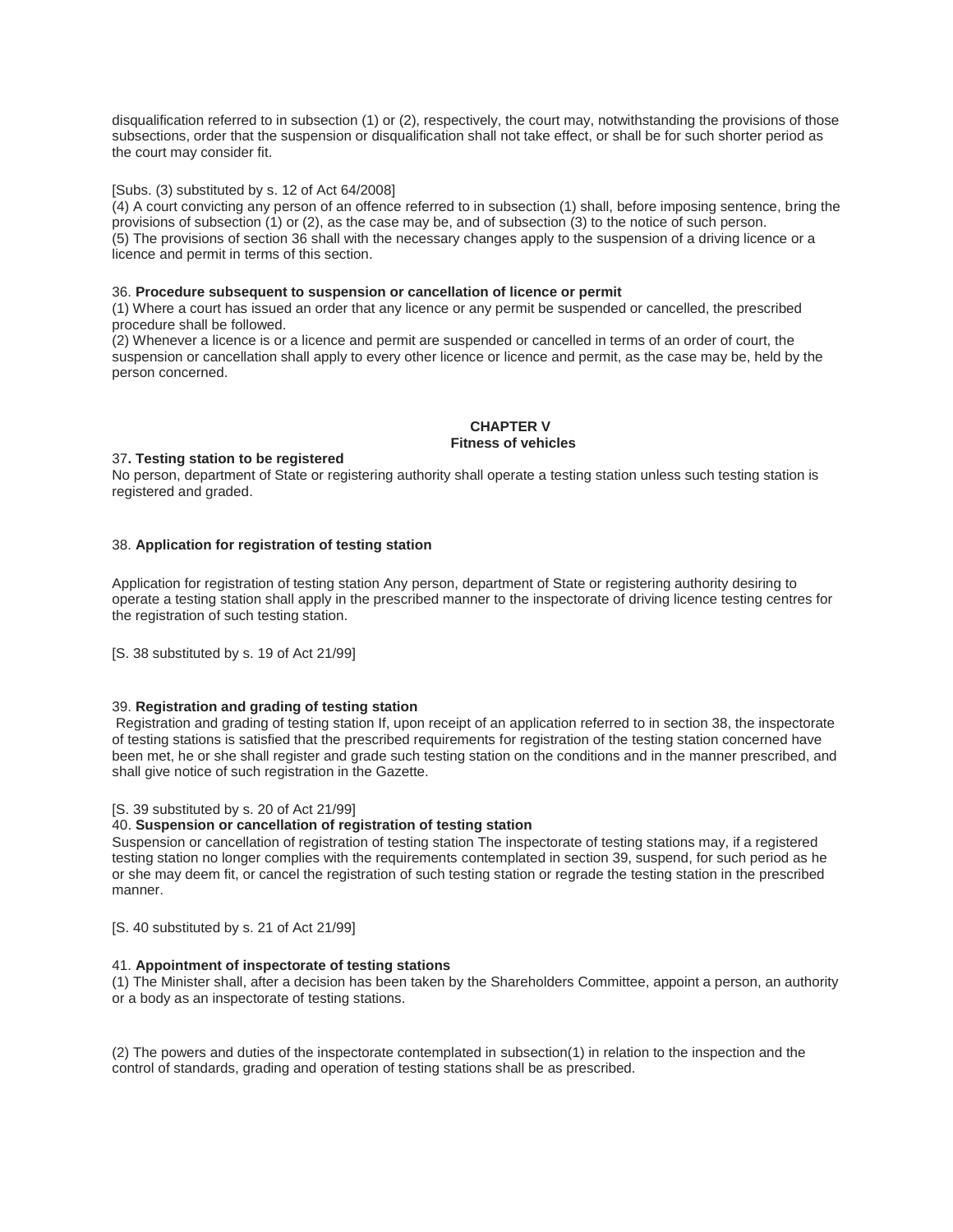(3) The Minister may, in order to defray the expenditure incurred by or on behalf of that inspectorate for the purposes of performing its functions, prescribe fees to be paid in respect of every examination conducted or test carried out regarding the roadworthiness of a motor vehicle.

(4) The Minister shall-

(a) prescribe the training procedures and qualifications of a person appointed under subsection (1); and (b) determine the criteria with which an authority or a body established as an inspectorate in terms of subsection (1) must comply.

[Subs. (4) added by s. 13 of Act 64/2008] [S. 41 substituted by s. 22 of Act 21/99] (Commencement date of s. 41: to be proclaimed)

### 42. **Certification of roadworthiness required in respect of motor vehicle**

(1) No person shall operate a motor vehicle which is not in a roadworthy condition on a public road.

(2) No person shall operate a motor vehicle on a public road unless the requirements in respect of a certification of roadworthiness contemplated in subsection (4) in relation to such motor vehicle are complied with, and except in accordance with the conditions of such certification of roadworthiness.

(3) No person shall operate a motor vehicle on a public road unless the requirements in respect of a roadworthy certificate contemplated in subsection (4) in relation to such motor vehicle are complied with, and except in accordance with the conditions of such roadworthy certificate.

(4) Subject to this Chapter -

(a) the classes of motor vehicles requiring certification of roadworthiness and the classes of motor vehicles requiring roadworthy certificates;

(b) the period of validity of certification of roadworthiness and roadworthy certificates;

(c) the examination of motor vehicles;

(d) the certification of roadworthiness and issue of roadworthy certificates; and

(e) any other aspect regarding certification of roadworthiness and roadworthy certificates which the Minister may deem necessary or expedient, shall be as prescribed.

(5) Any document issued by a competent authority in a prescribed territory relating to any vehicle registered in such prescribed territory and serving a similar purpose to that of certification of roadworthiness or a roadworthy certificate shall, in accordance with the conditions thereof but subject to this Act, be regarded to be certification of roadworthiness or a roadworthy certificate relating to any such vehicle registered in the prescribed territory for the purpose of subsection (2) or (3), as the case may be.

[Subs. (5) substituted by s. 14 of Act 64/2008] [S. 42 substituted by s. 6 of Act 8/98]

# 42A. **Roadworthy certificate to be displayed on motor vehicle**

Roadworthy certificate to be displayed on motor vehicle Subject to section 42 (5), no person shall operate a motor vehicle referred to in section 42 (3) on a public road unless a valid roadworthy certificate disc issued in terms of this Act is displayed on such motor vehicle in the prescribed manner.

[S. 42A inserted by s. 7 of Act 8/98]

# 43. **Application for certification of roadworthiness**

Any person desiring to obtain certification of roadworthiness shall apply in the prescribed manner to an appropriately graded testing station.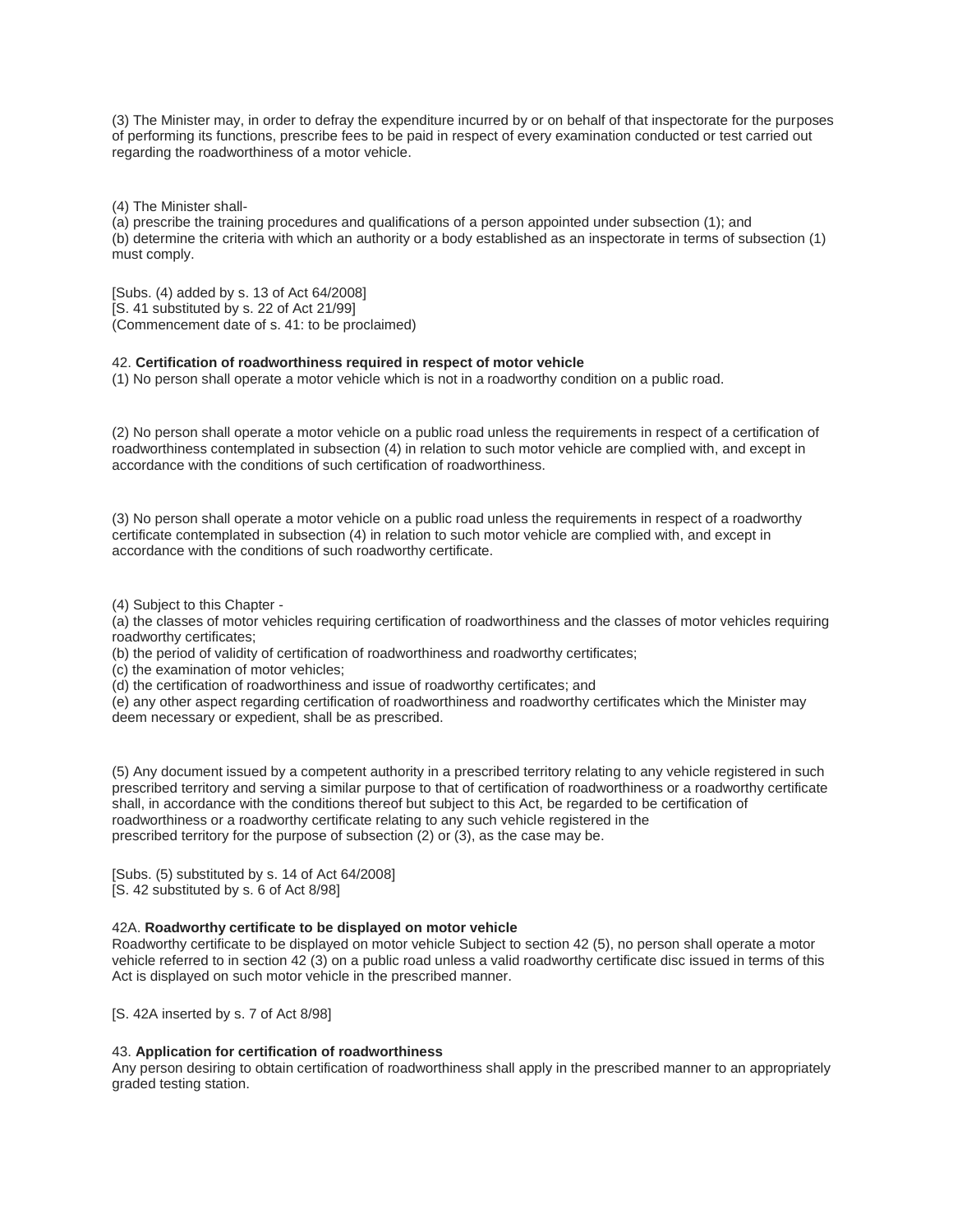### [S. 43 substituted by s. 8 of Act 8/98]

#### 44. **Notice to discontinue operation of motor vehicle**

(1) If a motor vehicle is not roadworthy a traffic officer or an examiner of vehicles may, by notice in the prescribed form served on the driver, owner or operator of such vehicle, direct that such vehicle shall not be operated on a public road or that such vehicle shall only be operated on the prescribed conditions.

(2) The manner in which and circumstances under which the traffic officer or examiner of vehicles may issue a notice referred to in subsection (1), and the further steps which shall or may be taken in respect of the vehicle concerned, shall be as prescribed.

### **CHAPTER VI Operator fitness**

#### 45. **Registration of operator**

(1) (a) Subject to paragraph (b), the owner of a motor vehicle of a prescribed class is the operator thereof, and shall, upon licensing thereof, be registered as such in the prescribed manner and on the prescribed conditions.

(b) Notwithstanding the provisions of paragraph (a), a person who is not a manager, employee or agent of the owner of a motor vehicle referred to in that paragraph and who enters into a written agreement providing that such motor vehicle may be operated by such person for any period, shall for the purposes of section 49 (c), (d), (e), (f) and (g) be deemed to be the operator thereof for that period.

(2) The registering authority concerned shall in such circumstances as the chief executive officer may determine, submit the particulars of the operator to the chief executive officer within seven days after registration of such operator.

(3) The registering authority may issue a temporary operator card to the operator under the circumstances, in the manner and on the conditions prescribed.

(4) (a) The chief executive officer shall, if satisfied that an operator card should be issued to the operator, notify the registering authority concerned accordingly.

(b) The registering authority referred to in paragraph (a) shall in the prescribed manner issue the operator with an operator card.

(5) If the chief executive officer is not satisfied that the operator should be issued with an operator card, he or she shall notify the operator in the prescribed manner as contemplated in section 50 (3) (d).

(6) The Minister may by regulation exempt any operator or category of operators from any provision of this Act.

[S. 45 substituted by s. 9 of Act 8/98 and amended by s. 23 of Act 21/99]

### 46. **Issue of operator card**

(1) The registering authority shall, in respect of every motor vehicle contemplated in section 45, issue an operator card in the prescribed manner: Provided that where any operator card of a specific operator is suspended, the registering authority shall not issue any new operator card to such operator until the period of suspension has expired.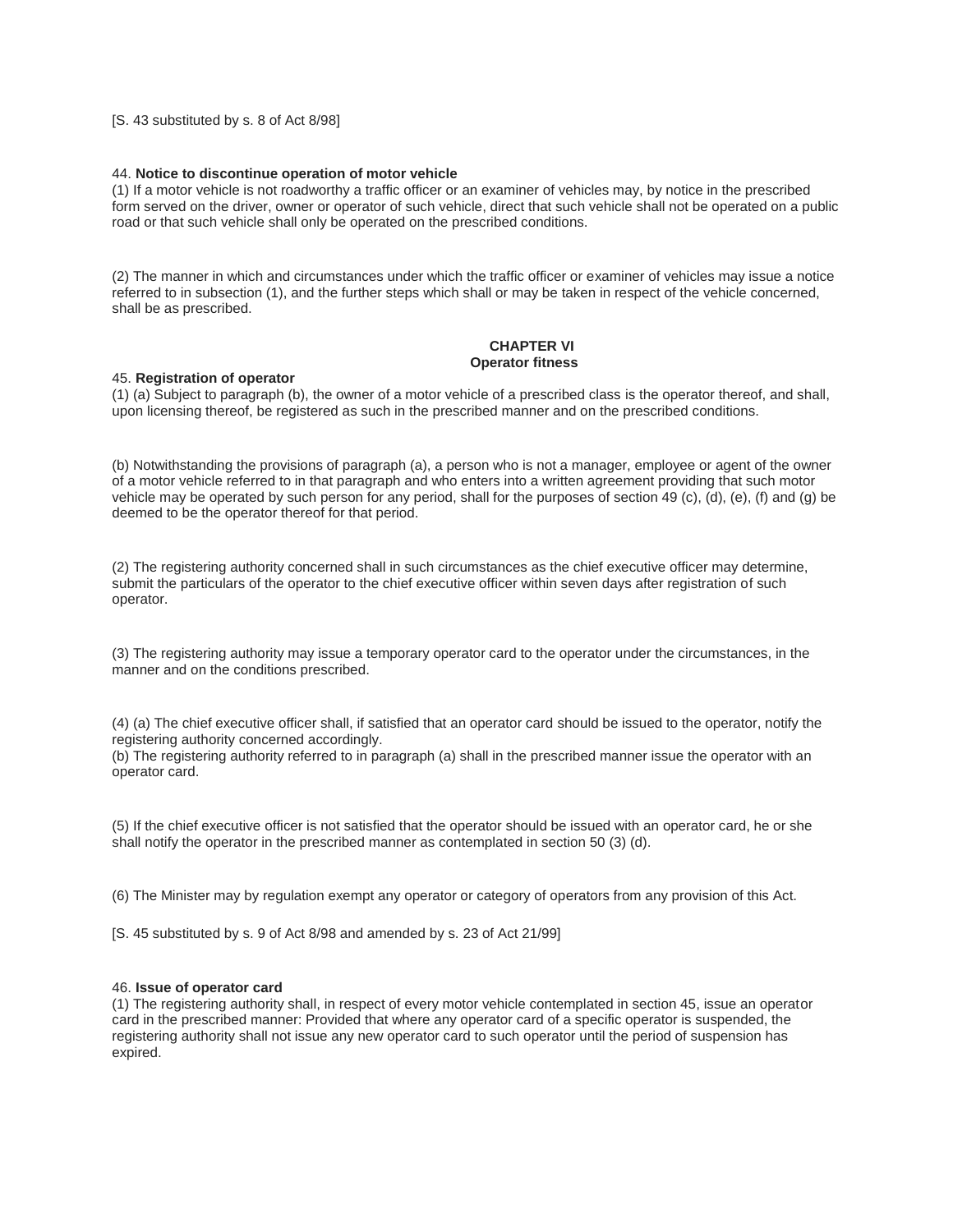(2) The categories, period of validity, form and contents of an operator card shall be as prescribed.

(3) Any document issued by a competent authority in any prescribed territory or a foreign state and serving in such territory or state a purpose similar to that of an operator card shall, subject to the conditions thereof and to the prescribed conditions, be deemed to be an operator card for the purposes of subsection (1).

(4) Where any circumstance arises in relation to the holder of an operator card contemplated in subsection (3) which would have empowered the chief executive officer to act under section 50 if such card was issued in the Republic, the chief executive officer may inform such holder that such card is of no force within the Republic, and as from the date on which such person is so informed, such card shall cease to be in force within the Republic.

[Subs. (4) amended by s. 24 of Act 21/99]

### 47. **Operator card to be displayed on motor vehicle**

Operator card to be displayed on motor vehicle No person shall operate a motor vehicle of any class contemplated in section 45 (1) on a public road unless a valid operator card is displayed on such motor vehicle in the prescribed manner.

# 48. **Proof of certain facts**

(1) If in any prosecution the question arises as to who the operator of a motor vehicle is or was, an imprint or a copy of or an extract from an operator card certified by a peace officer, or a person authorised thereto by a registering authority, to be true, shall, upon production thereof, be prima facie proof that the person whose name appears as operator on such card, is or was the operator of such vehicle at the time in question.

(2) No person shall in terms of subsection (1) certify any imprint, copy or extract to be true, knowing that it is not a true imprint, copy or extract.

#### 49. **Duties of operator**

The operator of a motor vehicle shall -

(a) notify the registering authority concerned within seven days of any change in the circumstances in relation to his or her registration as the operator of such vehicle and return the operator card in respect of that motor vehicle to that registering authority;

[Para. (a) substituted by s. 10 of Act 8/98]

(b) keep safe and protect from theft an operator card issued to him or her and, if any such card is lost, stolen or destroyed, he or she shall notify the nearest police station within 24 hours and the registering authority within whose area the holder is ordinarily resident within seven days after having become aware of such loss, theft or destruction or after it could reasonably be expected that he or she should have been aware of such loss, theft or destruction, whichever event occurred first;

(c) exercise proper control over the driver of such motor vehicle to ensure the compliance by such driver with all the relevant provisions of this Act, in particular the provisions regarding -

- (i) the requirements in respect of the professional driving permit referred to in section 32; and
- (ii) the loading of such vehicle as prescribed by or under this Act;

(d) ensure that such motor vehicle complies with the fitness requirements contemplated in Chapter V;

(e) conduct his or her operations with due care to the safety of the public;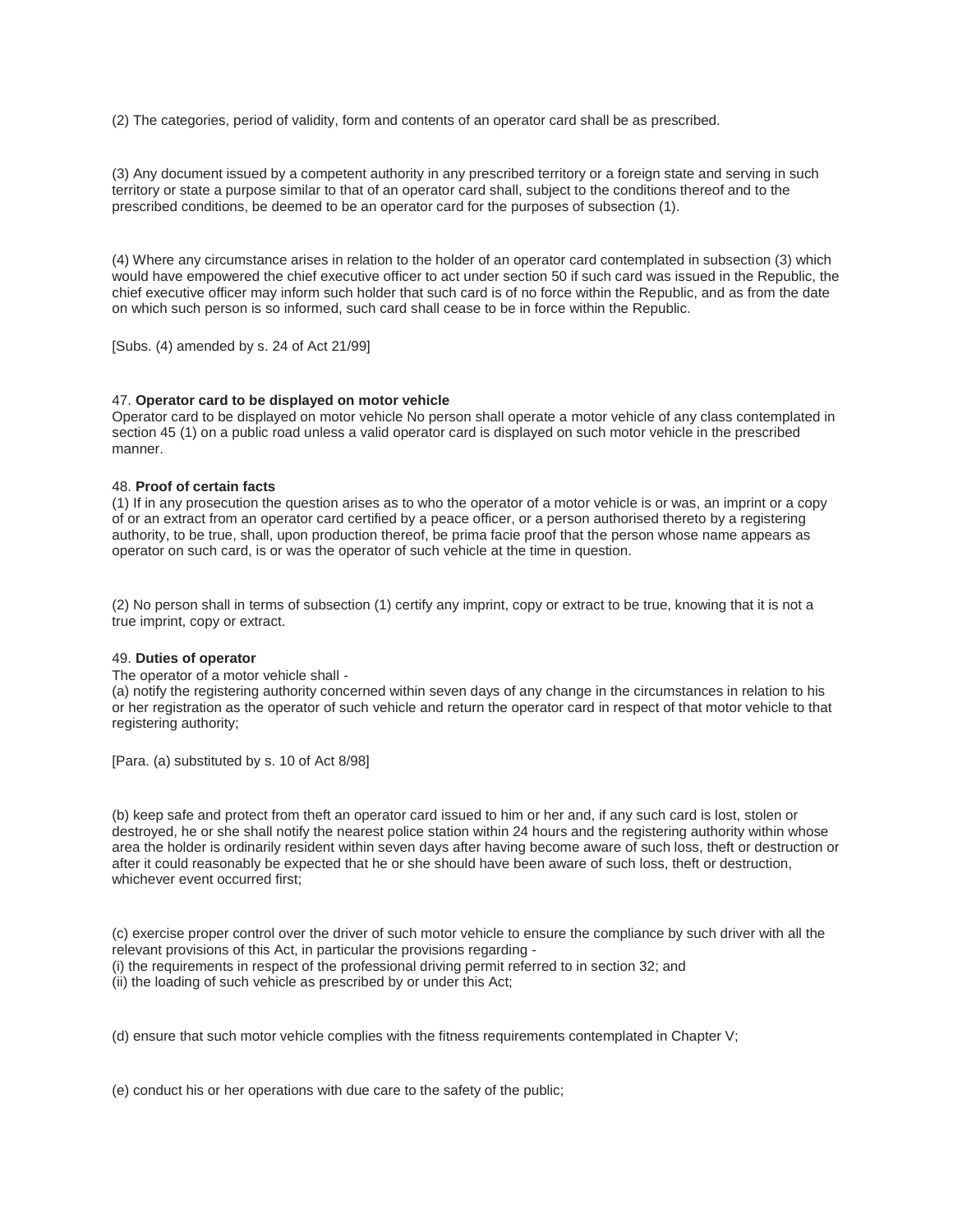(f) if dangerous goods or substances are conveyed, ensure that all requirements for the conveyance of such goods or substances, as prescribed in -

(i) any other law in relation to such goods or substances; and (ii) this Act, are complied with; and

(g) take all reasonable measures to ensure that such motor vehicle is operated on a public road in compliance with the provisions for the loading and transportation of goods as prescribed by or under this Act.

50**. Power of chief executive officer in respect of motor vehicles, drivers and activities of operators** (1) The chief executive officer may, on account of any evidence regarding the state of fitness of a motor vehicle in respect of which an operator is registered, produced to him or her in accordance with subsection(4), by written notice-

(a) notify such operator that such motor vehicle is suspected of being unroadworthy and that the operator should forthwith take adequate steps to ensure its continued roadworthiness in accordance with Chapter V;

(b) require from such operator to indicate in writing what precautions he or she has taken to ensure the continued roadworthiness of such motor vehicle in accordance with Chapter V;

(c) direct such operator to produce such motor vehicle for inspection, examination or testing at a time and place specified in such notice; and

(d) suspend the operator card issued in respect of such motor vehicle, if such motor vehicle has been examined or tested under paragraph (c) and found to be unroadworthy in terms of Chapter V, for such period as such motor vehicle is so unroadworthy.

(2) The chief executive officer may, on account of the record of a driver of a motor vehicle in respect of which an operator is registered, by written notice-

(a) inform such operator that it is suspected that he or she does not exercise proper control over the driver under his or her authority as required by section 49;

(b) require such operator to indicate in writing what precautions he or she has taken in order to ensure proper control over drivers under his or her authority;

(c) require such operator to produce for examination the records regarding drivers which an operator is required to keep in terms of this Act; and

(d) direct that the driver concerned be retested in terms of section 25.

(3) The chief executive officer may, if the record of an operator indicates that such operator does not comply with the provisions of this Act, by written notice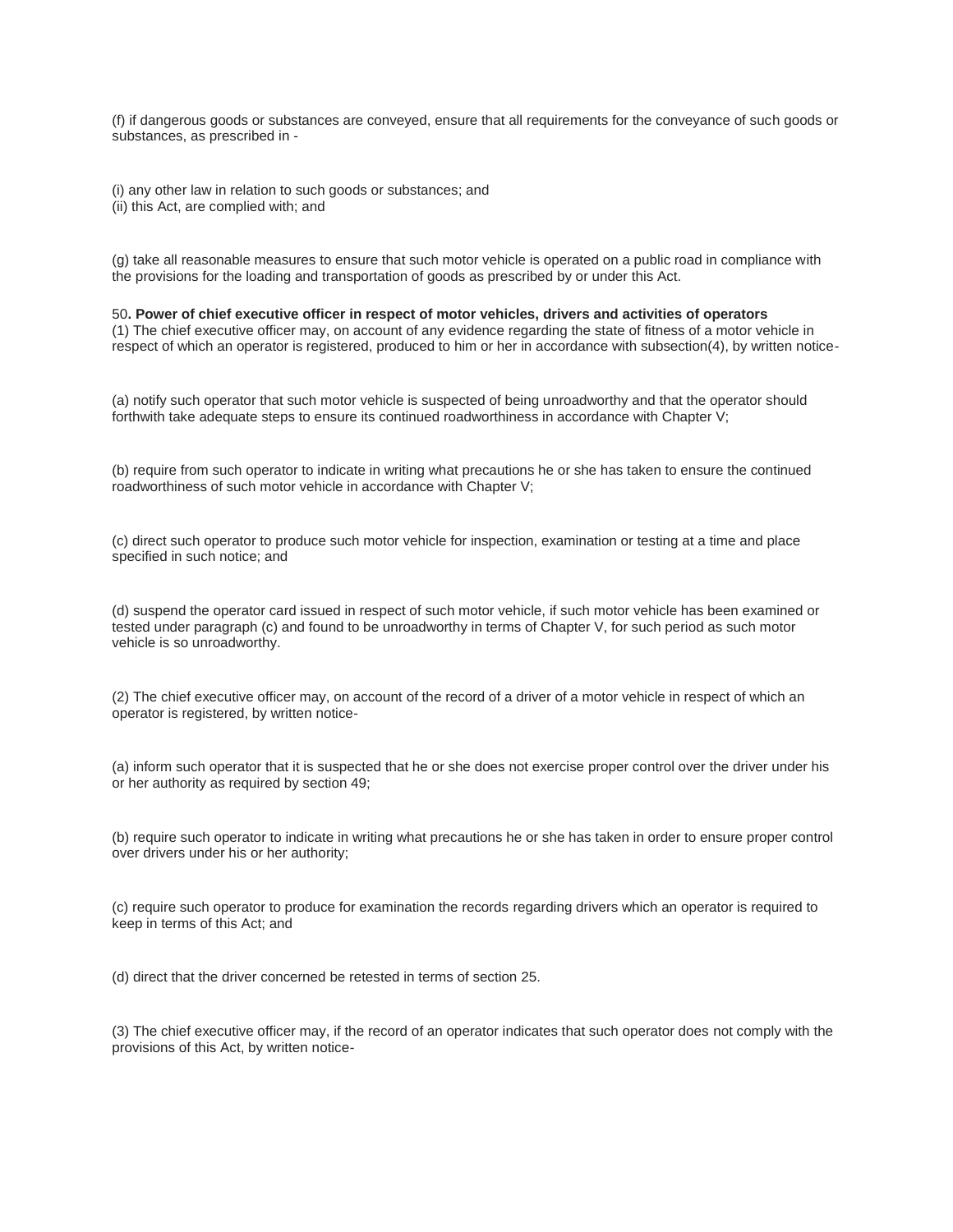(a) direct such operator to carry out his or her duties in terms of section 49 properly;

(b) appoint a person whom he or she deems fit, to investigate the activities or specific activities of such operator and direct the person so appointed to make a written recommendation to him or her regarding what measures should be taken in respect of such operator;

(c) direct such operator to appear before him or her or before any other person appointed by him or her, in order to furnish reasons for his or her failure to carry out his or her duties in terms of section 49; and

(d) notify such operator-

(i) that an operator card shall only be issued to him or her on such conditions as the chief executive officer may deem fit;

(ii) that no further operator card shall be issued to him or her for such period as the chief executive officer may specify in the notice; or

(iii) that the operator card or cards relating to such motor vehicle or vehicles as the chief executive officer may determine in respect of which he or she is registered as the operator is or are suspended until the chief executive officer is satisfied that the grounds for the suspension have lapsed:

Provided that-

(aa) the period of any suspension under subparagraph (iii) shall not exceed 12 months;

(bb) any decision by the chief executive officer under this paragraph shall only be taken on the basis of a recommendation by a person appointed under paragraph (b); and

(cc) the chief executive officer shall, within 21 days after the date of the notice, in writing furnish such operator with the reasons for his or her decision.

(4) The chief executive officer may, in the exercise of his or her powers under this section- (a) require any operator, subject to any lawful objection, to make discovery of documents by way of affidavit or by answering interrogatories on oath and to produce such documents for inspection;

(b) require any operator to allow inspection of any records and documents required to be kept by the operator in terms of this Act;

(c) appoint a commission to take the evidence of any person in the Republic or in a prescribed territory or in a foreign state and to forward such evidence to him or her in the same manner as if the commission were a commissioner appointed by a court; and

(d) at any time require that an inquiry be instituted into the operational activities of an operator by a person appointed by him or her for that purpose and, if such operator is a company, also into those of any other company in a group of companies to which the operator belongs or of which the operator is the controlling company.

[S. 50 amended by s. 11 of Act 8/98 and substituted by s. 25 of Act 21/99]

51. **Act or omission of manager, agent or employee of operator**

(1) Whenever any manager, agent or employee of an operator commits or omits an act which would have constituted an offence in terms of this Act if the operator had committed or omitted such act, that operator shall, in the absence of evidence -

(a) that he or she did not connive at or permit such act or omission;

(b) that he or she took all reasonable measures to prevent an act or omission of the nature concerned; and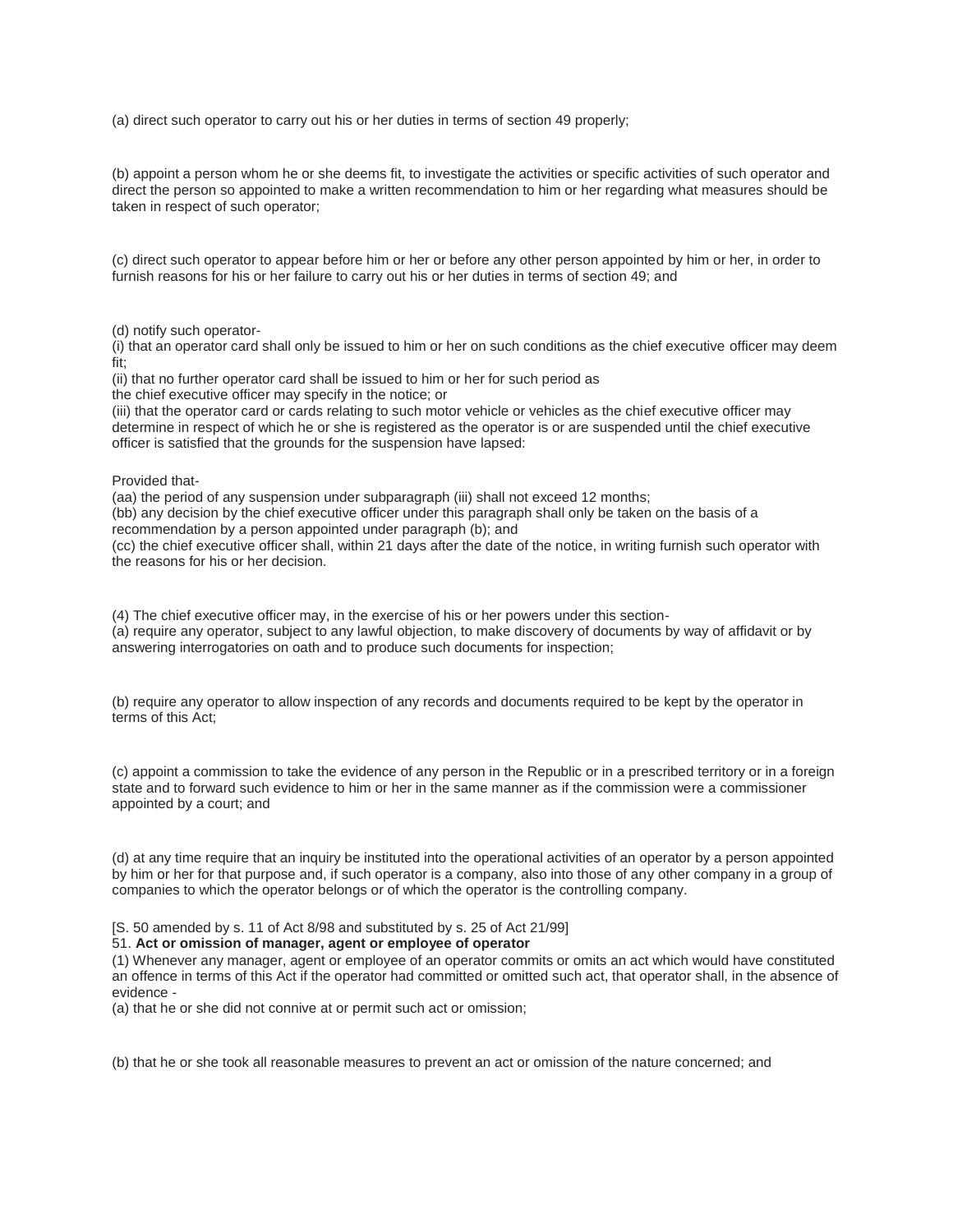(c) that an act or omission of the nature of the act or omission charged did not fall within the scope of the authority of or the course of the employment as such manager, agent or employee, be deemed himself or herself to have committed or omitted that act and be liable to be convicted and sentenced in respect thereof.

(2) Whenever any manager, agent or employee of an operator commits or omits any act which would have constituted an offence in terms of this Act if such operator had committed or omitted it, such manager, agent or employee shall be liable to be convicted and sentenced in respect thereof as if he or she were such operator.

### **CHAPTER VI A Right of appeal**

#### 51A. **Right of appeal to Shareholders Committee**

(1) Any person, department of State or registering authority who or which is aggrieved - (a) at the refusal of the chief executive officer to register him or her in any capacity referred to in section 3C, or as an instructor;

(b) at any decision of the chief executive officer regarding the activities of an operator, the refusal of the chief executive officer to have an operator card issued to an operator or the suspension or cancellation of such operator card;

(c) at the refusal of the inspectorate of driving licence testing centres or the inspectorate of testing stations to register a driving licence testing centre or a testing station, respectively; or

(d) at the suspension or cancellation of any such registration, may within 21 days after such refusal, suspension, cancellation or decision, in writing lodge an appeal with the Shareholders Committee against such refusal, suspension, cancellation or decision, and such person, department of State or registering authority shall at the same time serve a copy of the appeal on the chief executive officer, inspectorate of driving licence testing centres or inspectorate of testing stations, as the case may be.

(2) After receipt of the copy of appeal referred to in subsection (1), the chief executive officer, the inspectorate of driving licence testing centres or inspectorate of testing stations, as the case may be, shall forthwith furnish the Shareholders Committee with his, her or its reasons for the refusal, suspension, cancellation or decision, to which the appeal refers.

(3) The Shareholders Committee may after considering an appeal under subsection (1) give the decision it deems fit.

(4) An appeal referred to in subsection (1) shall include an appeal against any refusal, suspension, cancellation or decision of the chief executive officer taken in terms of the laws of any province.

[S. 51A inserted by s. 26 of Act 21/99] (Commencement date of s. 51A: to be proclaimed)

#### 51B. **Right of appeal to chief executive officer**

(1) Any person who is aggrieved at the refusal of an examiner for driving licences to issue or authorise the issue to him or her of a learner's or driving licence, may, within 21 days after such refusal, in writing appeal to the chief executive officer, and such person shall at the same time serve a copy of the appeal on the examiner concerned.

(2) Any person who is aggrieved at the refusal of an examiner of vehicles or a testing station to issue certification of roadworthiness in respect of a motor vehicle or to authorise the issue of such certification to him or her, or at the conditions subject to which such certification was issued to him or her, may, within 21 days after such refusal or after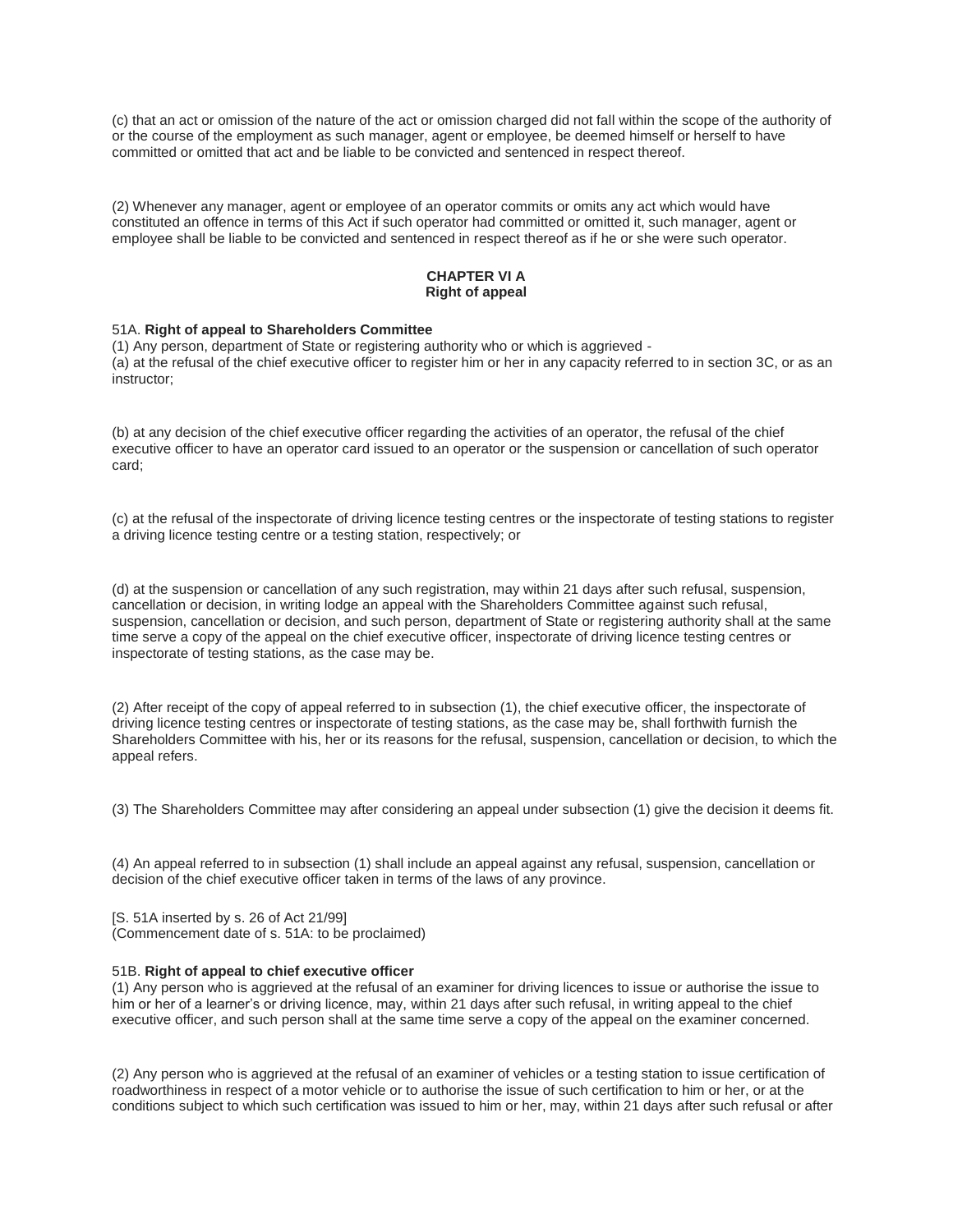the issue of certification subject to the conditions concerned, in writing appeal against any such refusal or conditions concerned to the chief executive officer, and such person shall at the same time serve a copy of the appeal on the examiner or the testing station.

(3) After receipt of the copy of appeal referred to in subsection (1) or (2), the examiner for driving licences or the examiner of vehicles or the testing station, as the case may be, shall forthwith furnish the chief executive officer with his or her reasons for the decision to which such appeal refers.

(4) For the purpose of deciding an appeal under subsection (1), the chief executive officer may nominate any person to examine and test the appellant as to his or her competency to drive the class of motor vehicle concerned and may in addition require each party to the appeal to furnish such information and evidence as he or she deems expedient.

(5) For the purpose of deciding an appeal under subsection (2), the chief executive officer may - (a) where the appeal concerns a certification of roadworthiness, cause the motor vehicle concerned to be examined and tested by an examiner of vehicles nominated by him or her; and

(b) require each party to the appeal to furnish such information and evidence as he or she deems necessary.

(6) The chief executive officer may after considering the appeal give such decision as he or she deems fit.

(7) An appeal referred to in subsections (1) and (2), shall include an appeal against any refusal, suspension, cancellation or decision in terms of the laws of any province.

[S. 51B inserted by s. 26 of Act 21/99] (Commencement date of s. 51B: to be proclaimed) [Chapter VI A inserted by s. 26 of Act 21/99]

# **CHAPTER VII Road safety**

52. Powers and functions of chief executive officer

(1) The chief executive officer may-

(a) prepare a comprehensive research programme to effect road safety in the Republic, carry it out systematically and assign research projects to persons who, in his or her opinion, are best equipped to carry them out;

(b) give guidance regarding road safety in the Republic by means of the organising of national congresses, symposiums, summer schools and study weeks, by means of mass-communication media and in any other manner deemed fit by the chief executive officer.

(2) In order to perform his or her functions properly the chief executive officer may-

(a) publish a periodical to promote road safety in the Republic;

(b) give guidance to associations or bodies working towards the promotion of road safety in the Republic;

(c) organise national congresses, symposiums, summer schools and study weeks;

(d) with a view to promoting road safety in the national sphere, publish advertisements in the mass-communication media.

(3) The chief executive officer shall exercise his or her powers and perform his or her functions subject to the control and directions of the Shareholders Committee.

[S. 52 substituted by s. 27 of Act 21/99]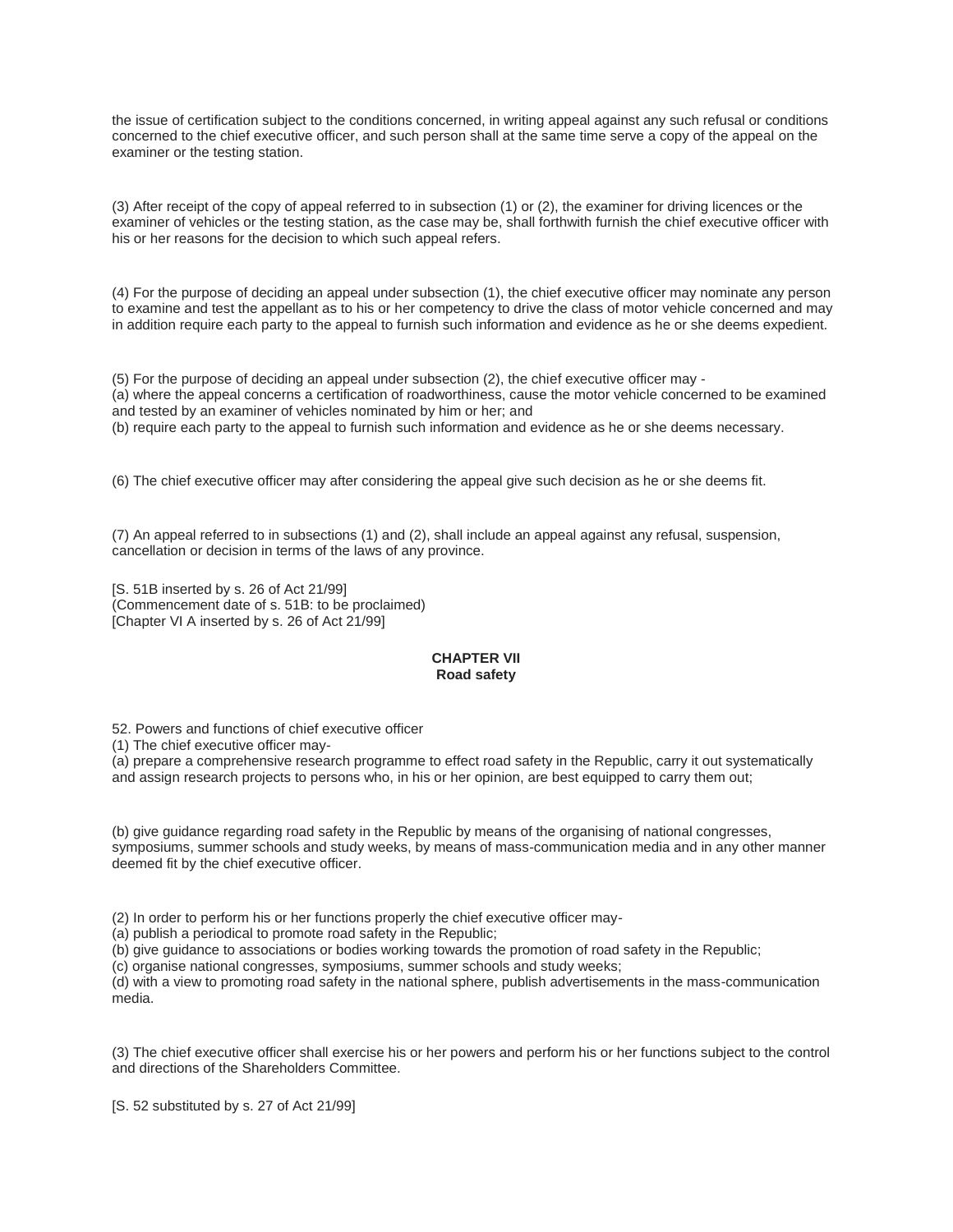#### 53**. Delegation by chief executive officer**

(1) The chief executive officer may, subject to such conditions as he or she may deem necessary-

(a) delegate to any person employed by the Corporation any power conferred upon him or her by section 52; or

(b) authorise any person employed by the Corporation to carry out any duty assigned to him or her by section 52.

(2) Any person to whom any power has been so delegated or who has been so authorised to carry out any duty shall exercise that power or carry out that duty subject to directions of the chief executive officer, and the chief executive officer may at any time revoke such delegation or authorisation.

(3) Any delegation or authorisation under subsection (1) shall not prevent the chief executive officer from exercising that power or carrying out that duty himself or herself.

[S. 53 substituted by s. 28 of Act 21/99]

# **CHAPTER VIII Dangerous goods**

### 54. **Transportation of certain dangerous goods prohibited**

No person shall, except as prescribed, offer for transportation in a vehicle, or transport in a vehicle, or accept after transportation in, on or by a vehicle, any prescribed dangerous goods. (Commencement date of s. 54: 1 August 2001)

### 55. **Appointment of dangerous goods inspector or inspectorate**

(1) (a) The Minister may appoint a person, an authority or a body as a dangerous goods inspector or inspectorate. (b) The training and qualifications of a person appointed under paragraph (a) shall be as prescribed, and an authority or body shall have the services of persons with the prescribed training and qualifications at its disposal before that authority or body is so appointed.

(2) The powers and duties of the inspector or inspectorate contemplated in subsection (1) (a) in relation to the transportation of prescribed dangerous goods shall be as prescribed.

(3) The Minister may, in order to defray the expenditure incurred by or on behalf of that inspector or inspectorate for the purposes of performing his, her or its functions, prescribe fees to be paid in respect of inspections carried out by him, her or it in terms of this Act.

(Commencement date of s. 55: 1 August 2001)

### **CHAPTER IX Road traffic signs and general speed limit**

#### 56. **Minister may prescribe road traffic signs**

(1) The Minister may, subject to this Act and for the purpose of prohibiting, limiting, regulating or controlling traffic in general or any particular class of traffic on a public road or a section thereof or for the purpose of designating any public road or a section thereof as a public road of a particular class, prescribe such signs, signals, markings or other devices (to be known as road traffic signs) as he or she may deem expedient, as well as their significance and the conditions on and circumstances under which any road traffic sign may be displayed on a public road.

(2) The Minister may, subject to such conditions as he or she may deem expedient, authorise any person or body to display on a public road any sign, signal, marking or other device for the purpose of ascertaining the suitability of such sign, signal or device as a road traffic sign.

#### 57. **Authority to display road traffic signs**

(1) The Minister, or any person authorised thereto by him or her, may in respect of any public road cause or permit to be displayed in the prescribed manner such road traffic signs as he or she may deem expedient. (1A) The chief executive officer, or any person authorised thereto by him or her, may in respect of any public road cause or permit to be displayed in the prescribed manner such road traffic signs as he or she may deem expedient.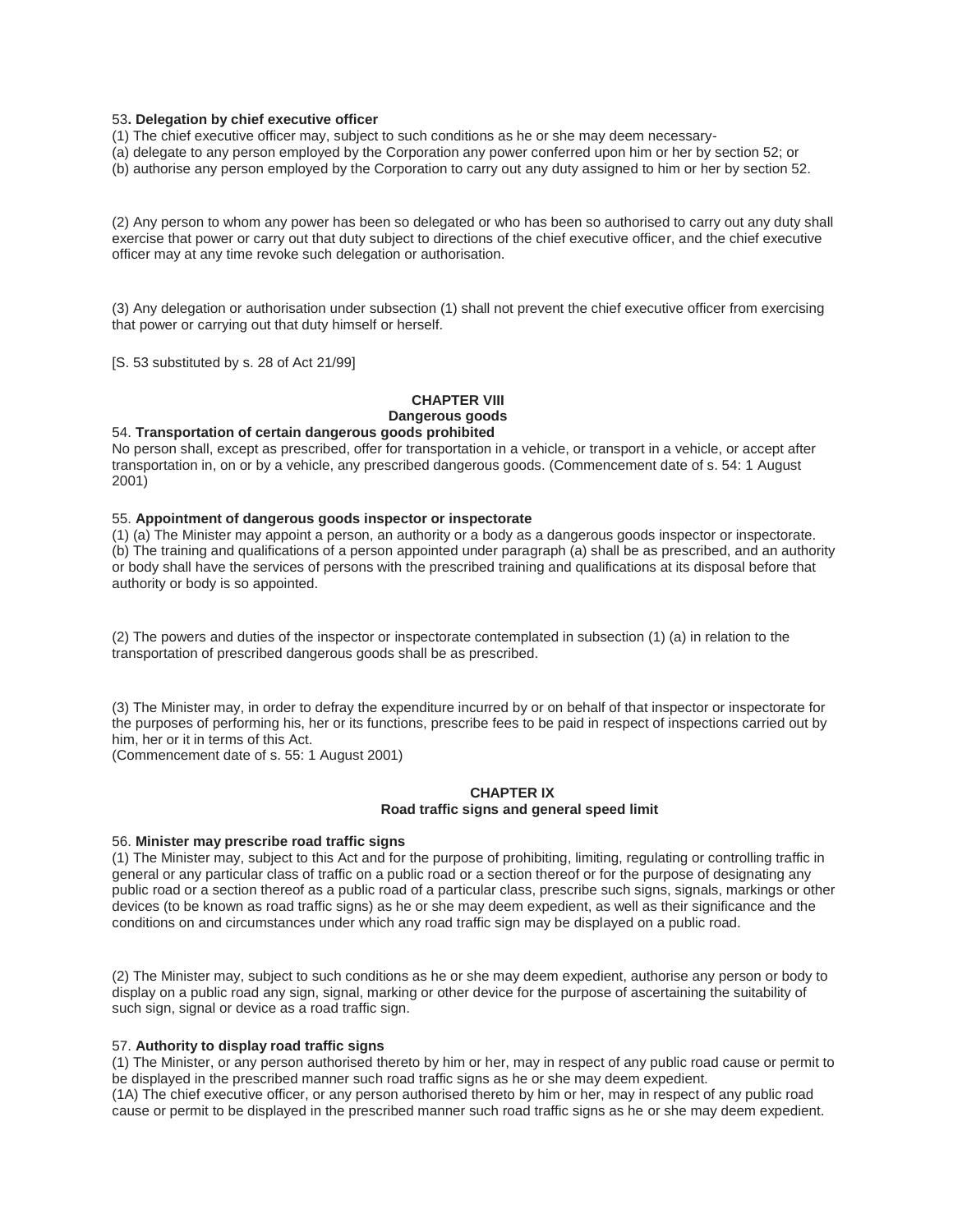### [Subs. (1A) inserted by s. 29 of Act 21/99]

(2) The MEC concerned, or any person authorised thereto by him or her either generally or specifically, may in respect of any public road not situated within the area of jurisdiction of a local authority, cause or permit to be displayed in the prescribed manner any such road traffic signs as he or she may deem expedient.

(3) (a) A local authority, or any person in its employment authorised thereto by it either generally or specifically, may in respect of any public road within the area of jurisdiction of that local authority display or cause to be displayed in the prescribed manner any such road traffic signs as such authority or person may deem expedient.

(b) A local authority may in writing authorise any other person or body to display or cause to be displayed within its area of jurisdiction and in the prescribed manner any road traffic sign approved by it prior to the display of such sign.

(c) A local authority referred to in paragraph (b) may determine the conditions for such display and may order the removal of such sign.

(4) Notwithstanding the provisions of subsections (2) and (3), the MEC concerned, or any person authorised thereto by him or her either generally or specifically, may in respect of any public road referred to in subsection (3) and which is a road constructed or maintained by the Administration of the province concerned, in addition to the road traffic signs referred to in subsection (3), cause or permit to be displayed in the prescribed manner such road traffic signs as he or she may deem expedient, and no local authority may without the consent of that MEC remove or permit to be removed any such road traffic sign.

(5) In such circumstances and subject to such conditions as the MEC concerned may determine, scholars or students may be organised into patrols (to be known as scholars' patrols) for the purpose of displaying, in the prescribed manner, an appropriate road traffic sign so as to ensure the safety of scholars or students crossing a public road.

(6) The MEC concerned may authorise any association or club to display any such road traffic signs as he or she may deem expedient, subject to such conditions as the MEC may determine, on any public road referred to in subsection (2) or (3), and any such association or club may thereupon, in the prescribed manner, display a badge or other token of the association or club in conjunction with any such road traffic sign.

(7) Transnet Limited, or a person in its employment who has either generally or specifically been authorised thereto, may in respect of any railway level crossing on any public road for which Transnet Limited is responsible, cause or permit to be displayed, in the prescribed manner, any such road traffic signs as Transnet Limited or such person may deem expedient.

(8) Notwithstanding the provisions of subsections (3) and (7), the MEC concerned may direct that any road traffic sign be displayed or removed by a local authority on or along any public road in the area of jurisdiction of such local authority, or by Transnet Limited on or along any railway level crossing over a public road for which Transnet Limited is responsible, and if the local authority concerned or Transnet Limited fails to comply with the direction, that MEC or any person authorised thereto by him or her may cause such sign to be displayed or removed, as the case may be, and the MEC shall recover the cost of such display or removal from the local authority concerned or from Transnet Limited, as the case may be.

(9) Any road traffic sign displayed in terms of a repealed ordinance or the Road Traffic Act, 1989 (Act No. 29 of 1989), shall be deemed to be displayed in terms of this Chapter.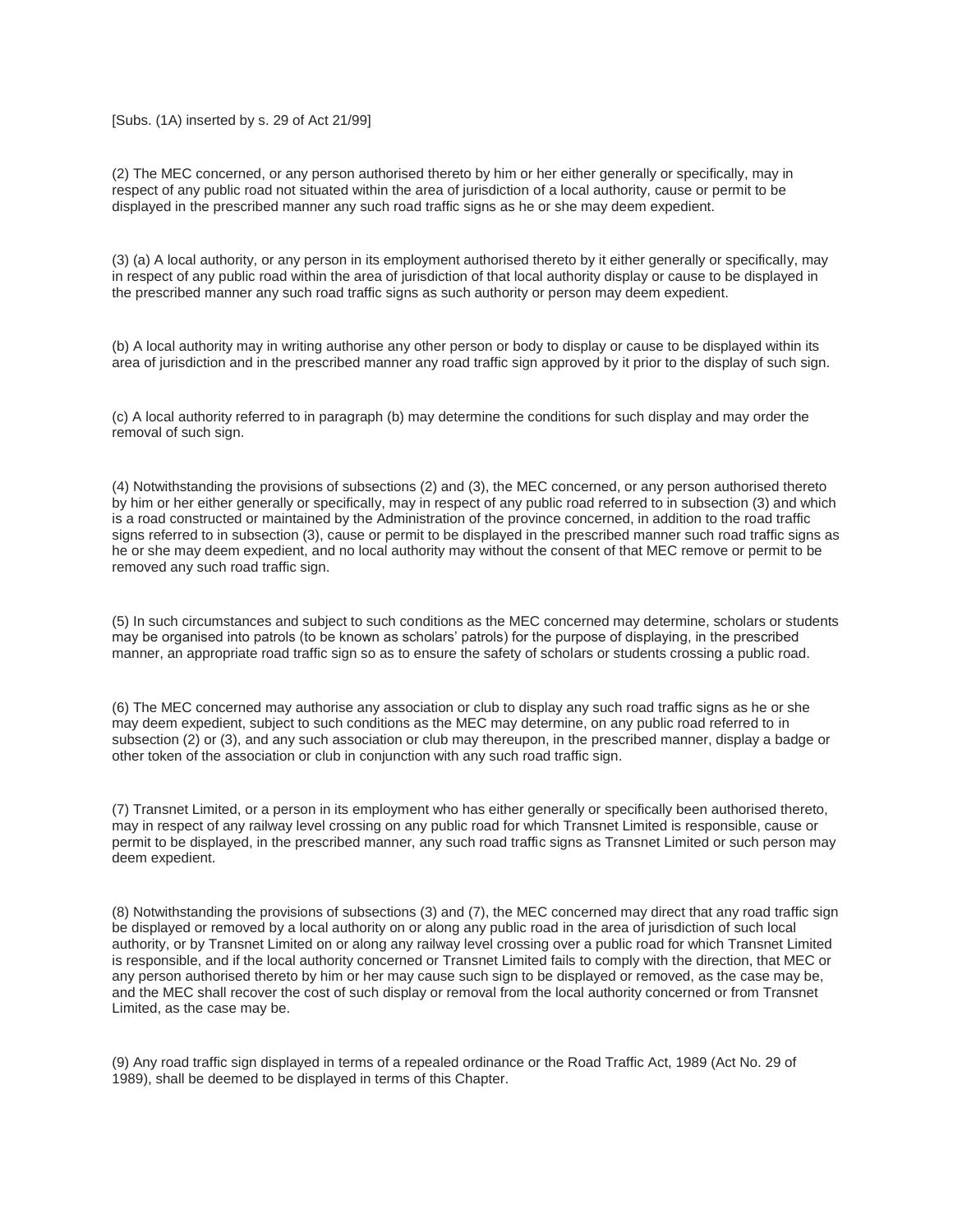(10) No person shall display any road traffic sign on a public road unless having been authorised thereto by or under this Chapter.

(11) The MEC concerned or, within the area of jurisdiction of a local authority, that local authority, may by notice in writing direct the owner or occupier of any land on which any road traffic sign or other object resembling a road traffic sign is displayed, or on which any object is displayed which obscures or interferes with the effectiveness of any road traffic sign, to remove such sign or object within the period specified in the notice and, if the owner or occupier concerned fails to comply with the notice, that MEC or local authority, as the case may be, may cause such sign or other object to be removed.

(12) No person shall wilfully or negligently damage any road traffic sign, or any other sign, signal, marking or other device, displayed in terms of this Chapter, or without proper authority remove it or alter the position thereof or the inscription, lettering, colour or marking thereof or thereon.

### 58. **Failure to obey road traffic sign prohibited**

(1) Subject to subsection (3), no person shall, unless otherwise directed by a traffic officer, fail to comply with any direction conveyed by a road traffic sign displayed in the prescribed manner.

(2) In any prosecution for a contravention of or a failure to comply with a provision of subsection (1), it shall be presumed, in the absence of evidence to the contrary, that the road traffic sign concerned was displayed by the proper authority under the power conferred by this Act and in accordance with its provisions.

(3) The driver of a fire-fighting vehicle, a fire-fighting response vehicle, a rescue vehicle, an emergency medical response vehicle or an ambulance who drives such vehicle in the performance of his or her duties, a traffic officer or a person appointed in terms of the South African Police Service Act, 1995 (Act No. 68 of 1995), who drives a vehicle in the carrying out of his or her duties or any person issued with the necessary authorisation and driving a vehicle may disregard the directions of a road traffic sign which is displayed in the prescribed manner: Provided that-

(a) he or she shall drive the vehicle concerned with due regard to the safety of other traffic; and

(b) in the case of any such fire-fighting vehicle, fire-fighting response vehicle, rescue vehicle, emergency medical response vehicle, ambulance or any vehicle driven by a person issued with the necessary authorisation, such vehicle shall be fitted with a device capable of emitting a prescribed sound and with an identification lamp, as prescribed, and such device shall be so sounded and such lamp shall be in operation while the vehicle is driven in disregard of the road traffic sign.

[Subs. (3) substituted by s. 15 of Act 64/2008]

#### 59. **Speed limit**

- (1) The general speed limit in respect of -
- (a) every public road or section thereof, other than a freeway, situated within an urban area;

(b) every public road or section thereof, other than a freeway, situated outside an urban area; and (c) every freeway, shall be as prescribed.

(2) An appropriate road traffic sign may be displayed on any public road in accordance with section 57, indicating a speed limit other than the general speed limit which applies in respect of that road in terms of subsection (1): Provided that such other speed limit shall not be higher than the speed limit prescribed in terms of subsection (1) (c).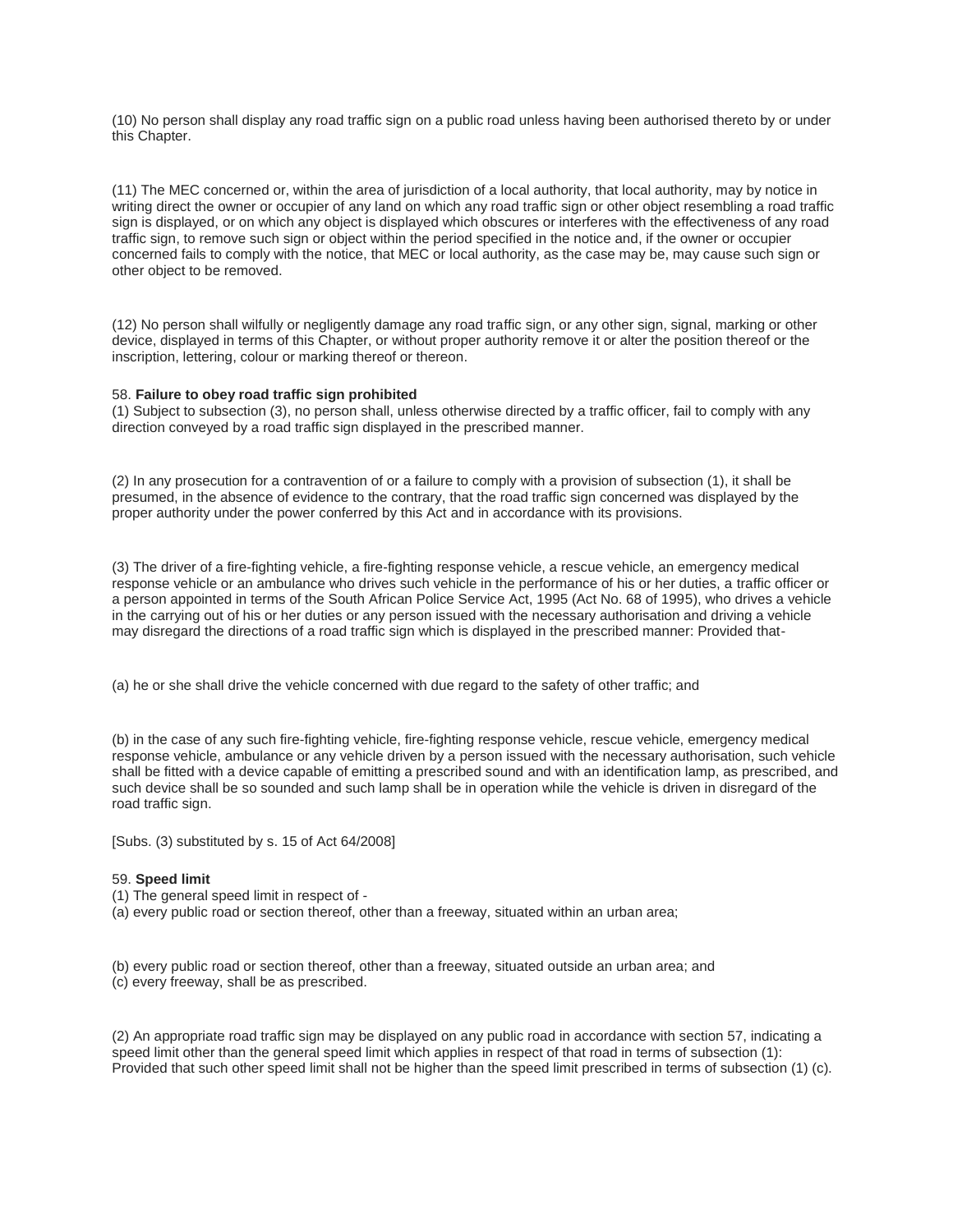(3) The Minister may, after a decision has been taken in the Shareholders Committee, in respect of any particular class of vehicle prescribe a speed limit which is lower or higher than the general speed limit prescribed in terms of subsection (I)(b) or (c): Provided that the speed limit so prescribed shall not replace a lower speed limit indicated in terms of subsection (2) by an appropriate road traffic sign.

[Subs. (3) substituted by s. 30 of Act 21/99]

(4) No person shall drive a vehicle on a public road at a speed in excess of -

(a) the general speed limit which in terms of subsection (1) applies in respect of that road;

(b) the speed limit indicated in terms of subsection (2) by an appropriate road traffic sign in respect of that road; or

(c) the speed limit prescribed by the Minister under subsection (3) in respect of the class of vehicle concerned.

### 60. **Certain drivers may exceed general speed limit**

Notwithstanding the provisions of section 59, the driver of a fire-fighting vehicle, a firefighting response vehicle, a rescue vehicle, an emergency medical response vehicle or an ambulance who drives such vehicle in the carrying out of his or her duties, a traffic officer or a person appointed in terms of the South African Police Service Act, 1995 (Act No. 68 of 1995), who drives a vehicle in the carrying out of his or her duties or any person issued with the necessary authorisation and driving a vehicle, may exceed the applicable general speed limit:

Provided that-

(a) he or she shall drive the vehicle concerned with due regard to the safety of other traffic; and

(b) in the case of any such fire-fighting vehicle, fire-fighting response vehicle, rescue vehicle, emergency medical response vehicle, ambulance or any vehicle driven by a person issued with the necessary authorisation, such vehicle shall be fitted with a device capable of emitting a prescribed sound and with an identification lamp, as prescribed, and such device shall be so sounded and such lamp shall be in operation while the vehicle is driven in excess of the applicable general speed limit.

[S. 60 substituted by s. 16 of Act 64/2008]

# **CHAPTER X Accidents and accident reports**

### 61. **Duty of driver in event of accident**

(1) The driver of a vehicle at the time when such vehicle is involved in or contributes to any accident in which any person is killed or injured or suffers damage in respect of any property, including a vehicle, or animal shall-

(a) immediately stop the vehicle and report the accident on the prescribed form and in the prescribed manner, the officer concerned shall deal with the report in the prescribed manner and the chief executive officer must ensure that the accident is recorded in the register of accidents in the prescribed manner and within the prescribed period;

(b) ascertain the nature and extent of any injury sustained by any person;

(c) if a person is injured, render such assistance to the injured person as he or she may be capable of rendering;

(d) ascertain the nature and extent of any damage sustained;

(e) if required to do so by any person having reasonable grounds for so requiring, give his or her name and address, the name and address of the owner of the vehicle driven by him or her and, in the case of a motor vehicle, the licence number thereof;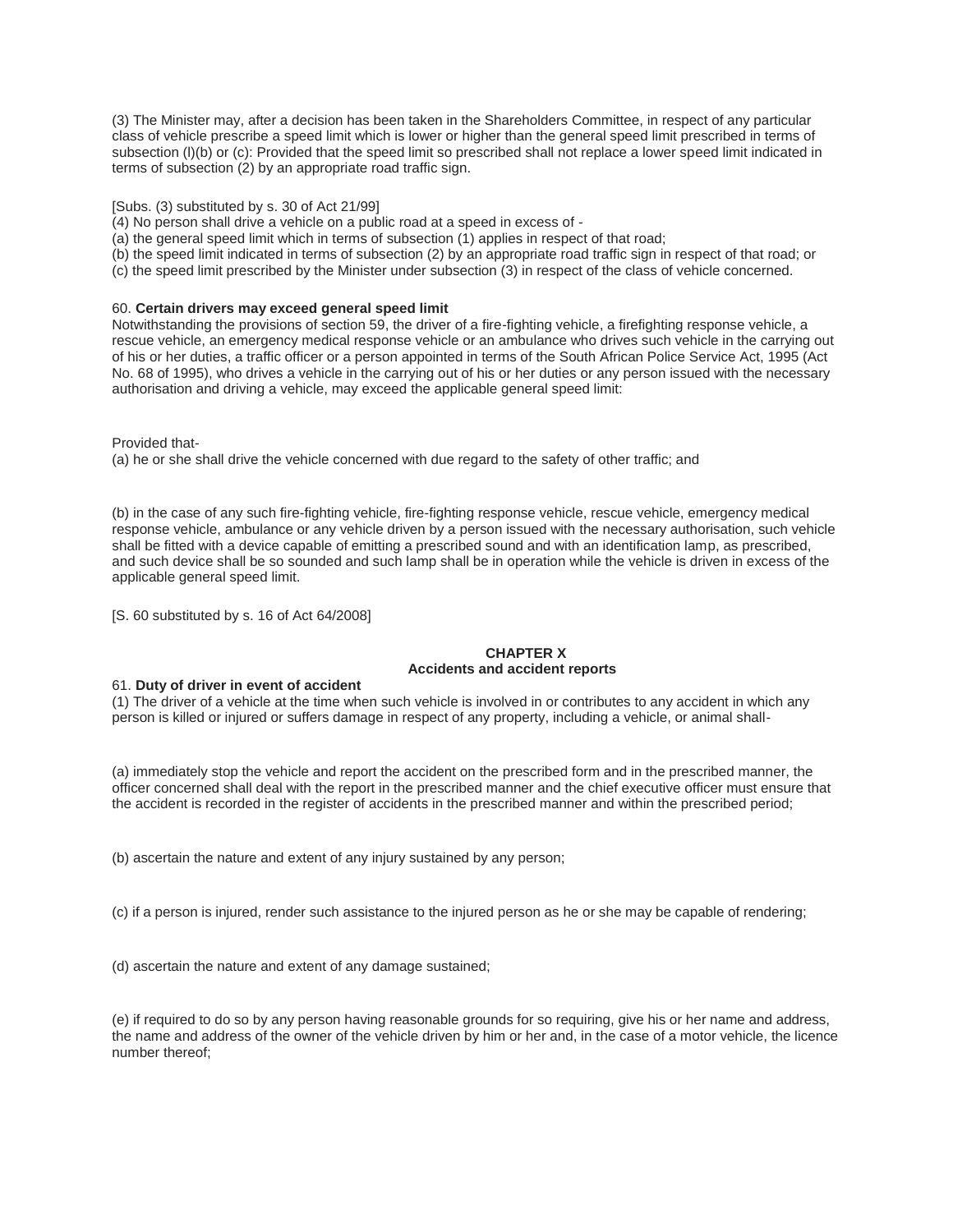(f) if he or she has not already reported the accident to a police or traffic officer at the scene of the accident, and unless he or she is incapable of doing so by reason of injuries sustained by him or her in the accident, as soon as is reasonably practicable, and in the case where a person is killed or injured, within 24 hours after the occurrence of such accident, or in any other case on the first working day after the occurrence of such accident, report the accident to any police officer at a police station or at any office set aside by a competent authority for use by a traffic officer, and there produce his or her driving licence and furnish his or her identity number and such information as is referred to in paragraph (e); and

(g) not, except on the instructions of or when administered by a medical practitioner in the case of injury or shock, take any intoxicating liquor or drug having a narcotic effect unless he or she has complied with the provisions of paragraph (f), where it is his or her duty to do so, and has been examined by a medical practitioner if such examination is required by a traffic officer.

[Subs. (1) substituted by s. 17 of Act 64/2008]

(2) No person shall remove any vehicle involved in an accident in which another person is killed or injured from the position in which it came to rest, until such removal has been authorised by a traffic officer, except when such accident causes complete obstruction of the roadway of a public road, in which event the vehicle involved may, without such authority and after its position has been clearly marked on the surface of the roadway by the person moving it, be moved sufficiently to allow the passage of traffic.

(3) Subject to subsection (2), no person shall remove a vehicle involved in an accident from the scene of such accident, except for the purpose of sufficiently allowing the passage of traffic, without the permission of the owner, driver or operator of such vehicle or a person who may lawfully take possession of such vehicle.

(4) In any prosecution for a contravention of any provision of this section it shall be presumed, in the absence of evidence to the contrary, that the accused was aware of the fact that the accident had occurred, and that he or she did not report the accident or furnish the information as required by subsection (1) (f).

(5) In this section the word "animal" means any bovine animal, horse, ass, mule, sheep, goat, pig, ostrich or dog.

# 62. **Garage to keep record of motor vehicle involved in accident**

(1) Any person in charge of a garage or other place where motor vehicles are repaired, and to which any motor vehicle showing signs or marks of having been involved in an accident is brought, for the purpose of the repair of such signs or marks, shall, as soon as possible before the repair is commenced with, keep a record specifying the nature of such signs or marks, the engine number, chassis number and the registration or similar mark and number, and if known, the name and address of the owner and driver, of such vehicle.

(2) A person required to keep a record in terms of subsection (1) shall retain such record for a period of three years from the date on which it was made, and any such record shall, on request, be produced to a traffic officer

#### **CHAPTER XI**

# **Reckless or negligent driving, inconsiderate driving, driving while under the influence of intoxicating liquor or a drug having a narcotic effect, and miscellaneous offences**

63. Reckless or negligent driving

(1) No person shall drive a vehicle on a public road recklessly or negligently.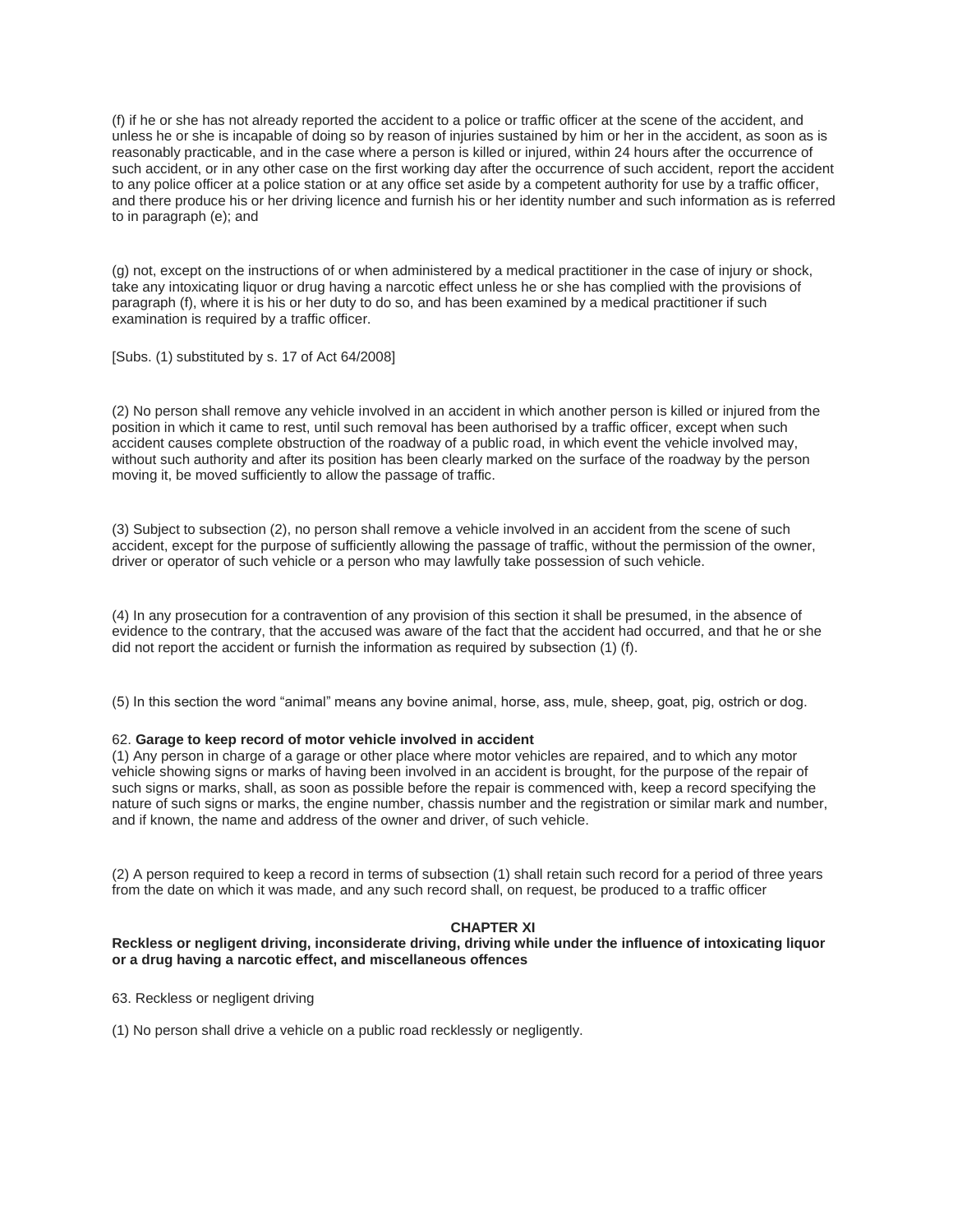(2) Without restricting the ordinary meaning of the word "recklessly" any person who drives a vehicle in wilful or wanton disregard for the safety of persons or property shall be deemed to drive that vehicle recklessly.

(3) In considering whether subsection (1) has been contravened, the court shall have regard to all the circumstances of the case, including, but without derogating from the generality of subsection (1) or (2), the nature, condition and use of the public road upon which the contravention is alleged to have been committed, the amount of traffic which at the

relevant time was or which could reasonably have been expected to be upon that road, and the speed at and manner in which the vehicle was driven.

#### 64. **Inconsiderate driving**

No person shall drive a vehicle on a public road without reasonable consideration for any other person using the road.

# 65. **Driving while under the influence of intoxicating liquor or drug having narcotic effect, or with excessive amount of alcohol in blood or breath**

(1) No person shall on a public road -

(a) drive a vehicle; or

(b) occupy the driver's seat of a motor vehicle the engine of which is running, while under the influence of intoxicating liquor or a drug having a narcotic effect.

(2) No person shall on a public road -

(a) drive a vehicle; or

(b) occupy the driver's seat of a motor vehicle the engine of which is running, while the concentration of alcohol in any specimen of blood taken from any part of his or her body is not less than 0,05 gram per 100 millilitres, or in the case of a professional driver referred to in section 32, not less than 0,02 gram per 100 millilitres.

(3) If, in any prosecution for an alleged contravention of a provision of subsection (2), it is proved that the concentration of alcohol in any specimen of blood taken from any part of the body of the person concerned was not less than 0,05 gram per 100 milliliters at any time within two hours after the alleged contravention, it shall be presumed, in the absence of evidence to the contrary, that such concentration was not less than 0,05 gram per 100 milliliters at the time of the alleged contravention, or in the case of a professional driver referred to in section 32, not less than 0,02 gram per 100 milliliters, it shall be presumed, in the absence of evidence to the contrary, that such concentration was not less than 0.02 gram per 100 milliliters at the time of the alleged contravention.

(4) Where in any prosecution in terms of this Act proof is tendered of the analysis of a specimen of the blood of any person, it shall be presumed, in the absence of evidence to the contrary, that any syringe used for obtaining such specimen and the receptacle in which such specimen was placed for dispatch to an analyst, were free from any substance or contamination which could have affected the result of such analysis.

(5) No person shall on a public road -

(a) drive a vehicle; or

(b) occupy the driver's seat of a motor vehicle the engine of which is running, while the concentration of alcohol in any specimen of breath exhaled by such person is not less than 0,24 milligrams per 1 000 milliliters, or in the case of a professional driver referred to in section 32, not less than 0,10 milligrams per 1000 milliliters.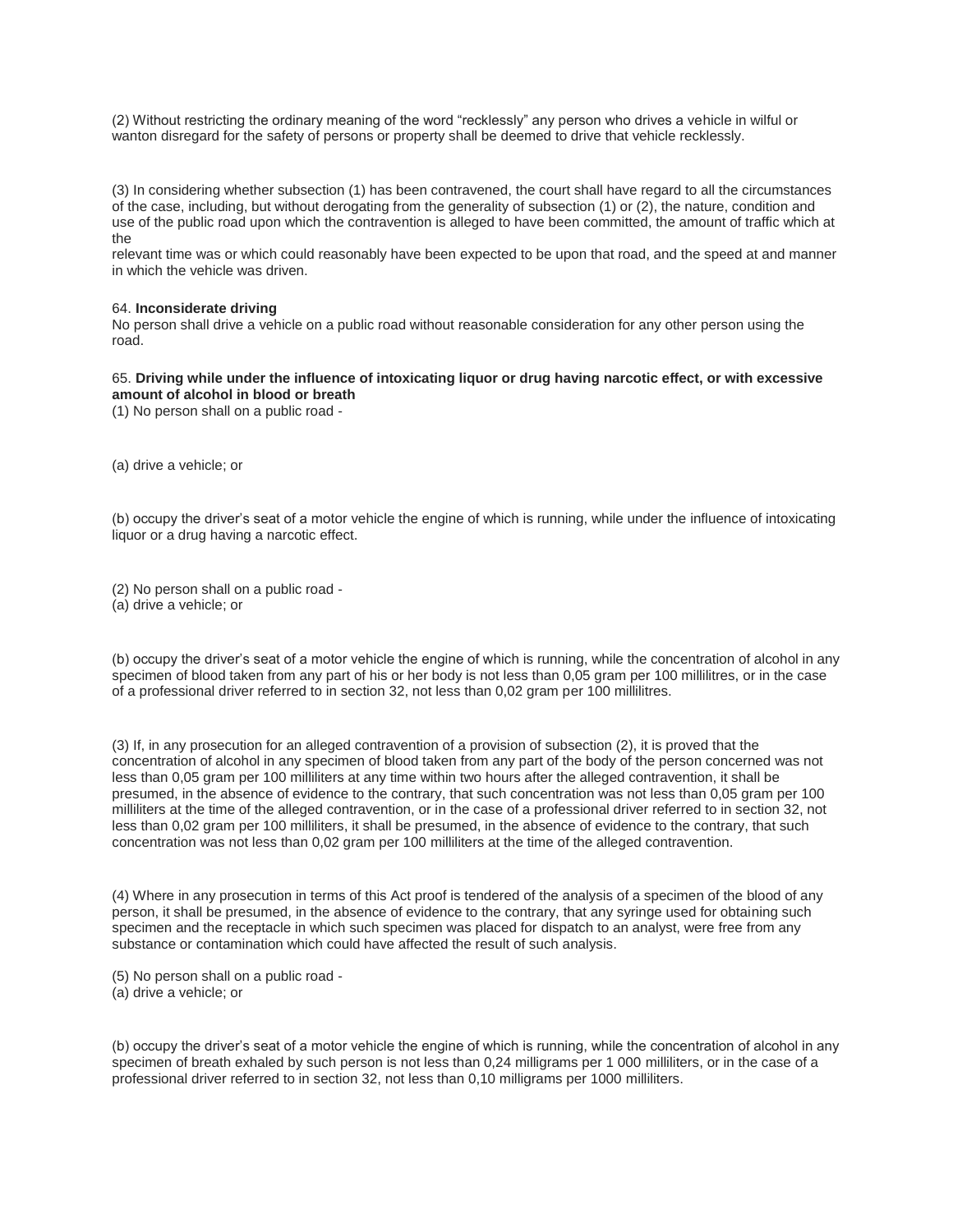(6) If, in any prosecution for a contravention of a provision of subsection (5), it is proved that the concentration of alcohol in any specimen of breath of the person concerned was not less than 0,24 milligrams per 1 000 milliliters of breath taken at any time within two hours after the alleged contravention, it shall be presumed, in the absence of evidence to the contrary, that such concentration was not less than 0,24 milligrams per 1 000 milliliters at the time of the alleged contravention, or in the case of a professional driver referred to in section 32, not less than 0,10 milligrams per 1000 milliliters, it shall be presumed, in the absence of evidence to the contrary, that such concentration was not less than 0,10 milligrams per 1 000 milliliters at the time of the alleged contravention.

(7) For the purposes of subsection (5) the concentration of alcohol in any breath specimen shall be ascertained by using the prescribed equipment.

(8) Any person detained for an alleged contravention of any provision of this section shall not - (a) during his or her detention consume any substance that contains alcohol of any nature, except on the instruction of or when administered by a medical practitioner;

(b) during his or her detention smoke until the specimen referred to in subsection (3) or (6) has been taken, as the case may be.

(9) No person shall refuse that a specimen of blood, or a specimen of breath, be taken of him or her.

### 66. **Unauthorised acts in relation to vehicle**

(1) No person shall, without reasonable cause or without the consent of the owner, operator or person in lawful charge of a vehicle -

(a) set the machinery thereof in motion;

- (b) place such vehicle in gear;
- (c) in any way tamper with the machinery, accessories or parts of such vehicle; or
- (d) enter or climb upon such vehicle.

(2) No person shall ride in or drive a vehicle without the consent of the owner, operator or person in lawful charge thereof.

(3) No person shall without lawful excuse tamper with a vehicle or with any part of the equipment or the accessories of any vehicle or wilfully damage it, or throw any object at any such vehicle.

(4) No person shall without the written consent of a registering authority remove, alter, obliterate or mutilate the engine number or chassis number, or any part of such engine number or chassis number, of a motor vehicle or allow it to be removed, altered, obliterated or mutilated.

#### 67. **Furnishing false information prohibited**

Without derogating from any other provision of this Act, no person shall -(a) in connection with any application under this Act; or

(b) in connection with the furnishing of any information which, to his or her knowledge, is to be or may be used for any purpose in terms of this Act, make a declaration or furnish information which to his or her knowledge is false or in any material respect misleading.

68. **Unlawful acts in relation to number plates, registration number, registration mark or certain documents** [Heading of s. 68 substituted by s. 18 of Act 64/2008]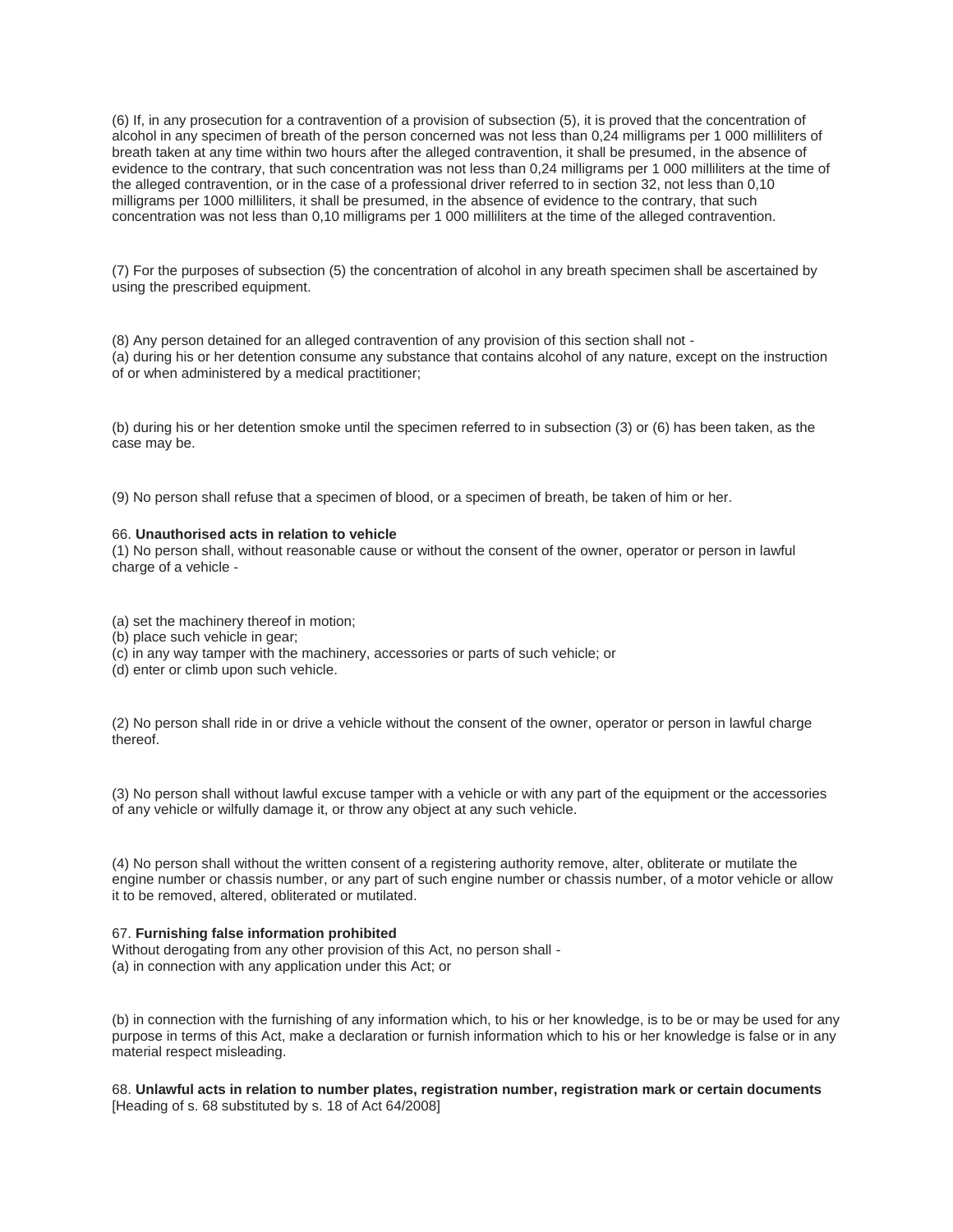(1) No person shall use, display or manufacture any number plate which does not comply with the prescribed specifications.

[Subs. (1) substituted by s. 12 of Act 8/98]

(2) No person shall -

(a) falsify or counterfeit or, with intent to deceive, replace, alter, deface or mutilate or add anything to a licence number or a licence mark or a similar number or mark issued by a competent authority outside the Republic; or

[Para. (a) substituted by s. 12 of Act 8/98]

(b) be in possession of such number or mark which has been falsified or counterfeited or so replaced, altered, defaced or mutilated or to which anything has been so added.

(3) No person shall-

(a) falsify or counterfeit or, with intent to deceive, replace, alter, deface or mutilate or add anything to a certificate, licence or other document issued or recognised in terms of this Act;

(b) be in possession of such certificate, licence or other document which has been falsified or counterfeited or so replaced, altered, defaced or mutilated or to which anything has been so added.;or

(c) produce any document to be used for the purposes of this Act which differs in format or in content from a document prescribed under this Act.

[Subs. (3) substituted by s. 18 of Act 64/2008]

(4) No person shall -

(a) use a certificate, licence or other document issued or recognised in terms of this

Act and of which he or she is not the holder; or

(b) permit such certificate, licence or other document of which he or she is the holder to be used by any other person. (5) Where in a prosecution for a contravention of subsection (2) (b) or (3) (b) it is proved that a person was found in possession of a licence number or a licence mark or a similar number or mark or a document which has been falsified or counterfeited or replaced, altered, defaced or mutilated or to which anything has been added, it shall, in the absence of evidence to the contrary, be presumed that such person knew that -

[Words preceding para. (a) substituted by s. 12 of Act 8/98]

(a) such number, mark or document was -

(i) falsified or counterfeited; or

(ii) replaced, altered, defaced or mutilated with intent to deceive; or

(b) whatever was added to such number, mark or document was added thereto with intent to deceive.

(6) No person shall -

(a) with intent to deceive, falsify, replace, alter, deface, mutilate, add anything to or remove anything from or in any other way tamper with the engine or chassis number of a motor vehicle; or

(b) without lawful cause be in possession of a motor vehicle of which the engine or chassis number has been falsified, replaced, altered, defaced, mutilated, or to which anything has been added, or from which anything has been removed, or has been tampered with in any other way.

(7) Where in a prosecution for a contravention of any provision of subsection (6) it is proved that a person was found in possession of a motor vehicle, the engine or chassis number of which has been falsified, replaced, altered, defaced, mutilated, or to which anything has been added or removed or has in any way been tampered with, it shall, in the absence of evidence to the contrary, be presumed that such person knew that any such act has been committed in respect of such a number with intent to deceive.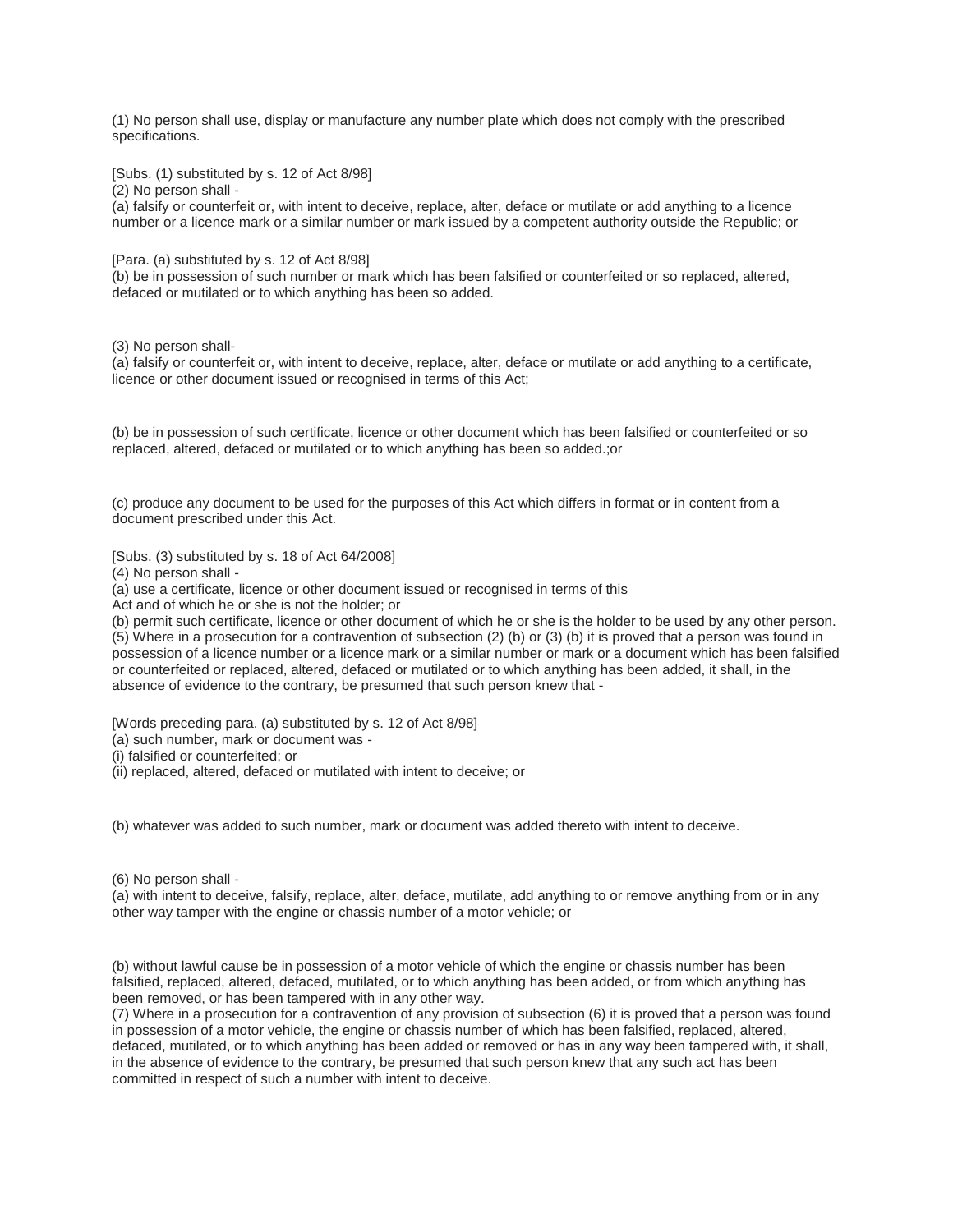# **CHAPTER XII Presumptions and legal procedure**

## 69. **Presumptions regarding public road, freeway and public road in urban area**

(1) Where in any prosecution in terms of this Act it is alleged that an offence was committed on a public road, the road concerned shall, in the absence of evidence to the contrary, be presumed to be a public road.

(2) Where in any prosecution in terms of this Act it is alleged that an offence was committed on a freeway, the road concerned shall, in the absence of evidence to the contrary, be deemed to be a freeway.

(3) Where in any prosecution in terms of this Act it is alleged that an offence was committed on a public road in an urban area, the road concerned shall, in the absence of evidence to the contrary, be presumed to be a public road in an urban area.

#### 70. **Presumption regarding mass ascertained by means of mass-measuring bridge or other mass-measuring instrument**

Where in any prosecution for an alleged contravention of any provision of this Act, evidence to prove such contravention is tendered of any mass as ascertained by means of a mass-measuring bridge or other massmeasuring instrument, such mass shall be deemed to be correct in the absence of evidence to the contrary.

### 71**. Presumption regarding gross vehicle mass of motor vehicle**

Where in any prosecution in terms of this Act it is alleged that an offence was committed in relation to the gross vehicle mass of a motor vehicle, the mass so alleged shall, in the absence of evidence as contemplated in section 70, be presumed, in the absence of evidence to the contrary, to be the gross vehicle mass of such vehicle.

### 72**. Proof of gross vehicle mass of motor vehicle**

Any document purporting to have been issued by a manufacturer and stating the gross vehicle mass of any particular model of motor vehicle manufactured by such manufacturer, shall be prima facie proof as to the gross vehicle mass of such model.

#### 73. **Presumption that owner drove or parked vehicle**

(1) Where in any prosecution in terms of the common law relating to the driving of a vehicle on a public road, or in terms of this Act, it is necessary to prove who was the driver of such vehicle, it shall be presumed, in the absence of evidence to the contrary, that such vehicle was driven by the owner thereof.

(2) Whenever a vehicle is parked in contravention of any provision of this Act, it shall be presumed, in the absence of evidence to the contrary, that such vehicle was parked by the owner thereof.

(3) For the purposes of subsections (1) and (2) and section 88 it shall be presumed, in the absence of evidence to the contrary, that, where the owner of the vehicle concerned is a corporate body, such vehicle was driven or parked, as contemplated in those subsections, or used as contemplated in that section by a director or servant of the corporate body in the exercise of his or her powers or in the carrying out of his or her duties as such director or servant or in furthering or endeavouring to further the interests of the corporate body.

#### 74. **Presumption regarding officers**

In any prosecution in terms of this Act, the fact that any person purports to act or has purported to act as a traffic officer, an inspector of licences, an examiner of vehicles or an examiner for driving licences, shall be prima facie proof of his or her appointment and authority so to act: Provided that this section shall not apply to a prosecution on a charge for impersonation.

#### 74A. **Act or omission of manager, agent or employee of consignor and consignee**

(1) Whenever any manager, agent or employee of a consignor or consignee, as the case may be, does or fails to do anything which, if the consignor or consignee had done or failed to do it, would have constituted an offence in terms of this Act, the consignor or consignee, as the case may be, shall be regarded to have committed the act or omission personally in the absence of evidence indicating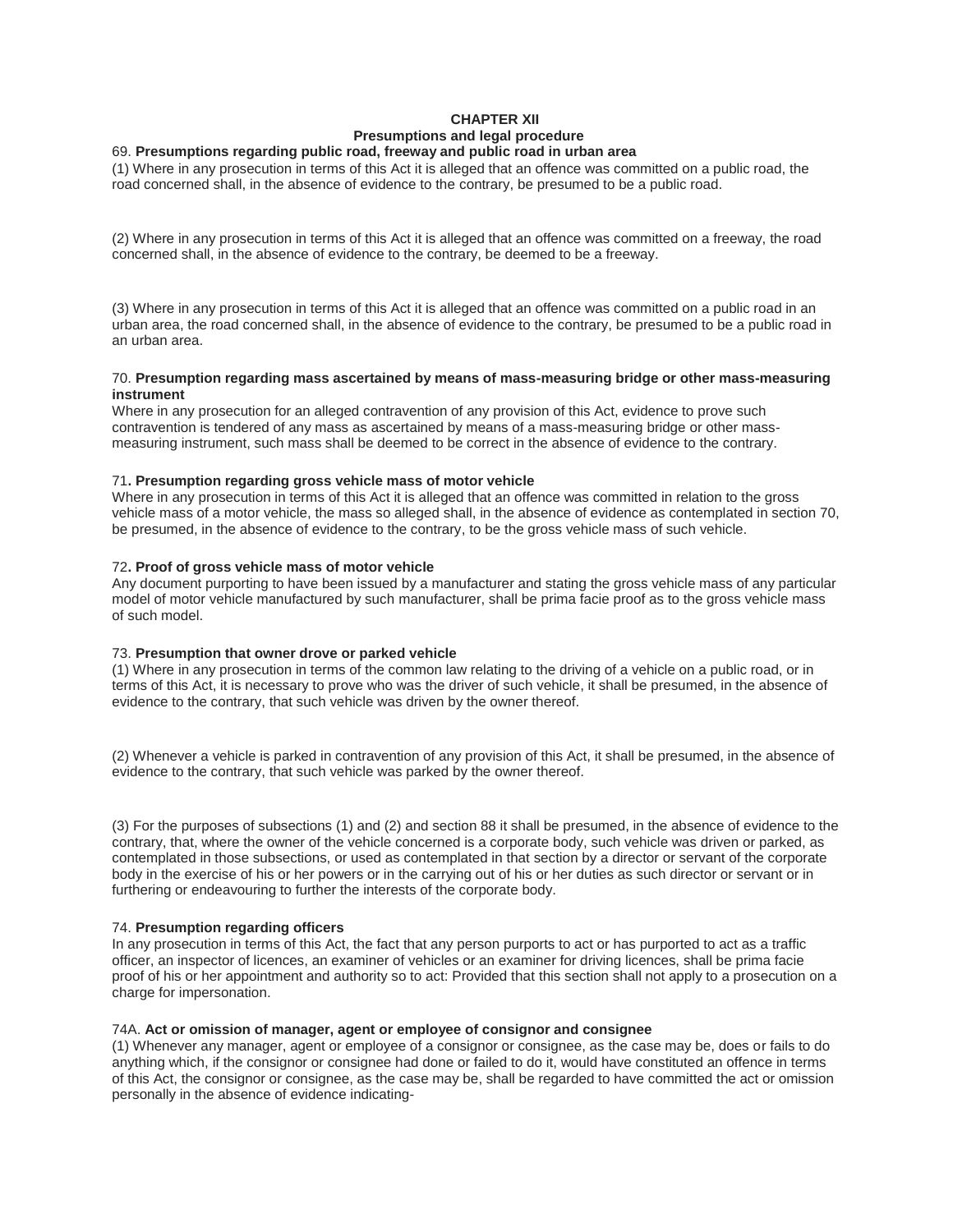(a) that he or she did not connive at or permit such act or omission;

(b) that he or she took all reasonable measures to prevent such act or omission; and

(c) that such act or omission did not fall within the scope of the authority of or in the course of the employment of such manager, agent or employee, and be liable to be convicted and sentenced in respect thereof.

(2) In the circumstances contemplated in subsection (1) the conviction of the consignor or consignee shall not absolve the manager, agent or employee in question from liability or criminal prosecution.

[S. 74A inserted by s. 19 of Act 64/2008]

# 74B. **Proof of certain facts**

(1) In any prosecution under this Act, a goods declaration or any other document relating to the load of a vehicle and confiscated from such vehicle shall be proof of the matters stated in such document unless credible evidence to the contrary is adduced.

(2) A copy of or extract from any document referred to in subsection (1), and certified as a true copy or extract by the officer in whose custody the original document is, shall, unless credible evidence to the contrary is adduced, be admissible as evidence and be proof of the truth of all matters stated in such document without the requirement of having to produce the original document from or of which such extract or copy was made.

[S. 74B inserted by s. 19 of Act 64/2008]

# **CHAPTER XIII Regulations**

#### 75. **Power of Minister to make regulations**

(1) The Minister may after a decision has been taken in the Shareholders Committee make regulations not inconsistent with this Act, in respect of any matter contemplated, required or permitted to be prescribed in terms of this Act and generally regarding the operation of any vehicle on a public road, the construction and equipment of such vehicle and the conditions on which it may be operated, and in any other respect for the better carrying out of the provisions or the achievement of the objects of this Act, and in particular, but without derogating from the generality of this subsection, regarding -

(a) the safety of traffic on a public road, including the restriction of the use of any such road or part thereof by such traffic and the duties of the users of any such road;

(b) the identification of vehicles or parts of vehicles and, in relation to a motor vehicle, the size and shape of the licence mark or number to be displayed in terms of this Act and the means to be applied to validate such mark or number and to render any such mark or number easily distinguishable, whether by night or by day, when any such vehicle is operated on a public road;

#### [Para. (b) substituted by s. 20 of Act 64/2008]

(c) the width, height and length of any vehicle, and the diameter of the wheels and the width, nature and condition of the tyres when operated on a public road;

(d) the maximum mass, laden or unladen, of any vehicle, the height and width of any load which may be carried by any vehicle, the manner in which any vehicle may be loaded, the extent to which any load may project in any direction and the maximum mass of any vehicle or any part thereof supported by the road or any specified area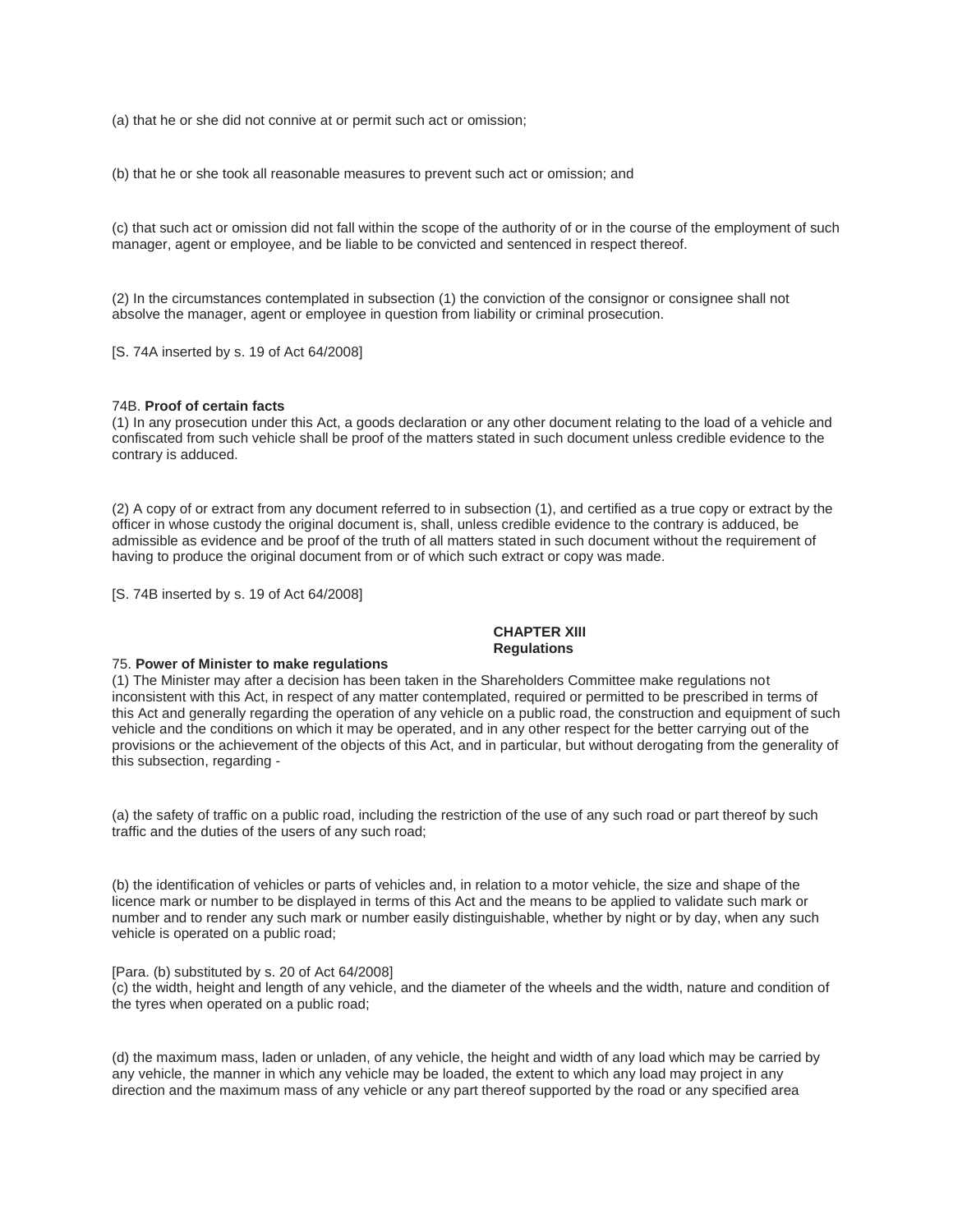thereof, when any such vehicle is operated on a public road;

(e) the emission of exhaust gas, smoke, fuel, oil, visible vapours, sparks, ash or grit from any vehicle operated on a public road;

(f) excessive noise owing to the design or condition of any vehicle or the loading thereof, or to the design, condition or misuse of a silencer, or of a hooter, bell or other warning device, when any such vehicle is operated on a public road;

(g) the particulars to be marked on any vehicle;

(h) dangerous goods -

- (i) the classification of dangerous goods;
- (ii) the powers and duties of traffic officers in respect of the transportation of dangerous goods;
- (iii) the manner in and conditions on which specified dangerous goods may be transported;

[Subpara. (iii) amended by s. 13 of Act 8/98] (iv) the dangerous goods which may not be transported; and

[Subpara. (iv) amended by s. 13 of Act 8/98] (v) the training of persons performing any task in relation to the transportation of dangerous goods on public roads;

[Subpara. (v) added by s. 13 of Act 8/98]

(i) the towing, pushing or drawing of any vehicle by another vehicle on a public road;

(j) the conditions on which any motor vehicle fitted with steering apparatus on the left side may be imported into the Republic or operated on a public road, including the power to prohibit the operation of such vehicle on a public road;

(k) the number, nature and kind of lamps, including retro-reflectors, to be carried by any vehicle operated on a public road, the position in which they shall be, the manner, conditions and times of their use and the use of any lamp or lighting device which may endanger public safety and, for the purposes of this paragraph, "retro-reflector" means a reflector which bears a certification mark as defined in section 1 of the Standards Act, 1993 (Act No. 29 of 1993), or which bears any other prescribed identification mark;

(l) the number and nature of brakes and for ensuring that brakes, silencers and steering apparatus shall be efficient and in proper working order, in respect of any vehicle operated on a public road;

(m) the regulation of the operation and control of any vehicle on a public road, its construction, equipment, width of tracks, dimensions, mass and use in respect of either chassis and body or chassis, body and load and the conditions on which it may be used;

(n) in relation to a vehicle operated on a public road, the devices to be fitted for -

(i) signalling the approach thereof;

(ii) enabling the driver thereof to become aware of the approach of another vehicle from the rear; and

(iii) indicating any intended movement thereof, and the use of any such devices and for ensuring that they shall be efficient and kept in proper working order;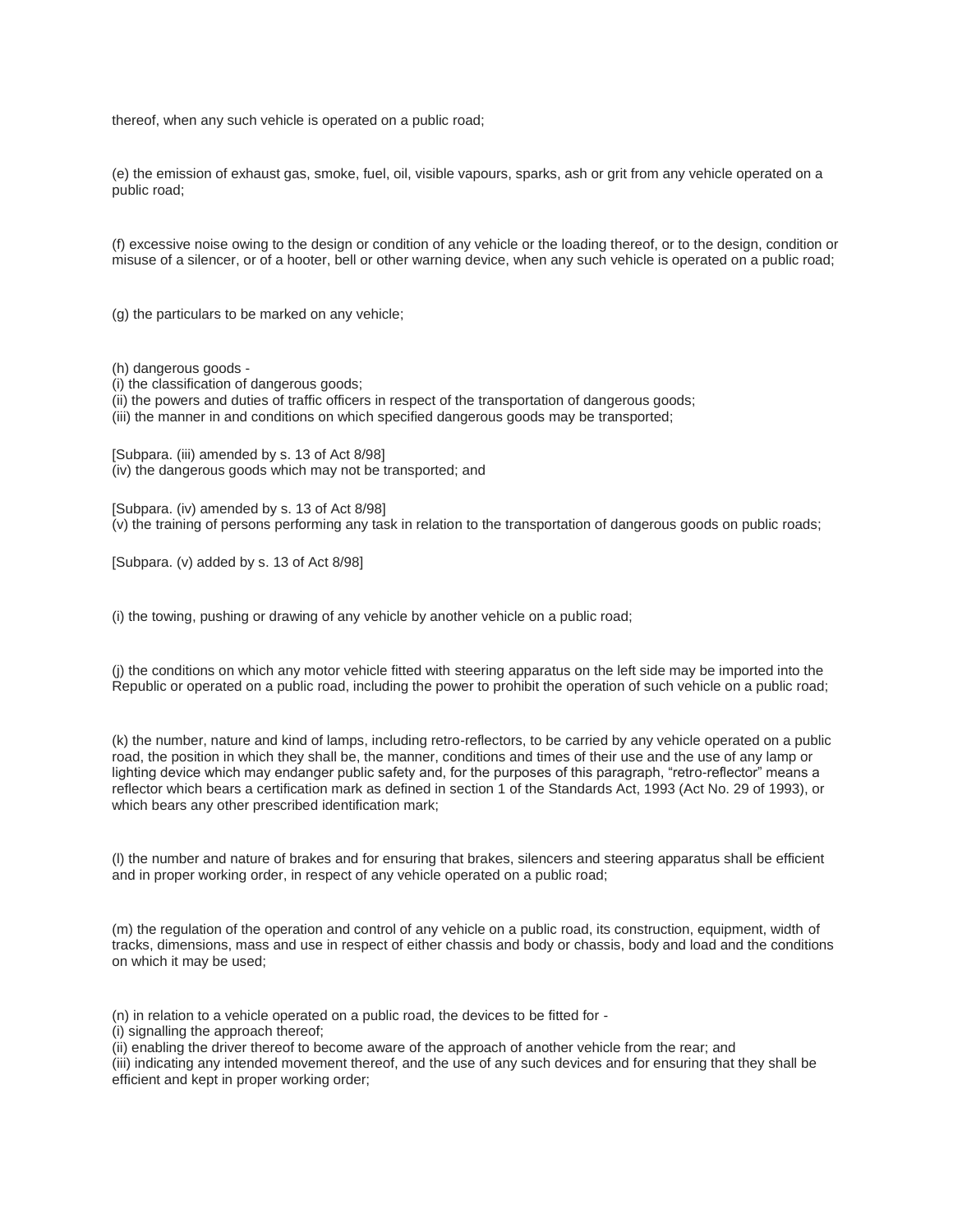(o) the protection of any public road, the mass, tyres and load of any vehicle in relation to any specified bridge or ferry, the time when and speed at which any vehicle of a specified mass may be allowed to cross any bridge or ferry, and the furnishing of security by any person against damage to any public road by reason of heavy traffic, and making good the cost of repairing such damage;

(p) the stopping with and parking of vehicles on public roads;

(q) the rules of the road that shall apply to all public roads;

(r) an accident reporting system and the furnishing of accident reports and statistics of any nature;

[Para. (r) substituted by s. 20 of Act 64/2008]

(s) the determination of the number of passengers for the transport of which a certain class of motor vehicle is adapted and the number which may be transported, the general safety, comfort and convenience of passengers carried on or by such a motor vehicle and the conduct of the driver, conductor and passengers on such a vehicle;

(t) the specifications for the examination of any vehicle;

(u) any light which may interfere with the proper view of any road traffic sign or may be confused with any such sign;

(v) the method of determining any fact which is required for the purposes of this Act;

(w) any form, process or token which the Minister may deem expedient for the purposes of this Act and the nature and extent of any information to be furnished for the purpose of any such form;

(x) the issue of any duplicate certificate, licence or other documentation or token issued in terms of this Act if the original has been lost, destroyed or defaced or any particulars thereon have become illegible;

(y) the carriage of persons as passengers on any vehicle which has been constructed or designed solely or mainly for the carriage of goods and not for the carriage of passengers and their effects;

[Para. (y) amended by s. 31 of Act 21/99]

(z) the additional duties for operators of specified classes of motor vehicles or operators engaged in activities which require additional safety measures for the protection of the public; and

[Para. (z amended by s. 31 of Act 21/99] (zA) any matter for which - (i) it is necessary or convenient to assist the transition from the operation of the laws repealed by this Act to the operation of this Act; and (ii) this Act does not, in the Minister's opinion, make provision or enough provision.

[Para. (zA) inserted by s. 31 of Act 21/99]

(zB) the regulation of any person who offers goods for transportation on a public road or accepts goods after transportation, in relation to the mass of such goods, the documentation relating to such goods, the agreements that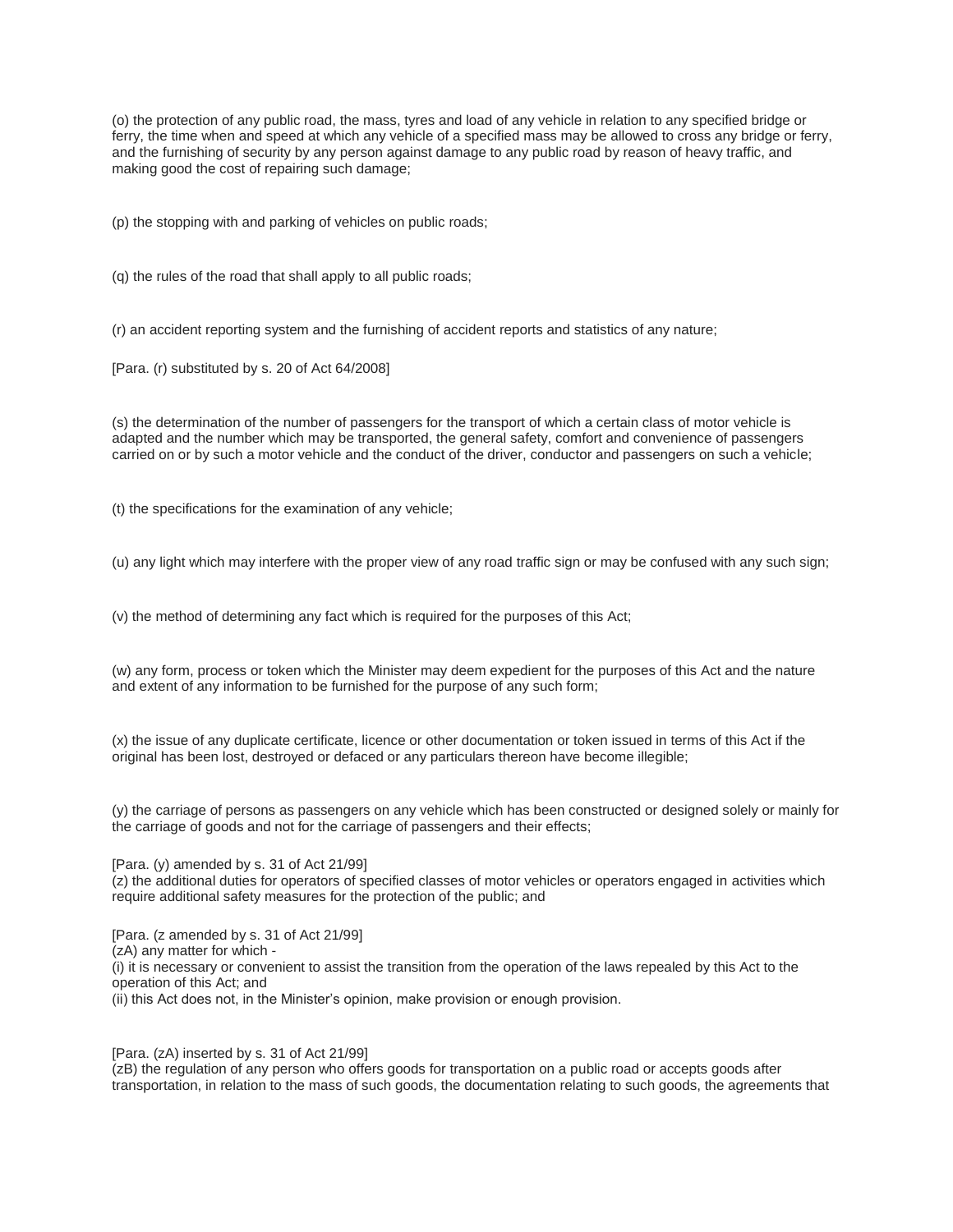have to be concluded for such transportation, insurance in respect of the transportation of such goods and any other matter relating to the offering of goods for transportation or the acceptance of transported goods;

[Para. (zB) inserted by s. 20 of Act 64/2008]

(zC) the criteria in terms of which a person is classified as an habitual overloader, the offences to which such classification applies, the criteria for rehabilitation, if necessary and the sanctions for classification as an habitual overloader;

[Para. (zC) inserted by s. 20 of Act 64/2008] (zD) the equipment to be used for law enforcement purposes, the certification of such equipment and requirements in respect of records obtained from the equipment;

[Para. (zD) inserted by s. 20 of Act 64/2008] (zE) measures to limit speed; and

[Para. (zE) inserted by s. 20 of Act 64/2008] (zF) those vehicles which shall be classified as an "emergency medical response vehicle".

[Para. (zF) inserted by s. 20 of Act 64/2008] [Subs. (1) amended by s. 31 of Act 21/99]

(2) Regulations made by the Minister under subsection (1) regarding -

- (a) specific categories -
- (i) of road transport undertakings;

(ii) of industries or trades or occupations concerned with road transport;

(iii) of persons by whom any undertaking or occupation referred to in subparagraphs (i) and (ii) is carried on or exercised; or

(iv) of operators of vehicles concerned with, or new entrants to, any undertaking or occupation referred to in subparagraph (iii);

(b) specific circumstances in which any undertaking or occupation referred to in paragraph (a) (iii) is carried on or exercised; or

(c) specific areas in which any undertaking or occupation referred to in paragraph

(a) (iii) is carried on or exercised, shall be so made by the Minister with due regard to the particular requirements of the category, circumstance or area concerned.

(2A) (a) A regulation made under subsection (1) (zA) may be given retrospective effect from a date earlier than the day this Act comes into force.

(b) To the extent to which a regulation under subsection (1) (zA) takes effect from a date earlier than the date of its publication in the Gazette, the regulation does not operate so as -

(i) to affect in a prejudicial manner the rights of any person existing before that date of publication; or (ii) to impose liabilities on any person in respect of anything done or omitted to be done before that date of publication.

(c) This subsection and subsection (1)(zA) expire one year after they come into force.

[Subs. (2A) inserted by s. 31 of Act 21/99]

(2B) A regulation made under subsection (1)(zF) shall be so made after consultation with the Minister of Health.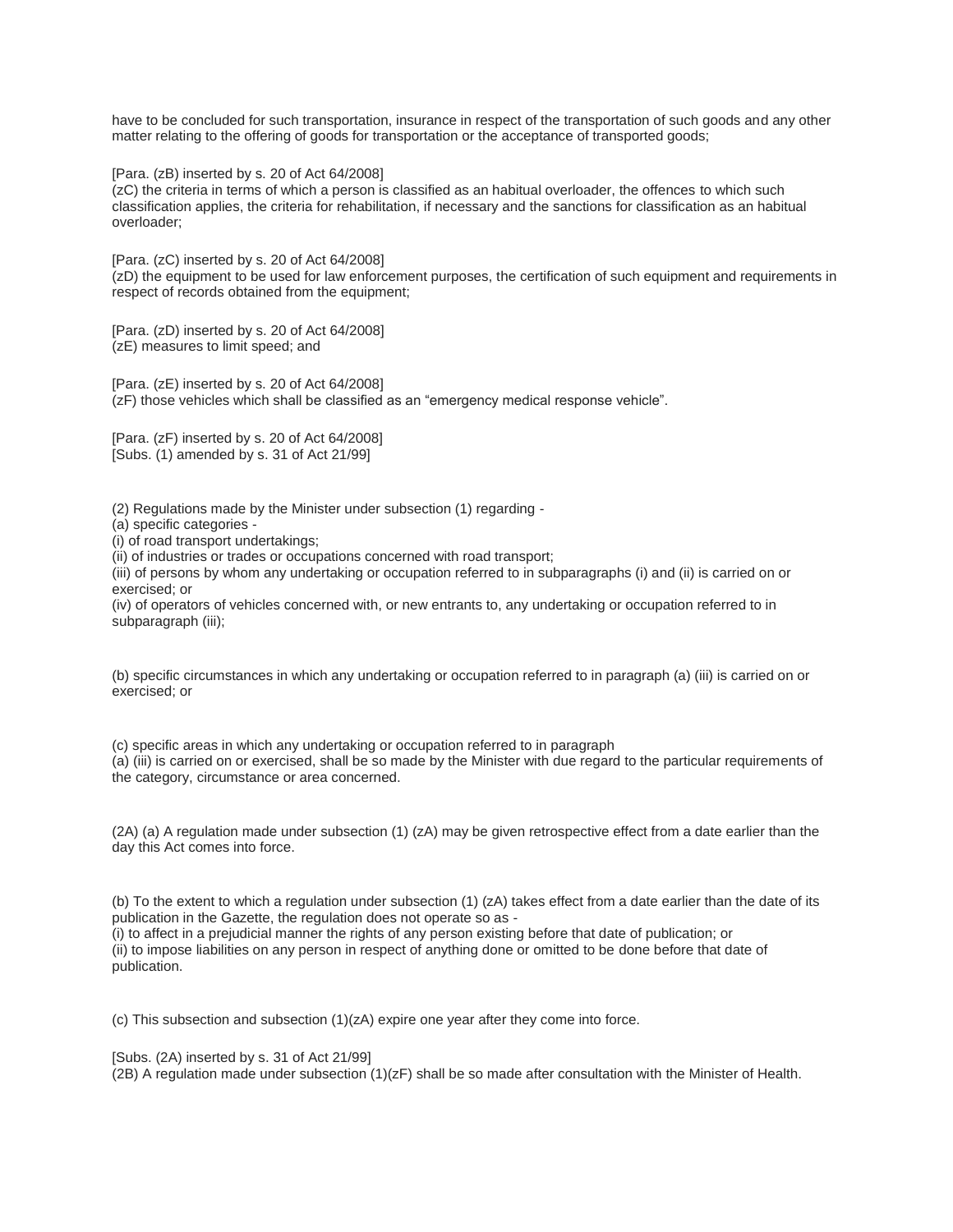### [Subs. (2B) inserted by s. 20 of Act 64/2008]

(3) (a) The power to make regulations for any purpose referred to in subsection (1), shall include the power to restrict or prohibit any matter or thing in relation to that purpose either absolutely or conditionally.

(b) Any regulation regarding driving licences contained in identity documents shall be made in consultation with the Minister of Home Affairs.

(4) Any regulation may be made to apply generally throughout the Republic or within any specified area thereof or to any specified class or category of vehicle or person.

(5) A regulation may provide for penalties for a contravention thereof and for different penalties in the case of successive or continuous contraventions, but no penalty shall -

(a) in the case of a contravention of a regulation made under subsection (1) (d), (l) or

(n), exceed a fine or imprisonment for a period of six years; or

(b) in the case of a contravention of any other regulation, exceed a fine or imprisonment for a period of one year.

(6) Before the Minister makes any regulation, the Minister must cause a draft of the proposed regulations- (a) to be referred to Parliament for comment; and

(b) at the same time, to be published in the Gazette together with a notice calling upon all interested persons to lodge in writing, and within a period specified in the notice, but not less than four weeks as from the date of publication of the notice, any objections or representations which they would like to raise or make, with the Director-General for submission to the Minister: Provided that, if the Minister thereafter decides to alter the draft regulation as a result of any objections or representations submitted thereafter, it shall not be necessary to publish such alterations before making the regulations.

[Subs. (6) substituted by s. 20 of Act 64/2008]

#### 76**. Incorporation of standards by reference**

(1) The Minister may by notice in the Gazette incorporate in the regulations any standard without stating the text thereof, by mere reference to the number, title and year of issue of that standard or to any particulars by which that standard is sufficiently identified.

(2) Any standard incorporated in the regulations under subsection (1) shall for the purposes of this Act, in so far as it is not inconsistent with it, be deemed to be a regulation.

(3) A notice under subsection (1) shall come into operation on a date specified in the notice, but not before the expiry of 30 days after the date of publication of the notice.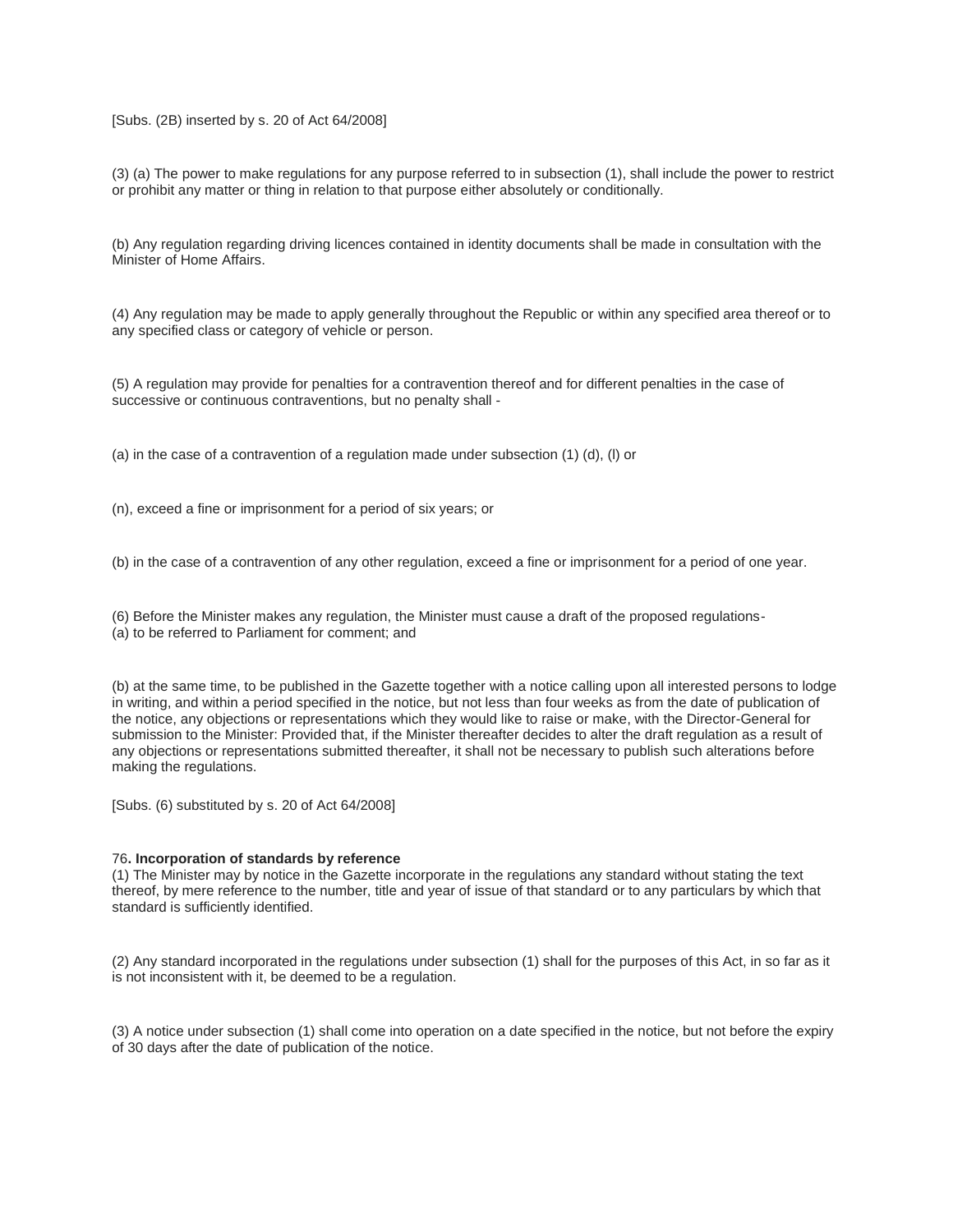(4) If any standard incorporated in the regulations is amended or replaced, such standard shall remain in force until such time that the Minister by notice in the Gazette reincorporate the amended or replaced standard.

[Subs. (4) substituted by s. 21 of Act 64/2008]

(5) In this section "standard" means any code of practice, compulsory specification, specification, standard or standard method adopted by the SABS, as defined in section 1 of the Standards Act, 1993 (Act No. 29 of 1993).

## **CHAPTER XIV Registers and records**

# 77. **Registers or records to be kept**

(1) The prescribed registers or records shall be kept by -

(a) a driving licence testing centre;

(b) a testing station;

(c) manufacturers, builders and importers;

(d) a registering authority;

(e) any clerk or registrar of a court convicting a person of an offence in terms of this Act;

(f) any provincial administration or local authority;

(g) the chief executive officer;

[Para. (g) substituted by s. 32 of Act 21/99]

(h) a department of State; and

(i) any person determined by the Minister by notice in the Gazette.

(2) The prescribed particulars shall be recorded in the prescribed manner in the registers and records contemplated in subsection (1).

(3) Any institution or person referred to in subsection (1) shall in the prescribed manner and at the prescribed intervals furnish the Shareholders Committee, or any person or body designated by the Shareholders Committee, with the prescribed information recorded in a register or record of such institution or person, and the chief executive officer shall from the information so furnished compile or cause to be compiled such register as he or she may deem fit.

[Subs. (3) substituted by s. 32 of Act 21/99]

(4) The Minister may prescribe that any institution or person referred to in subsection (1) shall keep such additional registers or records as he or she may deem expedient.

### 78. **Copy of entry in register or record to be prima facie proof**

(1) A document purporting to be an extract from, or a copy of, any register or record kept in terms of this Act and purporting to be certified as such, shall in any court and upon all occasions be admissible as evidence and shall be prima facie proof of the truth of the matters stated in such document without the production of the original register or record or any certificate, licence, other document, microfiche, microfilm or computerised record from or of which such extract or copy was made.

(2) The information contained in a register or record kept for the purposes of this Act shall be furnished to - (a) a traffic officer or inspector of licences who requires it for the carrying out of his or her duties; (b) any person authorised thereto by the Minister, the MEC concerned, the Shareholders Committee or the chief executive officer to demand such furnishing;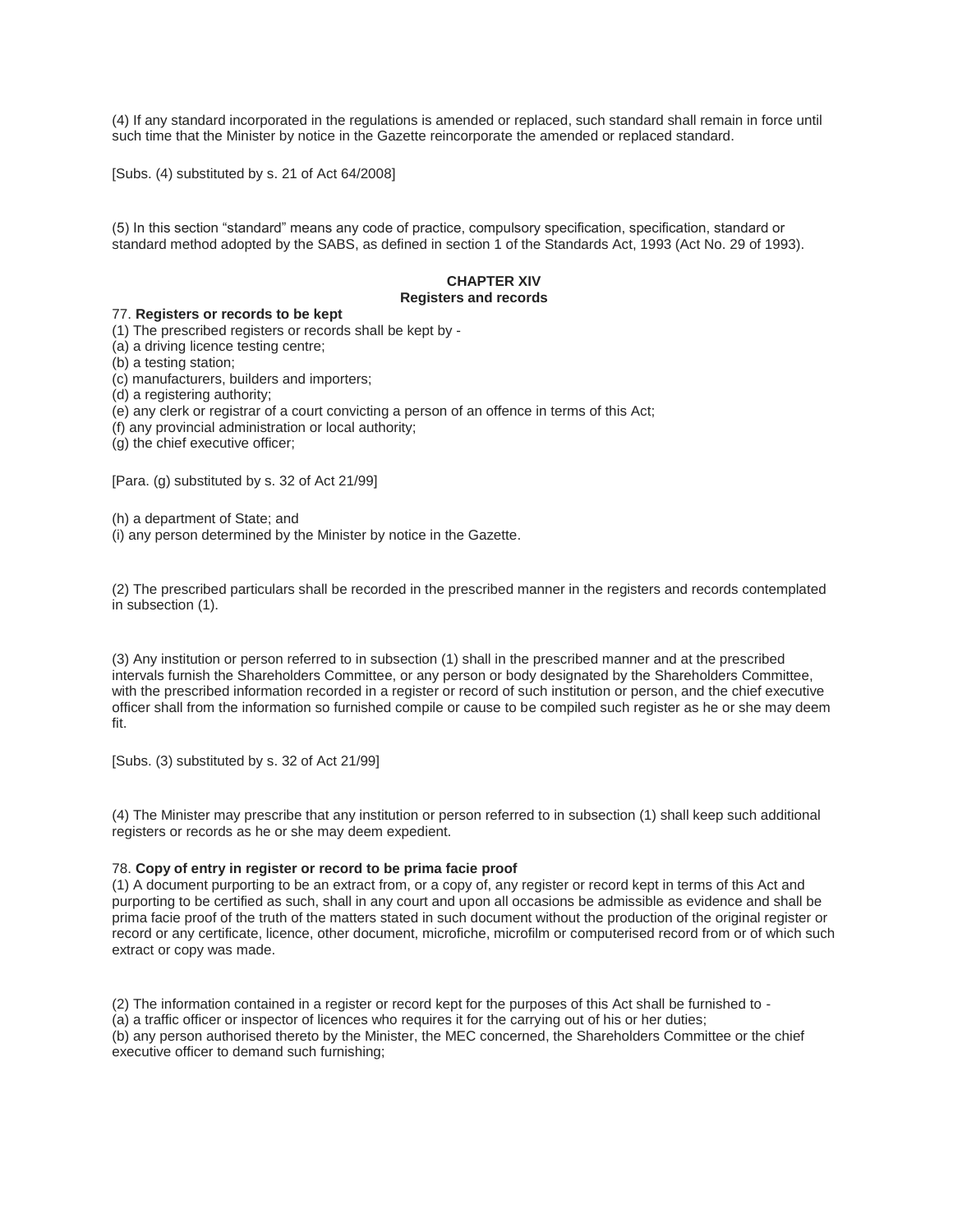[Para. (b) substituted by s. 33 of Act 21/1999] (c) any department of State; (d) a competent authority in a prescribed territory;

[Para. (d) amended by s. 33 of Act 21/99] (e) a local authority; and

[Para. (e) amended by s. 33 of Act 21/99] (f) an inspectorate appointed under this Act:

[Para. (f) inserted by s. 33 of Act 21/99]

Provided that the consent of the Minister or any person authorised thereto by him or her shall be obtained before such information is furnished to an authority referred to in paragraph (d).

(3) Any institution or person keeping a register or record in terms of section 77 shall at the request of any person confirm whether or not certain information corresponds to the information contained in such register or record, if that person on reasonable grounds requires confirmation of such information.

(4) Any provincial administration keeping a register or record in terms of section 77 shall at the request of any person furnish the information referred to in subsection (3) to that person, if that person on reasonable grounds requires that such information be furnished to him or her.

(5) Subject to the Promotion of Access to Information Act, 2000 (Act No. 2 of 2000), the Minister may for the purposes of this Act, determine-

(a) information that may be provided to any person; and

(b) the fees payable for the provision of such information.

[Subs. (5) added by s. 22 of Act 64/2008]

#### 79**. Cognisance may be taken of information contained in register or record**

The Minister, the MEC concerned, the Shareholders Committee or the chief executive officer may, in exercising discretion or taking a decision in terms of this Act, take cognisance of the information contained in a register or record contemplated in section 77.

[S. 79 substituted by s. 34 of Act 21/99]

#### **CHAPTER XV General provisions**

#### 80. **Parking for disabled persons**

Any disabled person who has been exempted from the laws relating to parking in accordance with the laws of any province, and to whom proof of such exemption has been issued, shall be deemed to be so exempted from the laws applicable in the areas of jurisdiction of all local authorities in the Republic, but only to the extent to which that disabled person is exempted from the laws applicable in the area of jurisdiction of the local authority concerned.

#### 80A. **Power of local authority to make by-laws**

(1) Subject to the provisions of any law in relation to the procedure to be followed in the making, approval and promulgation of any by-law by a local authority, any local authority may, with the concurrence of the Premier concerned, make by-laws not inconsistent with the provisions of this Act or the laws of the province, in respect of - (a) the safety of traffic on any public road, the duty of any user of such road and the use of any such road by any vehicle;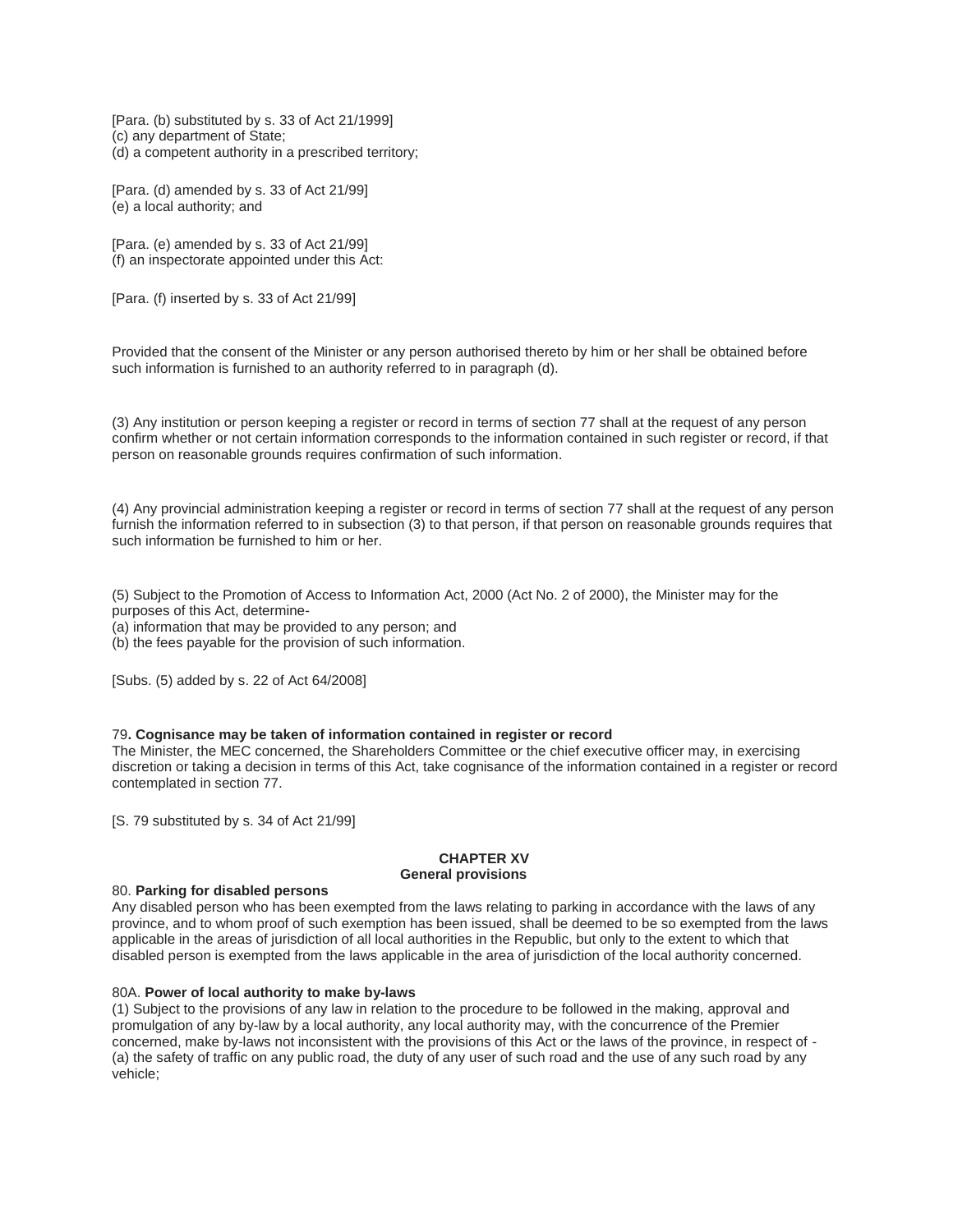(b) subject to the provisions of the Business Act, 1991 (Act No. 71 of 1991), and any regulation or by-law made thereunder in relation to the restriction, regulation or control of the carrying on of the business of street vendor, pedlar or hawker, the stopping and parking of any vehicle on any public road or portion thereof, including by-laws relating to the installation, regulation, supervision, maintenance and control of parking meters and parking places;

(c) the appointment and licensing of parking attendants and the withdrawal of any such licence;

(d) the driver or conductor of, or other person providing a service involving, a vehicle plying for hire or a vehicle which transports or conveys passengers for a tariff;

(e) subject to the provisions of the Business Act, 1991 (Act No. 71 of 1991), and any regulation or by-law made thereunder in relation to the restriction, regulation or control of the carrying on of the business of street vendor, pedlar or hawker, any public road which is not to be used by any vehicle, either generally or at specific times;

(f) the relative position of traffic of differing speeds and classes on the public road;

(g) the place where and time when a vehicle may not turn so as to face in the opposite direction to that in which it was proceeding or where it may only so turn under specified conditions;

(h) the loading and off-loading of any vehicle on a public road;

(i) the rules as to priority of entry of certain motor vehicles into a main thoroughfare;

(j) the use of a hooter, bell or other warning device and the conditions under which any such warning device may be used within any specified area, whether at all times or during specified periods;

(k) the appointment of an advisory traffic control board consisting of no fewer than three members to advise the local authority on all questions of traffic control;

(l) the use of any public road by traffic in general;

(m) the limitation of age of drivers of vehicles drawn by animals;

(n) any form or token which a local authority may deem expedient for the purposes of any by-law, and the nature and extent of any information to be furnished for the purpose of any such form;

(o) the enabling of any local authority in the event of any person failing to do anything required of him or her under any by-law to do such act and to recover the expenses thereof from the person in default;

(p) the mass of any goods which or the number of passengers who or animals which may be conveyed on a pedal cycle;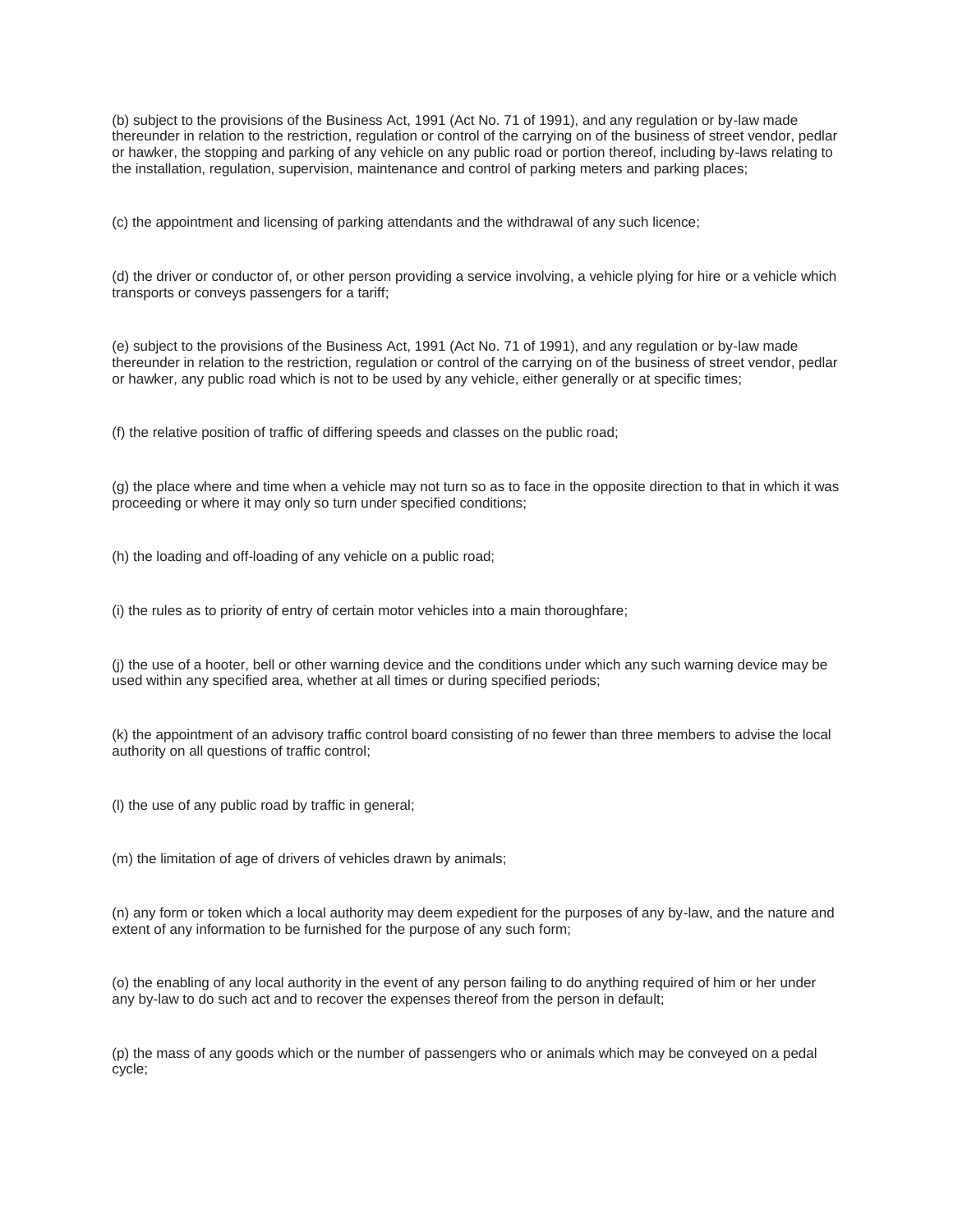(q) the regulation, restriction, prohibition or control of the parking upon public roads of vehicles owned, kept or used by dealers or which have been placed in their custody or under their control in the course of any dealer's business carried on by them; and

(r) any other matter in regard to which a local authority may make by-laws under this Act.

(2) The power to make by-laws for any purpose referred to in subsection (1), shall include the power to restrict or prohibit any matter or thing in relation to that purpose, either absolutely or conditionally.

(3) Any by-law under subsection (1) may be made to apply generally throughout the area of the local authority or within any specified part thereof or to any specified category of vehicle or person.

(4) In so far as any by-law of a local authority, irrespective of whether it has been made under this Act or any other law, is incompatible with any regulation made under this Act, the regulation is in force.

(5) Any by-law made under this section may provide for penalties for a contravention thereof, and may also provide for different penalties in case of successive or continuous breaches, but no penalty may exceed a fine or imprisonment for a period of six months.

[S. 80A inserted by s. 35 of Act 21/99] (Commencement date of s. 80A: to be proclaimed)

[Note: The commencement of S. 80A has not been excluded by Proc. R46/2000. However, it has been excluded by Gen

N 2740/2000]

#### 81. **Vehicle and load may be exempted from provisions of Act**

(1) The Minister may, after the applicant has paid the fees or charges referred to in section 7(3) and subject to such conditions as he or she may determine, authorise in writing, either generally or specifically, the operation on a public road of a vehicle which, due to such vehicle's original design cannot comply with this Act.

(2) The MEC may, after the applicant has paid the fees or charges referred to in section 7 (3) and subject to such conditions as he or she may determine, authorise in writing, either generally or specifically, the conveyance in a safe manner on a public road of passengers or any load otherwise than in accordance with this Act.

(3) An MEC shall determine the fees or charges payable for a vehicle or load that does not comply with this Act.

[S. 81 substituted by s. 23 of Act 64/2008]

#### 82. **Inspections for ensuring that provisions of Act are given effect to**

(1) The Minister may authorise any person to carry out any inspection which the Minister deems necessary in order to ensure that the provisions of this Act are being complied with.

(2) If the Minister delegates the power conferred upon him or her by subsection (1) to the MEC concerned, that MEC may authorise any person to carry out the inspection concerned.

(3) No person shall obstruct or hinder any person in the carrying out of any inspection contemplated in subsection (1).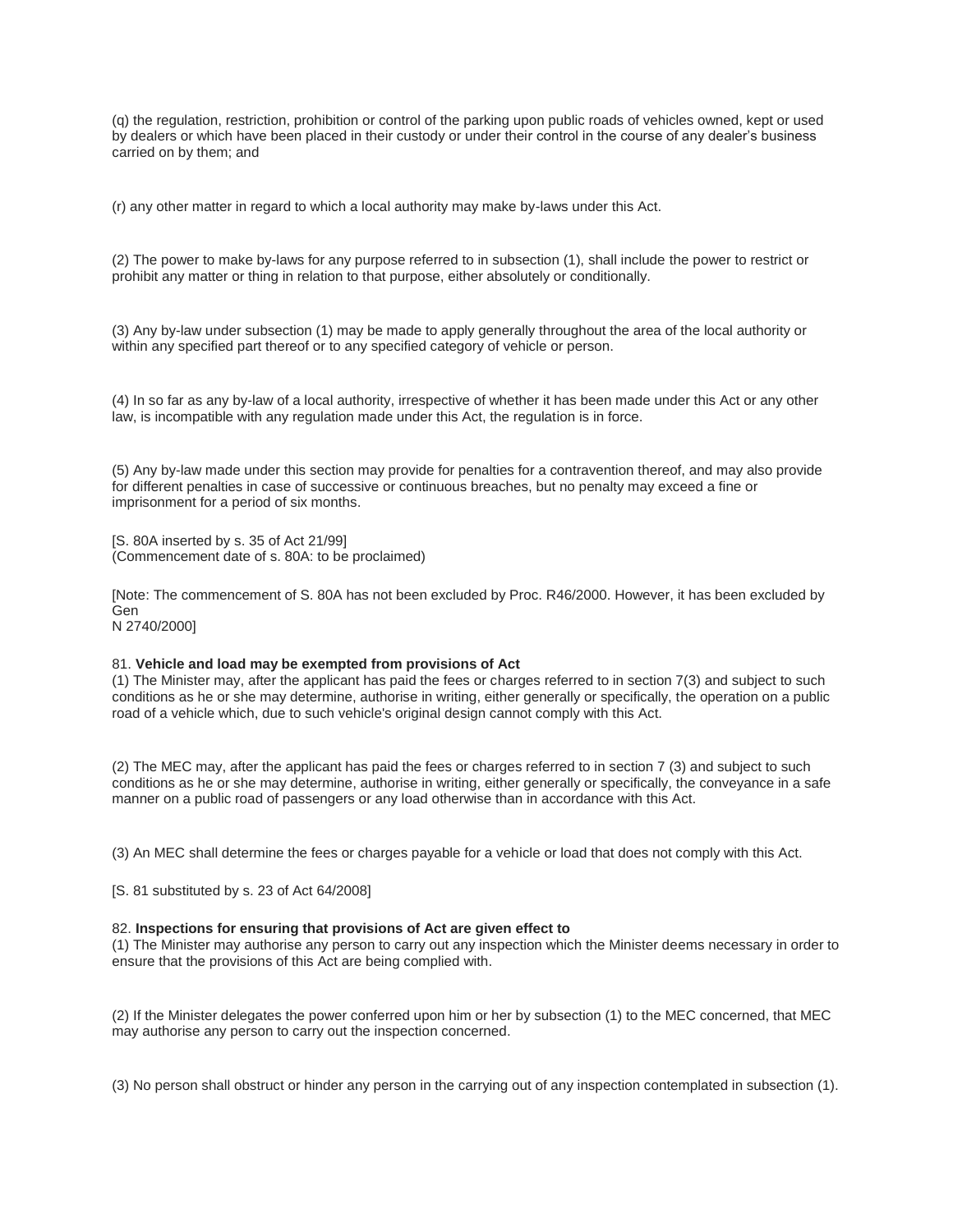### 83. **Doubt regarding use or classification of vehicle**

If, for the purposes of this Act, doubt arises as to the use to which any vehicle is put or the classification of any vehicle, such matter shall be submitted to the chief executive officer for decision. [S.83 amended by s. 36 of Act 21/99]

### 84. **Variation of prescribed form**

The Minister may, in any such circumstances as he or she may deem expedient, authorise a registering or other authority to use, in place of a form prescribed for a particular purpose, a form which varies from such prescribed form, and in respect of such authority such varied form shall be deemed to be the prescribed form for that purpose.

#### 85**. Issue of document as proof of driving licence in special circumstances**

(1) Notwithstanding anything to the contrary in this Act contained, the Director-General of Home Affairs or any person authorised thereto by him or her may, upon receipt of an application in the prescribed form and upon payment of such fee as that Director-General may determine, issue to any person who is the holder of a driving licence which is or was contained in an identity document, a document certifying that such person is the holder of a driving licence and that there is no objection against the issuing of a driving licence to such person in a prescribed territory, provided -

(a) the said identity document ceased to be of force and effect in respect of the applicant for the reason that he or she has ceased to be a South African citizen; or

(b) that Director-General or any person authorised to act on his or her behalf, satisfies himself or herself that the said identity document has been lost or, in so far as it relates to the driving licence, that it has been destroyed or defaced or the figures or particulars thereon have become illegible.

(2) An application referred to in subsection (1), shall be made as prescribed, and the Director-General of Home Affairs or any person authorised to act on his or her behalf shall issue such document in the prescribed manner.

#### 86. **Signature upon documents**

Any person who is unable to sign his or her name shall, whenever his or her signature is required upon any document in terms of this Act, impress in place thereof his or her left thumb print upon the space within which he or she would otherwise have been required to sign his or her name, and if his or her left thumb print is not available, he or she shall in place thereof press another of his or her fingerprints, and in such latter event the document so marked shall be endorsed by the officer in whose presence the print was made, identifying the finger used.

#### 87. **Service of notices**

(1) Whenever in terms of this Act any notice is authorised or required to be served upon or issued to any person, such notice shall either be served personally upon the person to whom it is addressed or be sent to him or her by registered post to his or her last known address: Provided that the address furnished by the holder of a driving licence at the time of his or her application for such licence or recorded against his or her name in a register of driving licences, or the address recorded against the registration of a vehicle in a register of motor vehicles as the address of the owner of such vehicle, shall serve as his or her domicile of summons and execution for all purposes arising from or for the purposes of this Act, for the service of notices, post or process on that person.

(2) Service by registered post in terms of subsection (1) shall be deemed to have been effected on the tenth day after the date stamped upon the receipt for registration issued by the post office which accepted the notice.

(3) A certificate by the officer who issued the notice referred to in subsection (1), or by a person subordinate to such officer, stating the time, place and manner of issuing such notice, shall be prima facie proof that such notice was duly issued.

### 88. **State bound**

This Act shall bind the State and any person in the service of the State: Provided that the Minister may, by notice in the Gazette, exempt the State or any department thereof or any such person from any provision of this Act, subject to such conditions as the Minister may determine.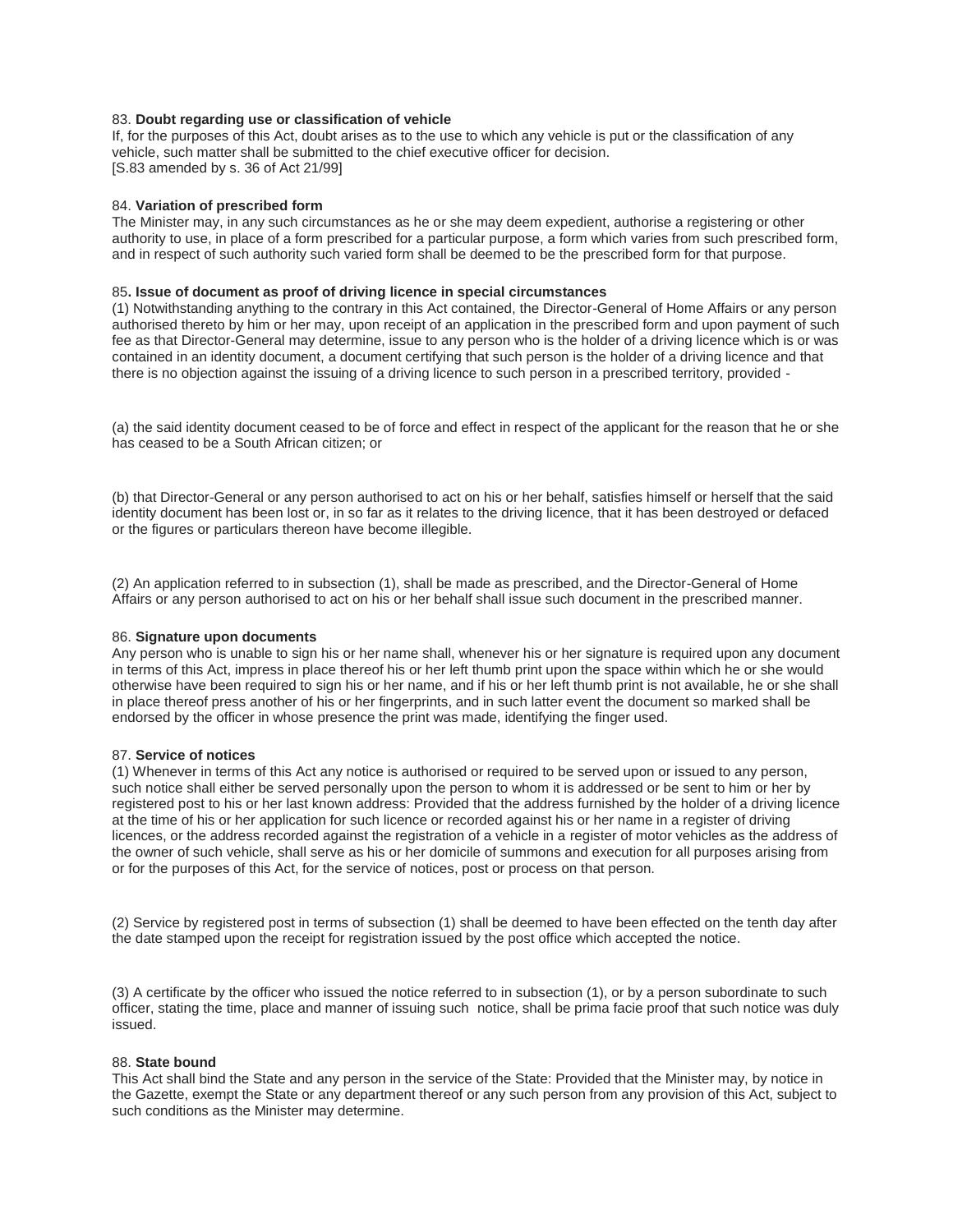#### 89. **Offences and penalties**

(1) Any person who contravenes or fails to comply with any provision of this Act or with any direction,condition, demand, determination, requirement, term or request thereunder, shall be guilty of an offence.

(2) Any person convicted of an offence in terms of subsection (1) read with section 3K(1) or (2), 42(1) or (2), 44(1), 45(2), 46(1) , 49 or 65(1), (2), (5) or (9) shall be liable to a fine or to imprisonment for a period not exceeding six years.

[Subs. (2) substituted by s. 24 of Act 64/2008]

(3) Any person convicted of an offence in terms of subsection (1) read with section 3A(3), 17(4), 17(5), 18(5), 59(4),  $61(2)$ ,  $66(3)$  or  $68(1)$ ,  $(2)$ ,  $(3)$ ,  $(4)$  or  $(6)$  shall be liable to a fine or to imprisonment for a period not exceeding three years.

[Subs. (3) substituted by s. 24 of Act 64/2008]

(4) Any person convicted of an offence in terms of subsection (1) read with section 61 (1) shall be liable - (a) in the case of the death of or serious injury to a person where it is proved that the person convicted has failed to comply with paragraph (a), (b), (c) or (f) of section 61 (1), to a fine or to imprisonment for a period not exceeding nine years;

(b) in the case of damage in respect of any property or animal of another person where it is proved that the person convicted has failed to comply with paragraph (a), (d) or (f) of section 61 (1), to a fine or to imprisonment for a period not exceeding three years; or

(c) where it is proved that he or she has failed to comply with paragraph (e) or (g) of section 61 (1), to a fine or to imprisonment for a period not exceeding one year.

(5) Any person convicted of an offence in terms of subsection (1) read with section 63 (1) shall be liable - (a) in the case where the court finds that the offence was committed by driving recklessly, to a fine or to imprisonment for a period not exceeding six years; or

(b) in the case where the court finds that the offence was committed by driving negligently, to a fine or to imprisonment for a period not exceeding three years.

(6) Any person convicted of an offence in terms of subsection (1) read with any other provision of this Act shall be liable to a fine or to imprisonment for a period not exceeding one year.

(7) Notwithstanding anything to the contrary in any law contained, a magistrate's court shall be competent to impose any penalty provided for in this Act.

90. ………. [S. 90 repealed by s. 37 of Act 21/99] (Commencement ncement date of s. 90: to be proclaimed)

### 91. **Delegation by Minister and MEC**

(1) The Minister may -

(a) delegate to any other person any power conferred upon him or her by this Act other than the power conferred by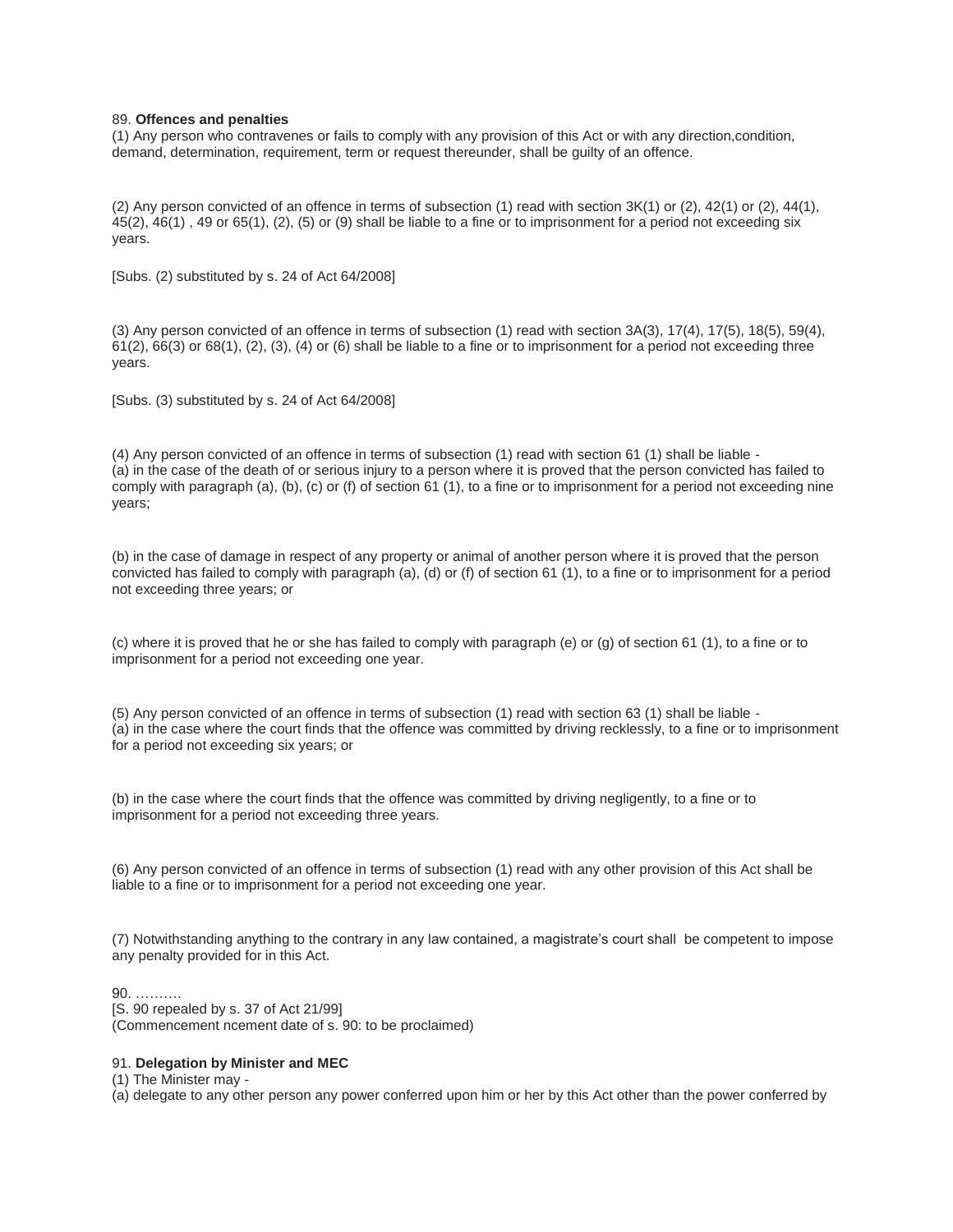### section 75; and

(b) authorise any other person to perform any duty assigned to the Minister by this Act, and may effect such delegation or grant such authorisation subject to such conditions as he or she may deem fit.

(2) The MEC concerned may -

(a) delegate to any other person any power conferred upon him or her by or under this Act; and

(b) authorise any other person to perform any duty assigned to the MEC by or under this Act, and may effect such delegation or grant such authorisation subject to such conditions as he or she may deem fit.

(3) Any delegation effected or authorisation granted under subsection (1) or (2) may at any time be withdrawn by the Minister or by the MEC concerned, as the case may be.

#### 92. **Fees**

(1) The fees payable in respect of any application or request made, or document issued, or any other matter relating to the registration and licensing system of motor vehicles shall be determined under the laws of the province concerned.

(2) The fees payable in respect of any application or request made, or document issued, or any other matter referred to in this Act, other than the fees which relate to the registration and licensing system of motor vehicles, shall be prescribed.

(3) The fees payable by driving licence testing centres to defray the costs incurred by the Corporation with respect to the issuance of driving licences, shall be prescribed.

(4) The fees-

(a) referred to in subsection (1) shall be administered in accordance with the laws of the province concerned; and (b) referred to in subsections (2) and (3) shall be administered as prescribed.

[S. 92 amended by s. 38 of Act 21/99 and substituted by s. 25 of Act 64/2008]

#### 93. **Repeal of laws, and savings**

(1) Subject to subsection (2), the laws mentioned in the Schedule are hereby repealed to the extent indicated in the third column thereof.

[Subs. (1) substituted by s. 26 of Act 64/2008]

(2) Any proclamation, regulation, by-law, notice, order, prohibition, authorisation, appointment, permission, information or document made, issued, imposed, granted, furnished or given and any other action taken in terms of any provision of a law repealed by subsection (1) shall be deemed to have been made, issued, imposed, granted, furnished, given or taken in terms of the corresponding provision of this Act (if any). (3) ………..

[Subs. (3) repealed by s. 26 of Act 64/2008]

#### 93A. **Transitional provisions For the purposes of-**

(a) sections 3A to 3E, 5, 6, 9, 10, 15, 16, 21, 25, 27, 28A to 28C, 29, 38, 39, 40, 45, 46, 50, 51A and 51B, any reference to the 'chief executive officer' or the 'inspectorate of driving licence testing centres' or 'the inspectorate of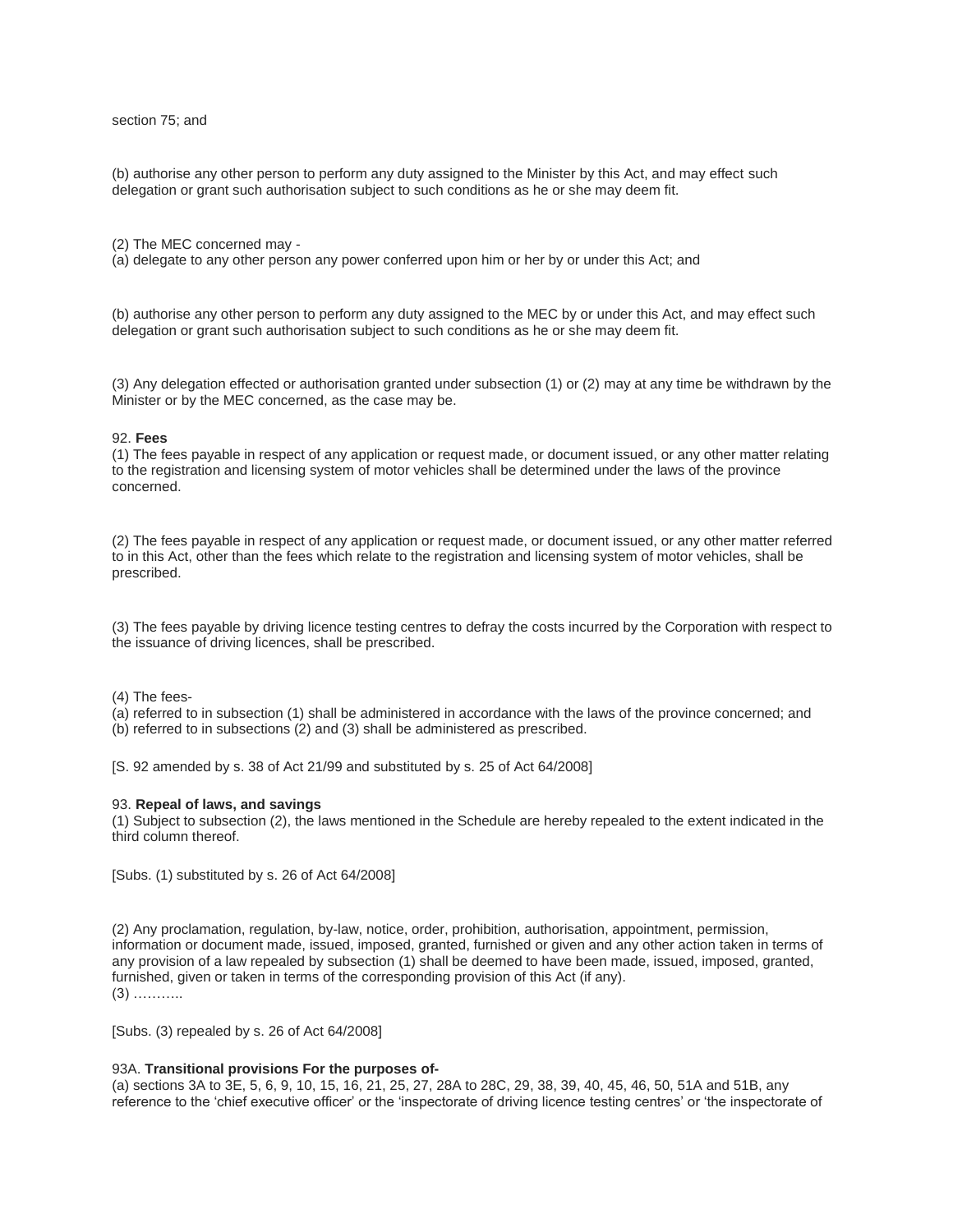testing stations shall be regarded to be a reference to the 'MEC concerned';

(b) section 3(1) and (2), any reference to the 'Shareholders Committee shall, in consultation with the relevant MEC' shall be regarded to be a reference to the 'MEC concerned' and any reference to the 'Share-holders Committee' shall be regarded to be a reference to the 'MEC concerned';

(c) section 59, any reference to the 'Shareholder's Committee' shall be regarded to be a reference to the 'MEC's'; (d) sections 3L, 77 and 83, any reference to the 'Shareholders Committee' or the 'chief executive officer' shall be regarded to be a reference to the 'Minister';

(e) section 51A, any reference to the 'Shareholders Committee' shall be regarded to be a reference to the 'Minister'; (f) sections 52 to 53, any reference to the 'Chief Executive Officer' shall be regarded to be a reference to the 'Director-General', and this interpretation shall apply from 1 August 2000 until a notice is published by the Minister in the Gazette indicating that the functionary in a section of the Act shall be regulated as stated in the relevant section.

[S. 93A inserted by s. 27 of Act 64/2008]

### 93B. **Transitional provision: General**

Any approval, appointment, grading, permission, authority, order, prohibition, information or document issued, made, given or granted and any other action taken under any provision of a repealed law, shall be regarded to have been issued, made, given, granted or taken under the corresponding provisions of this Act.

[S. 93B inserted by s. 27 of Act 64/2008]

### 94. **Short title and commencement**

(1) This Act shall be called the National Road Traffic Act, 1996, and shall come into operation on a date fixed by the President by proclamation in the Gazette.

(2) Different dates may be so fixed in respect of different provisions of this Act, and dates so fixed may differ in respect of different -

(a) persons or goods or categories of persons or goods transported by means of a motor vehicle;

(b) kinds or classes of motor vehicles used in the transportation of persons or goods;

(c) persons or categories of persons; or

(d) areas in the Republic.

(3) More than one of the elements referred to in paragraphs (a) to (d), inclusive, of subsection (2) may be combined for the purposes of that subsection.

| <b>Schedule</b> |
|-----------------|
|                 |

| No. and year<br>of law | Short title                                    | Extent of repeal                                                   |
|------------------------|------------------------------------------------|--------------------------------------------------------------------|
| Act No. 9 of<br>1972   | The National Road Safety Act,<br>1972          | The whole                                                          |
| Act No. 29 of<br>1989  | The Road Traffic Act, 1989                     | The whole                                                          |
| Act No. 71 of<br>1991  | The Businesses Act, 1991                       | Schedule 3 in so far as it refers to the<br>Road Traffic Act, 1989 |
| Act No. 73 of<br>1991  | The Road Traffic Amendment Act.<br>1991        | The whole                                                          |
| Act No. 17 of<br>1992  | The Road Traffic Amendment Act,<br>1992        | The whole                                                          |
| Act No. 40 of<br>1992  | The Road Traffic Second<br>Amendment Act, 1992 | The whole                                                          |
| Act No. 39 of          | The Road Traffic Amendment Act.                | The whole                                                          |